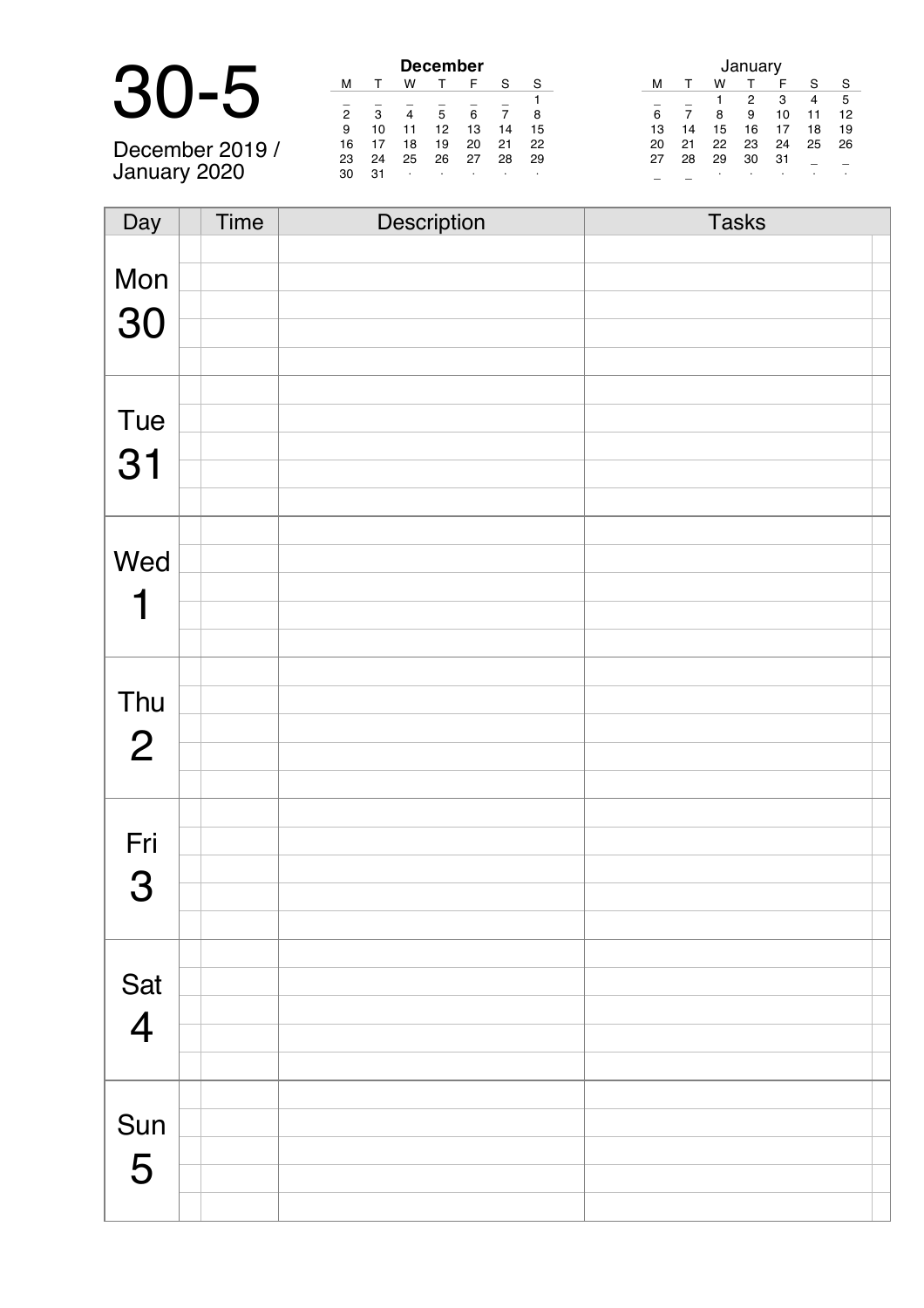# 6-12 **January**

|    |    |    | January |    |    |    |
|----|----|----|---------|----|----|----|
| м  |    | w  |         | F  | S  | S  |
|    |    |    | 2       | 3  | 4  | 5  |
| 6  |    | 8  | 9       | 10 | 11 | 12 |
| 13 | 14 | 15 | 16      | 17 | 18 | 19 |
| 20 | 21 | 22 | 23      | 24 | 25 | 26 |
| 27 | 28 | 29 | 30      | 31 |    |    |
|    |    |    |         |    |    |    |

|    |    |    | February |    |    |                |
|----|----|----|----------|----|----|----------------|
| м  |    | w  |          | F  | S  | S              |
|    |    |    |          |    |    | $\overline{2}$ |
| 3  | 4  | 5  | 6        | 7  | 8  | 9              |
| 10 | 11 | 12 | 13       | 14 | 15 | 16             |
| 17 | 18 | 19 | 20       | 21 | 22 | 23             |
| 24 | 25 | 26 | 27       | 28 | 29 |                |
|    |    | ٠  |          |    |    |                |

January 2020

| Day            | Time | Description | <b>Tasks</b> |
|----------------|------|-------------|--------------|
|                |      |             |              |
| Mon            |      |             |              |
| 6              |      |             |              |
|                |      |             |              |
|                |      |             |              |
| Tue            |      |             |              |
|                |      |             |              |
| $\overline{7}$ |      |             |              |
|                |      |             |              |
|                |      |             |              |
| Wed            |      |             |              |
| 8              |      |             |              |
|                |      |             |              |
|                |      |             |              |
| Thu            |      |             |              |
|                |      |             |              |
| 9              |      |             |              |
|                |      |             |              |
|                |      |             |              |
| Fri            |      |             |              |
| 10             |      |             |              |
|                |      |             |              |
|                |      |             |              |
| Sat            |      |             |              |
|                |      |             |              |
| 11             |      |             |              |
|                |      |             |              |
|                |      |             |              |
| Sun            |      |             |              |
| 12             |      |             |              |
|                |      |             |              |
|                |      |             |              |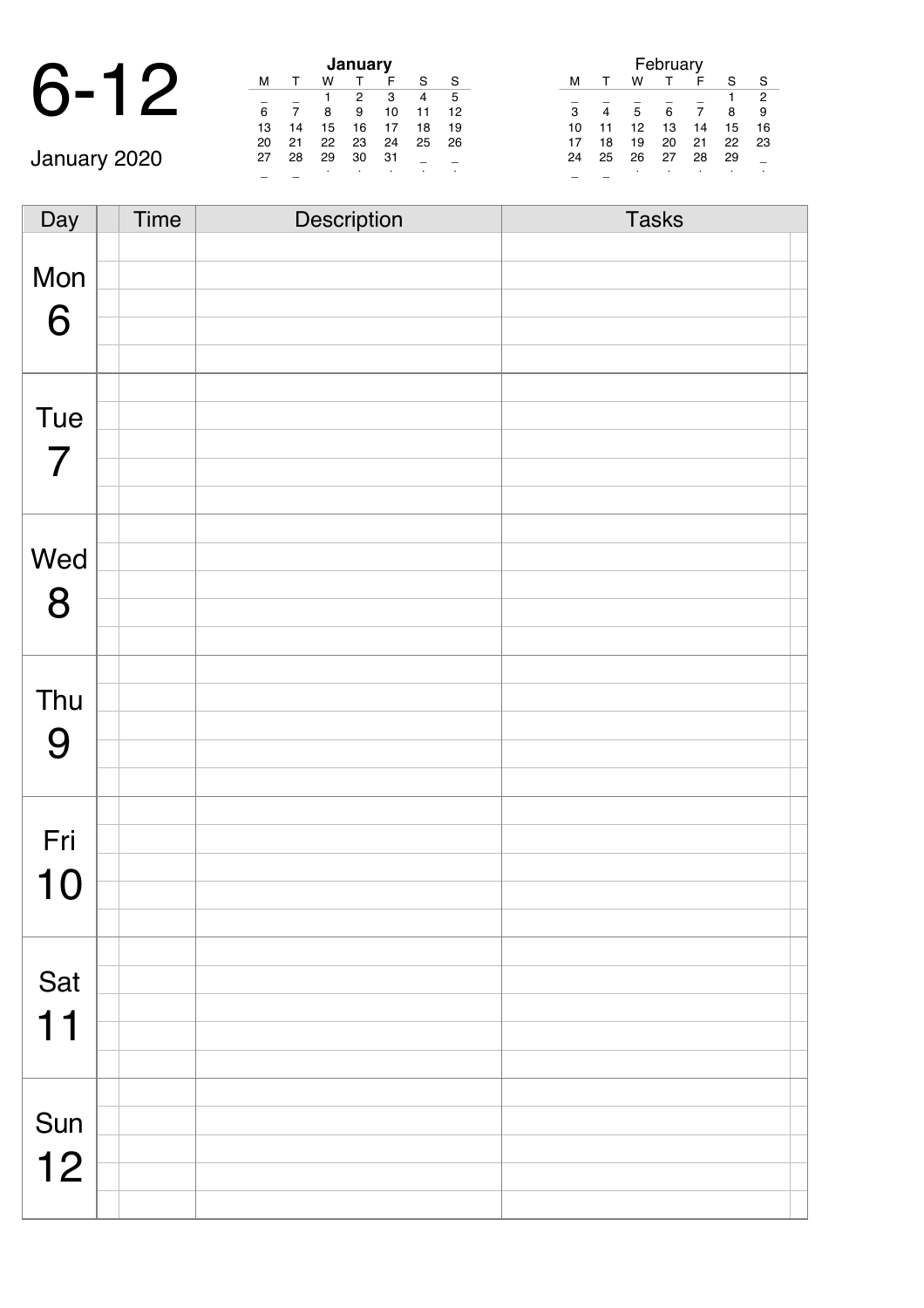|              |    |    |    | January |    |    |    |
|--------------|----|----|----|---------|----|----|----|
|              | М  |    |    |         |    | c  | S  |
|              |    |    |    | 2       | 3  | 4  | 5  |
|              | 6  |    |    | 9       | 10 |    | 12 |
|              | 13 | 14 | 15 | 16      |    | 18 | 19 |
|              | 20 | 21 | 22 | 23      | 24 | 25 | 26 |
| January 2020 | 27 | 28 | 29 | 30      | 31 |    |    |
|              |    |    |    |         |    |    |    |

| Day | Time | Description | <b>Tasks</b> |
|-----|------|-------------|--------------|
|     |      |             |              |
| Mon |      |             |              |
| 13  |      |             |              |
|     |      |             |              |
|     |      |             |              |
|     |      |             |              |
| Tue |      |             |              |
| 14  |      |             |              |
|     |      |             |              |
|     |      |             |              |
| Wed |      |             |              |
|     |      |             |              |
| 15  |      |             |              |
|     |      |             |              |
|     |      |             |              |
| Thu |      |             |              |
|     |      |             |              |
| 16  |      |             |              |
|     |      |             |              |
|     |      |             |              |
| Fri |      |             |              |
| 17  |      |             |              |
|     |      |             |              |
|     |      |             |              |
|     |      |             |              |
| Sat |      |             |              |
| 18  |      |             |              |
|     |      |             |              |
|     |      |             |              |
| Sun |      |             |              |
|     |      |             |              |
| 19  |      |             |              |
|     |      |             |              |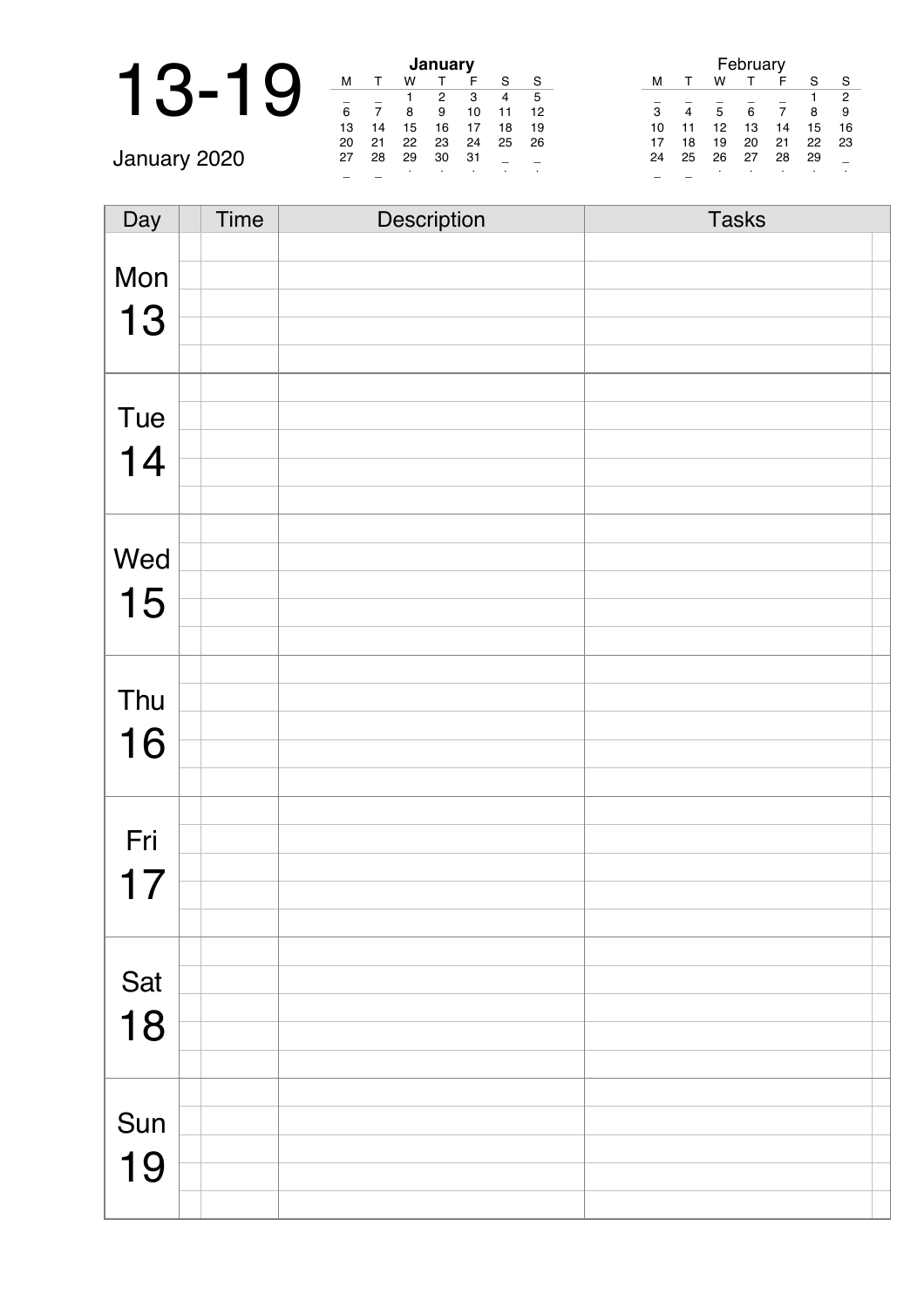|          |    |    |    | January |  |
|----------|----|----|----|---------|--|
| $\Omega$ |    |    |    |         |  |
|          |    |    |    |         |  |
|          | 6  |    |    |         |  |
|          | 13 | 14 | 15 | 16      |  |
|          |    |    |    |         |  |

January 2020

|    |    |    | January |    |    |    |
|----|----|----|---------|----|----|----|
| м  |    | w  |         | F  | S  | S  |
|    |    |    | 2       | 3  |    | 5  |
| 6  |    | 8  | 9       | 10 | 11 | 12 |
| 13 | 14 | 15 | 16      | 17 | 18 | 19 |
| 20 | 21 | 22 | 23      | 24 | 25 | 26 |
| 27 | 28 | 29 | 30      | 31 |    |    |
|    |    |    | ٠       |    |    |    |

|    |    |    | February |    |    |    |
|----|----|----|----------|----|----|----|
| м  | т  | w  |          | F  | S  | S  |
|    |    |    |          |    |    | 2  |
| 3  | 4  | 5  | 6        | 7  | 8  | 9  |
| 10 | 11 | 12 | 13       | 14 | 15 | 16 |
| 17 | 18 | 19 | 20       | 21 | 22 | 23 |
| 24 | 25 | 26 | 27       | 28 | 29 |    |
|    |    | ٠  |          | ٠  |    |    |

Day Time Description Tasks Mon 20 Tue 21 Wed 22 Thu 23 Fri 24 Sat 25 Sun 26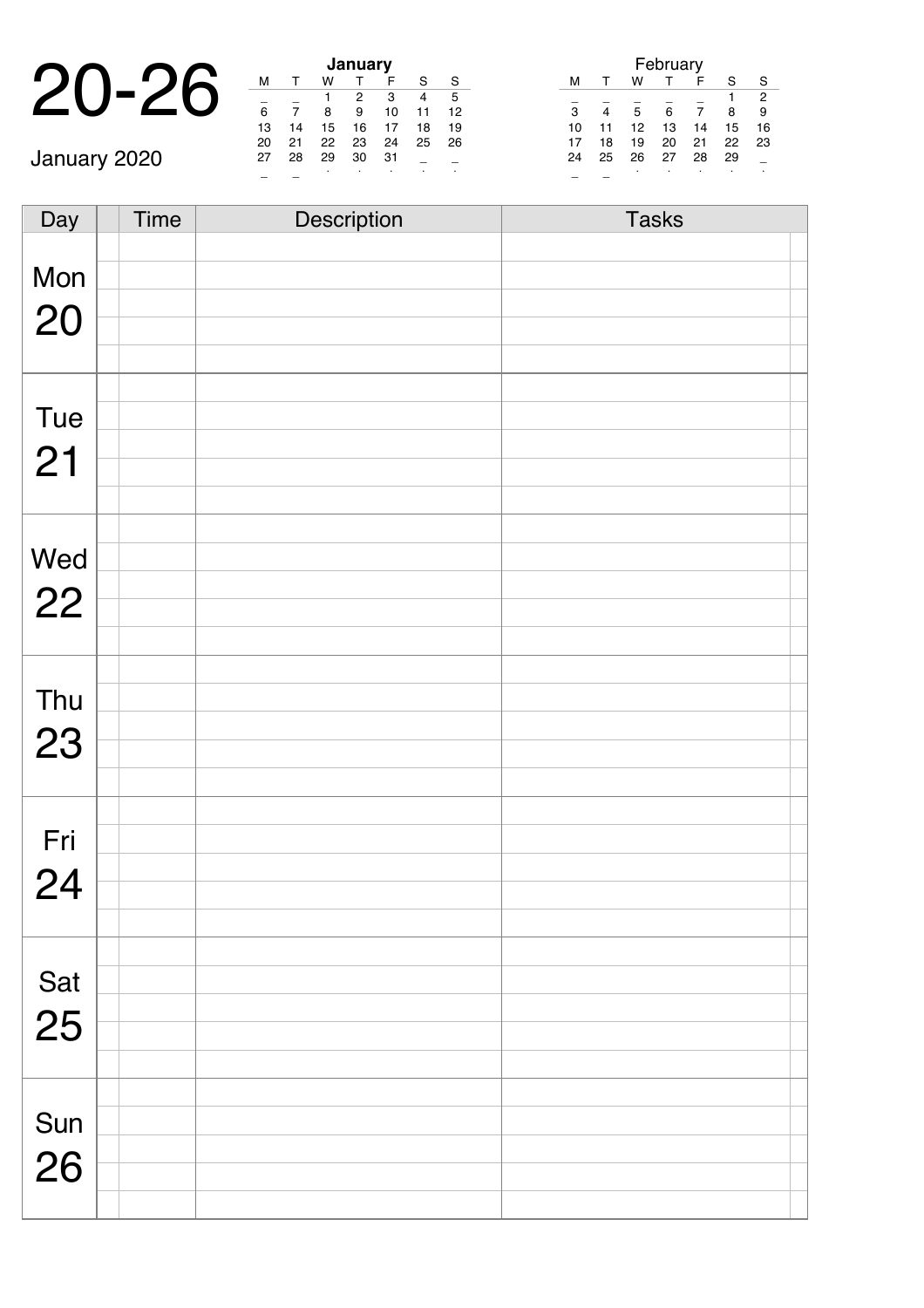|                |    |    |    | January |   |
|----------------|----|----|----|---------|---|
|                | м  |    | w  |         |   |
|                |    |    |    |         |   |
|                | 6  |    | 8  |         | 1 |
|                | 13 | 14 | 15 | 16      |   |
| January 2020 / | 20 |    | 22 | 23      | 2 |
|                | 27 | 28 | 29 | 30      | 3 |
| February 2020  |    |    |    |         |   |

| January |    |    |    |    |    |    |  |  |
|---------|----|----|----|----|----|----|--|--|
| м       |    | w  |    |    | S  | S  |  |  |
|         |    |    | 2  | 3  | 4  | 5  |  |  |
| 6       |    | 8  | 9  | 10 | 11 | 12 |  |  |
| 13      | 14 | 15 | 16 | 17 | 18 | 19 |  |  |
| 20      | 21 | 22 | 23 | 24 | 25 | 26 |  |  |
| 27      | 28 | 29 | 30 | 31 |    |    |  |  |
|         |    | ٠  |    |    |    |    |  |  |

|    |    |    | February |    |    |    |
|----|----|----|----------|----|----|----|
| м  |    | w  |          | F  | S  |    |
|    |    |    |          |    |    | 2  |
| 3  |    | 5  | 6        | 7  | 8  | 9  |
| 10 | 11 | 12 | 13       | 14 | 15 | 16 |
| 17 | 18 | 19 | 20       | 21 | 22 | 23 |
| 24 | 25 | 26 | 27       | 28 | 29 |    |
|    |    | ٠  | ٠        | ٠  | ٠  |    |

| Day            | <b>Time</b> | Description | <b>Tasks</b> |
|----------------|-------------|-------------|--------------|
|                |             |             |              |
| Mon            |             |             |              |
|                |             |             |              |
| 27             |             |             |              |
|                |             |             |              |
|                |             |             |              |
| Tue            |             |             |              |
|                |             |             |              |
| 28             |             |             |              |
|                |             |             |              |
|                |             |             |              |
|                |             |             |              |
| Wed            |             |             |              |
| 29             |             |             |              |
|                |             |             |              |
|                |             |             |              |
|                |             |             |              |
| Thu            |             |             |              |
| 30             |             |             |              |
|                |             |             |              |
|                |             |             |              |
|                |             |             |              |
| Fri            |             |             |              |
|                |             |             |              |
| 31             |             |             |              |
|                |             |             |              |
|                |             |             |              |
| Sat            |             |             |              |
|                |             |             |              |
| 1              |             |             |              |
|                |             |             |              |
|                |             |             |              |
| Sun            |             |             |              |
|                |             |             |              |
| $\overline{2}$ |             |             |              |
|                |             |             |              |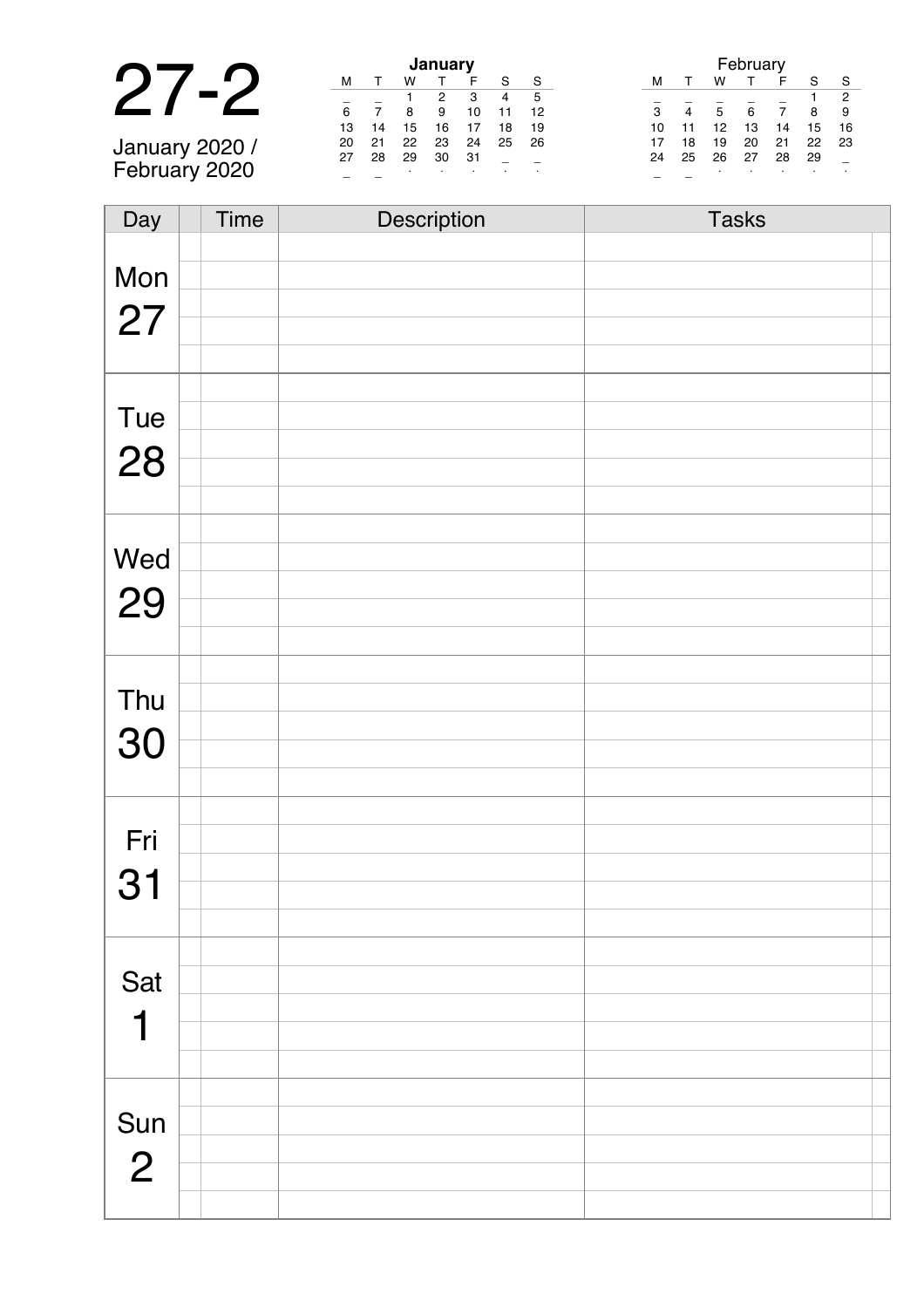|               | <b>February</b> |    |    |    |    |    |    |  |  |
|---------------|-----------------|----|----|----|----|----|----|--|--|
|               | м               |    | w  |    |    |    | S  |  |  |
|               |                 |    |    |    |    |    | 2  |  |  |
|               | 3               | 4  | 5  | 6  |    | 8  | 9  |  |  |
|               | 10              |    | 12 | 13 | 14 | 15 | 16 |  |  |
|               |                 | 18 | 19 | 20 | 21 | 22 | 23 |  |  |
| February 2020 | 24              | 25 | 26 | 27 | 28 | 29 |    |  |  |
|               |                 |    | ٠  |    |    |    |    |  |  |

|                |    |    | March |    |    |    |
|----------------|----|----|-------|----|----|----|
| м              |    | w  |       | F  | S  | S  |
|                |    |    |       |    |    | 1  |
| $\overline{2}$ | 3  | 4  | 5     | 6  |    | 8  |
| 9              | 10 | 11 | 12    | 13 | 14 | 15 |
| 16             | 17 | 18 | 19    | 20 | 21 | 22 |
| 23             | 24 | 25 | 26    | 27 | 28 | 29 |
| 30             | 31 | ٠  | ٠     |    | ٠  | ٠  |

| Day            | Time | Description | <b>Tasks</b> |  |
|----------------|------|-------------|--------------|--|
|                |      |             |              |  |
| Mon            |      |             |              |  |
|                |      |             |              |  |
| $\mathbf{3}$   |      |             |              |  |
|                |      |             |              |  |
|                |      |             |              |  |
| Tue            |      |             |              |  |
| $\overline{4}$ |      |             |              |  |
|                |      |             |              |  |
|                |      |             |              |  |
|                |      |             |              |  |
| Wed            |      |             |              |  |
| 5              |      |             |              |  |
|                |      |             |              |  |
|                |      |             |              |  |
|                |      |             |              |  |
| Thu            |      |             |              |  |
| 6              |      |             |              |  |
|                |      |             |              |  |
|                |      |             |              |  |
|                |      |             |              |  |
| Fri            |      |             |              |  |
| 7              |      |             |              |  |
|                |      |             |              |  |
|                |      |             |              |  |
|                |      |             |              |  |
| Sat            |      |             |              |  |
| 8              |      |             |              |  |
|                |      |             |              |  |
|                |      |             |              |  |
|                |      |             |              |  |
| Sun            |      |             |              |  |
| 9              |      |             |              |  |
|                |      |             |              |  |
|                |      |             |              |  |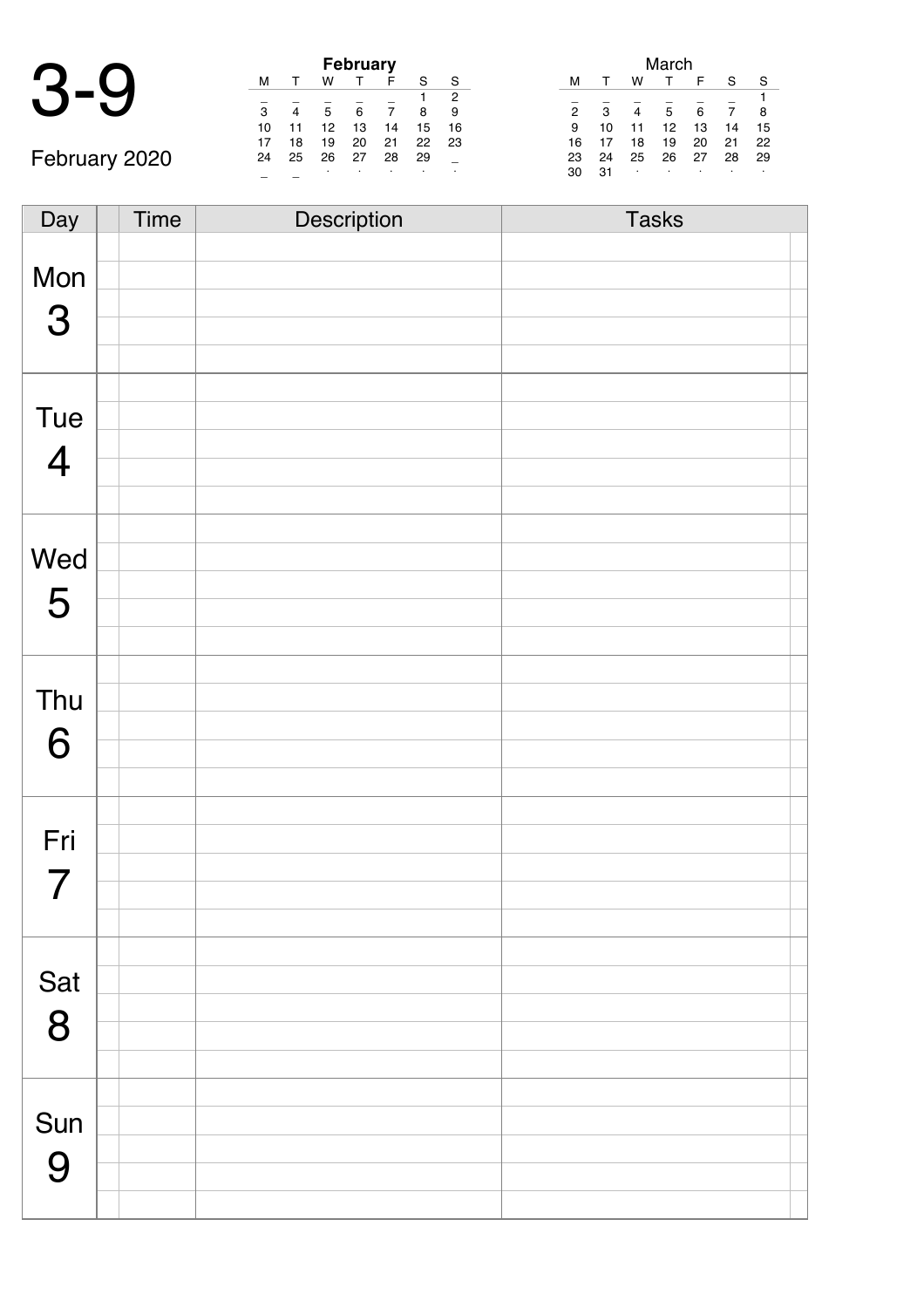|               |                          |                |         | <b>February</b> |    |    |    |               |    |                | March |    |    |    |
|---------------|--------------------------|----------------|---------|-----------------|----|----|----|---------------|----|----------------|-------|----|----|----|
|               | M                        |                | W       |                 |    | S  | S  |               |    | W              |       |    |    | -S |
|               | $\overline{\phantom{0}}$ |                |         |                 |    |    | 2  |               |    |                |       |    |    |    |
|               | 3                        | $\overline{4}$ | 5       | 6               |    | 8  | 9  | $\mathcal{P}$ | 3  | $\overline{4}$ | 5     | 6  |    | 8  |
|               | 10                       | 11             | 12      | 13              | 14 | 15 | 16 | 9             | 10 | 11             | 12    |    | 14 | 15 |
|               | 17                       | 18             | 19      | 20              | 21 | 22 | 23 | 16            |    | 18             | 19    | 20 | 21 | 22 |
| February 2020 | 24                       | 25             | 26      | 27              | 28 | 29 |    | 23            | 24 | 25             | 26    | 27 | 28 | 29 |
|               |                          |                | $\cdot$ |                 |    |    |    | 30            | 31 |                |       |    |    |    |

| Day | Time | Description | <b>Tasks</b> |
|-----|------|-------------|--------------|
|     |      |             |              |
| Mon |      |             |              |
| 10  |      |             |              |
|     |      |             |              |
|     |      |             |              |
|     |      |             |              |
| Tue |      |             |              |
| 11  |      |             |              |
|     |      |             |              |
|     |      |             |              |
|     |      |             |              |
| Wed |      |             |              |
| 12  |      |             |              |
|     |      |             |              |
|     |      |             |              |
|     |      |             |              |
| Thu |      |             |              |
| 13  |      |             |              |
|     |      |             |              |
|     |      |             |              |
|     |      |             |              |
| Fri |      |             |              |
| 14  |      |             |              |
|     |      |             |              |
|     |      |             |              |
| Sat |      |             |              |
|     |      |             |              |
| 15  |      |             |              |
|     |      |             |              |
|     |      |             |              |
| Sun |      |             |              |
|     |      |             |              |
| 16  |      |             |              |
|     |      |             |              |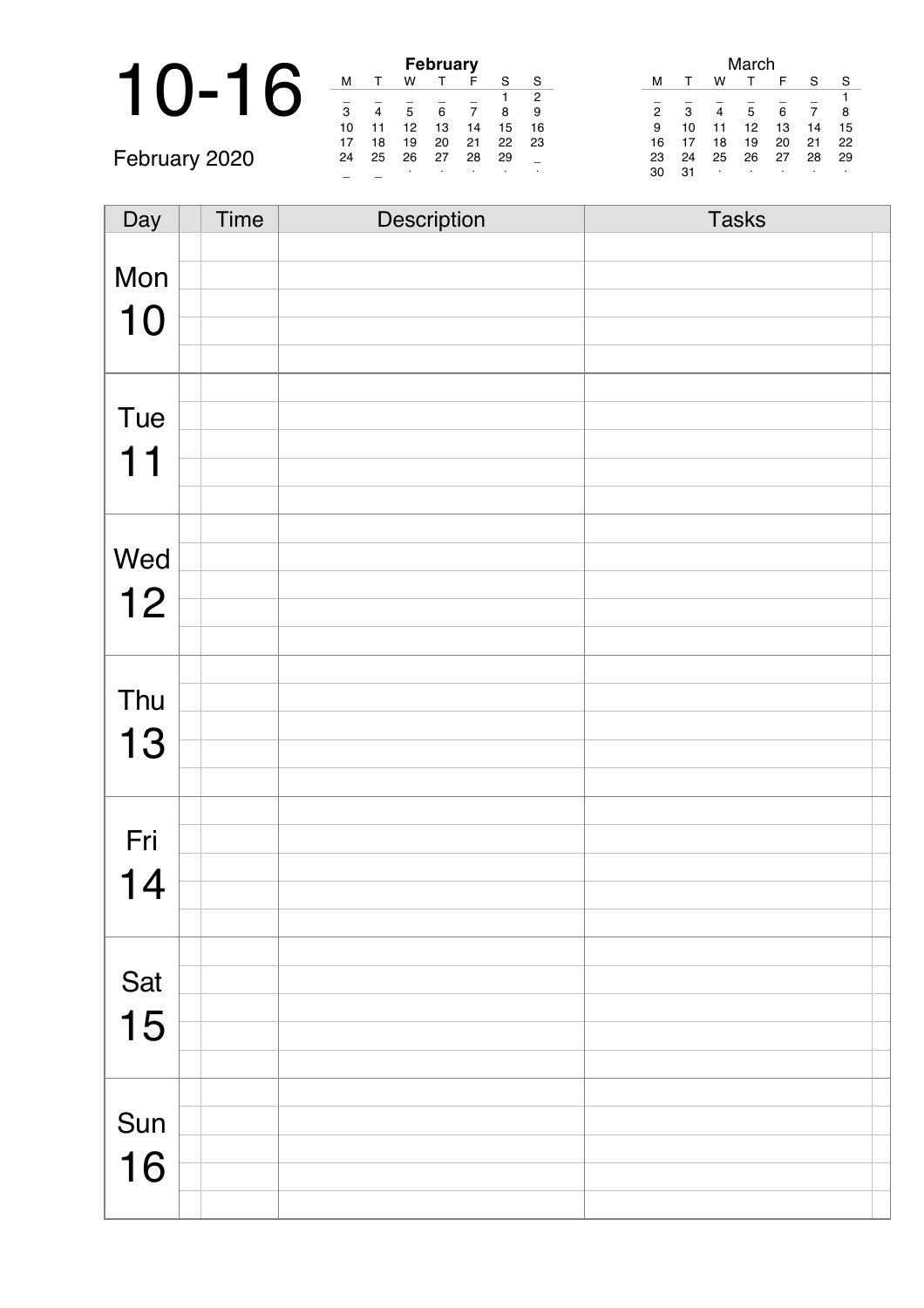|  |    |    | February |     |
|--|----|----|----------|-----|
|  |    |    |          |     |
|  | ີ  |    |          |     |
|  | 10 | Ω. | 13       | ا ۷ |

|    |    |    | <b>February</b> |    |    |    |
|----|----|----|-----------------|----|----|----|
| м  |    | w  |                 | F  | S  | S  |
|    |    |    |                 |    |    | 2  |
| 3  |    | 5  | 6               |    | 8  | 9  |
| 10 | 11 | 12 | 13              | 14 | 15 | 16 |
| 17 | 18 | 19 | 20              | 21 | 22 | 23 |
| 24 | 25 | 26 | 27              | 28 | 29 |    |
|    |    | ٠  | ٠               |    |    | ٠  |

|    |    |    | March |    |    |    |
|----|----|----|-------|----|----|----|
| м  |    | w  |       | F  | S  | S  |
|    |    |    |       |    |    |    |
| 2  | 3  |    | 5     | 6  |    | 8  |
| 9  | 10 | 11 | 12    | 13 | 14 | 15 |
| 16 | 17 | 18 | 19    | 20 | 21 | 22 |
| 23 | 24 | 25 | 26    | 27 | 28 | 29 |
| 30 | 31 | ٠  | ٠     | ٠  | ٠  | ٠  |

February 2020

| Day | <b>Time</b> | Description | <b>Tasks</b> |
|-----|-------------|-------------|--------------|
|     |             |             |              |
| Mon |             |             |              |
| 17  |             |             |              |
|     |             |             |              |
|     |             |             |              |
|     |             |             |              |
| Tue |             |             |              |
| 18  |             |             |              |
|     |             |             |              |
|     |             |             |              |
|     |             |             |              |
| Wed |             |             |              |
| 19  |             |             |              |
|     |             |             |              |
|     |             |             |              |
| Thu |             |             |              |
|     |             |             |              |
| 20  |             |             |              |
|     |             |             |              |
|     |             |             |              |
| Fri |             |             |              |
| 21  |             |             |              |
|     |             |             |              |
|     |             |             |              |
|     |             |             |              |
| Sat |             |             |              |
| 22  |             |             |              |
|     |             |             |              |
|     |             |             |              |
|     |             |             |              |
| Sun |             |             |              |
| 23  |             |             |              |
|     |             |             |              |
|     |             |             |              |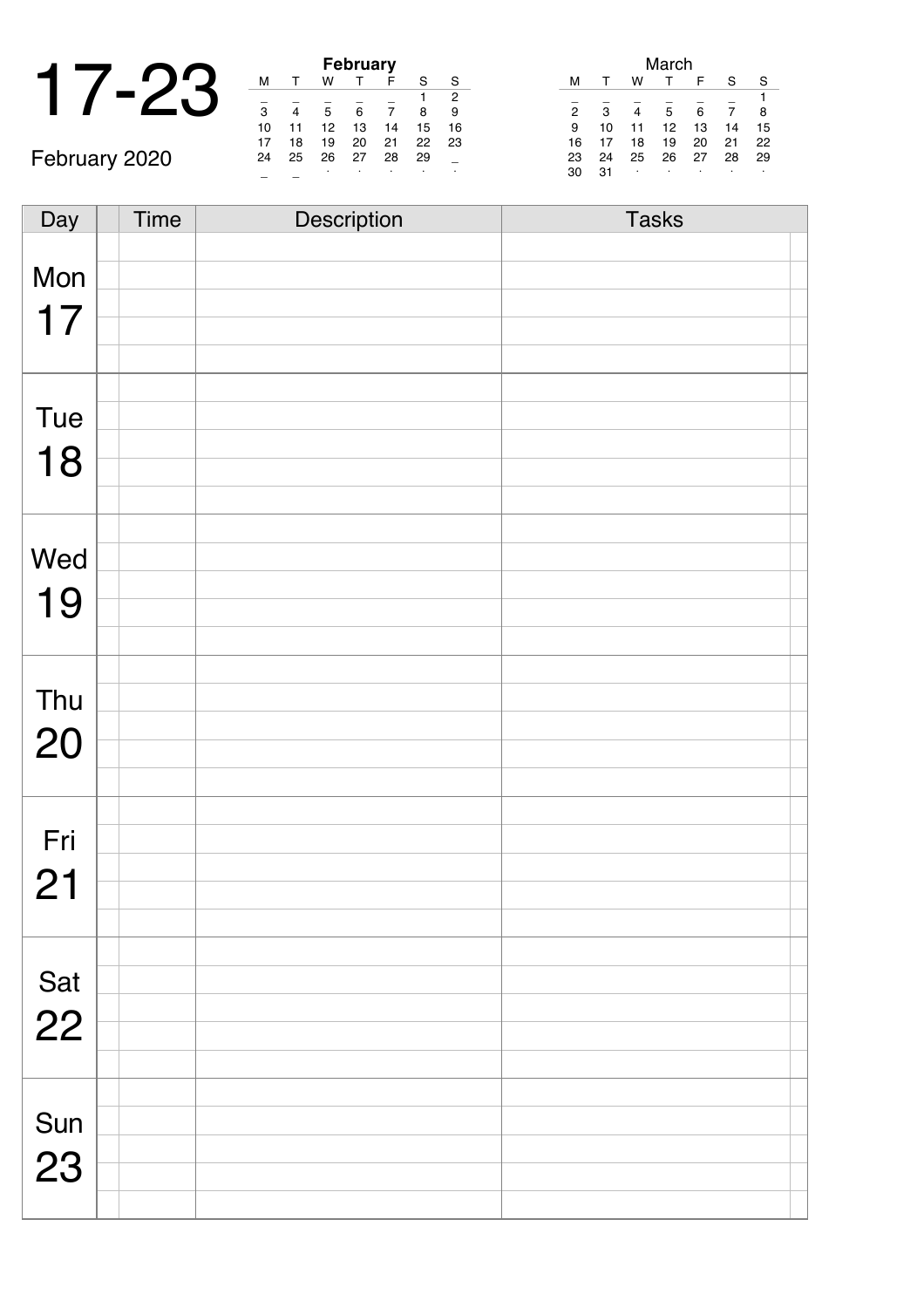|                                                                                 |    |    |    | <b>February</b> |    |
|---------------------------------------------------------------------------------|----|----|----|-----------------|----|
| 24                                                                              |    |    |    |                 | F  |
|                                                                                 |    |    |    |                 |    |
|                                                                                 | 10 |    | 12 | 13              | 14 |
| $T_{\alpha}$ $F_{\alpha}$ $F_{\alpha}$ $F_{\alpha}$ , $T_{\alpha}$ $T_{\alpha}$ |    | 18 | 19 | 20              | 21 |

February 2020 / March 2020

| <b>February</b> |    |    |    |    |    |    |  |  |  |
|-----------------|----|----|----|----|----|----|--|--|--|
| М               |    | w  |    | F  | S  | S  |  |  |  |
| 2               |    |    |    |    |    |    |  |  |  |
| 3               | 4  | 5  | 6  | 7  | 8  | 9  |  |  |  |
| 10              | 11 | 12 | 13 | 14 | 15 | 16 |  |  |  |
| 17              | 18 | 19 | 20 | 21 | 22 | 23 |  |  |  |
| 24              | 25 | 26 | 27 | 28 | 29 |    |  |  |  |
|                 |    |    |    |    |    |    |  |  |  |

| March          |    |    |    |    |    |    |
|----------------|----|----|----|----|----|----|
| м              |    | w  |    | F  | S  | S  |
|                |    |    |    |    |    |    |
| $\overline{2}$ | 3  | 4  | 5  | 6  | 7  | 8  |
| 9              | 10 | 11 | 12 | 13 | 14 | 15 |
| 16             | 17 | 18 | 19 | 20 | 21 | 22 |
| 23             | 24 | 25 | 26 | 27 | 28 | 29 |
| 30             | 31 | ٠  | ٠  |    |    |    |

| Day       | <b>Time</b> | Description | <b>Tasks</b> |
|-----------|-------------|-------------|--------------|
|           |             |             |              |
| Mon       |             |             |              |
|           |             |             |              |
| 24        |             |             |              |
|           |             |             |              |
|           |             |             |              |
|           |             |             |              |
| Tue       |             |             |              |
| 25        |             |             |              |
|           |             |             |              |
|           |             |             |              |
|           |             |             |              |
| Wed       |             |             |              |
| 26        |             |             |              |
|           |             |             |              |
|           |             |             |              |
|           |             |             |              |
| Thu       |             |             |              |
|           |             |             |              |
| 27        |             |             |              |
|           |             |             |              |
|           |             |             |              |
| Fri       |             |             |              |
|           |             |             |              |
| 28        |             |             |              |
|           |             |             |              |
|           |             |             |              |
|           |             |             |              |
| Sat<br>29 |             |             |              |
|           |             |             |              |
|           |             |             |              |
|           |             |             |              |
| Sun       |             |             |              |
|           |             |             |              |
| ┥         |             |             |              |
|           |             |             |              |
|           |             |             |              |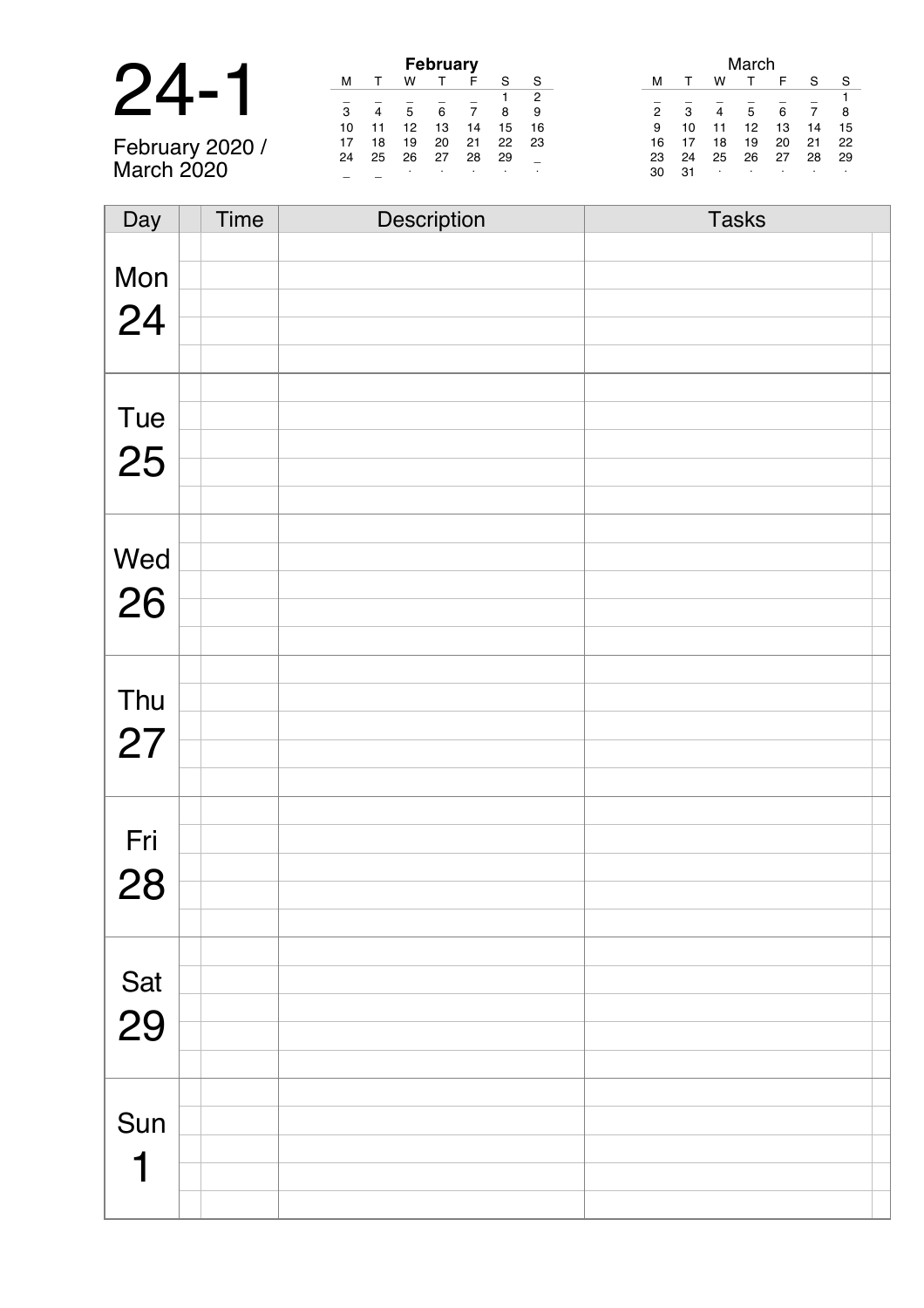| March 2020 |  |
|------------|--|

÷

|                   | <b>March</b> |    |                |    |    |    |    |  |
|-------------------|--------------|----|----------------|----|----|----|----|--|
|                   | м            |    | w              |    | F  | S  | S  |  |
|                   |              |    |                |    |    |    |    |  |
|                   | 2            | 3  | $\overline{4}$ | 5  | 6  |    | 8  |  |
|                   | 9            | 10 | 11             | 12 | 13 | 14 | 15 |  |
|                   | 16           |    | 18             | 19 | 20 | 21 | 22 |  |
| <b>March 2020</b> | 23           | 24 | 25             | 26 | 27 | 28 | 29 |  |
|                   | 30           | 31 | ٠              |    |    |    | ٠  |  |
|                   |              |    |                |    |    |    |    |  |

|    |    |    | April |    |    |    |
|----|----|----|-------|----|----|----|
| м  |    | w  |       | F  | S  | S  |
|    |    | 1  | 2     | 3  | 4  | 5  |
| 6  | 7  | 8  | 9     | 10 | 11 | 12 |
| 13 | 14 | 15 | 16    | 17 | 18 | 19 |
| 20 | 21 | 22 | 23    | 24 | 25 | 26 |
| 27 | 28 | 29 | 30    |    |    |    |
|    |    | ٠  | ٠     | ٠  |    |    |

| Day            | Time | Description | <b>Tasks</b> |
|----------------|------|-------------|--------------|
|                |      |             |              |
| Mon            |      |             |              |
|                |      |             |              |
| $\overline{2}$ |      |             |              |
|                |      |             |              |
|                |      |             |              |
| Tue            |      |             |              |
|                |      |             |              |
| 3              |      |             |              |
|                |      |             |              |
|                |      |             |              |
|                |      |             |              |
| Wed            |      |             |              |
| $\overline{4}$ |      |             |              |
|                |      |             |              |
|                |      |             |              |
|                |      |             |              |
| Thu            |      |             |              |
| 5              |      |             |              |
|                |      |             |              |
|                |      |             |              |
|                |      |             |              |
| Fri            |      |             |              |
|                |      |             |              |
| 6              |      |             |              |
|                |      |             |              |
|                |      |             |              |
| Sat            |      |             |              |
|                |      |             |              |
| $\overline{7}$ |      |             |              |
|                |      |             |              |
|                |      |             |              |
|                |      |             |              |
| Sun            |      |             |              |
| 8              |      |             |              |
|                |      |             |              |
|                |      |             |              |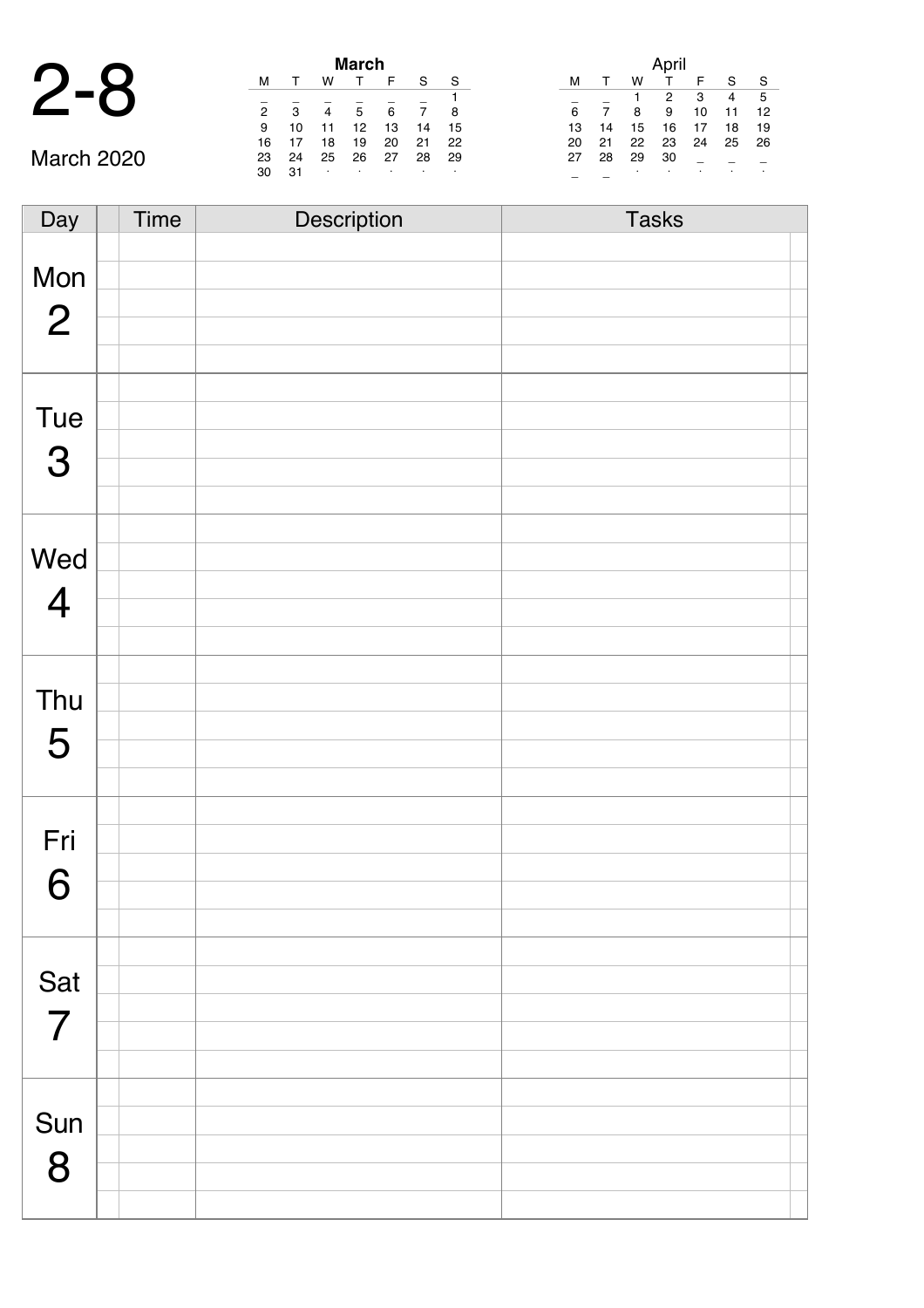|               |   |    | <b>March</b> |  |
|---------------|---|----|--------------|--|
| $\Omega$<br>4 |   |    |              |  |
|               | 2 | ۰  | 5            |  |
|               | 9 | 10 | 12           |  |

March 2020

| March          |    |    |    |    |    |    |
|----------------|----|----|----|----|----|----|
| м              |    | w  | т  | F  | S  | S  |
|                |    |    |    |    |    |    |
| $\overline{2}$ | 3  | 4  | 5  | 6  | 7  | 8  |
| 9              | 10 | 11 | 12 | 13 | 14 | 15 |
| 16             | 17 | 18 | 19 | 20 | 21 | 22 |
| 23             | 24 | 25 | 26 | 27 | 28 | 29 |
| 30             | 31 | ٠  | ٠  | ٠  | ٠  | ٠  |

|    |    |    | April |    |    |    |
|----|----|----|-------|----|----|----|
| м  |    | w  |       | F  | S  | S  |
|    |    |    | 2     | 3  | 4  | 5  |
| 6  | 7  | 8  | 9     | 10 | 11 | 12 |
| 13 | 14 | 15 | 16    | 17 | 18 | 19 |
| 20 | 21 | 22 | 23    | 24 | 25 | 26 |
| 27 | 28 | 29 | 30    |    |    |    |
|    |    | ٠  |       |    | ٠  | ٠  |

| Day | Time | Description | <b>Tasks</b> |
|-----|------|-------------|--------------|
|     |      |             |              |
| Mon |      |             |              |
|     |      |             |              |
| 9   |      |             |              |
|     |      |             |              |
|     |      |             |              |
| Tue |      |             |              |
|     |      |             |              |
| 10  |      |             |              |
|     |      |             |              |
|     |      |             |              |
| Wed |      |             |              |
|     |      |             |              |
| 11  |      |             |              |
|     |      |             |              |
|     |      |             |              |
| Thu |      |             |              |
|     |      |             |              |
| 12  |      |             |              |
|     |      |             |              |
|     |      |             |              |
| Fri |      |             |              |
|     |      |             |              |
| 13  |      |             |              |
|     |      |             |              |
|     |      |             |              |
| Sat |      |             |              |
|     |      |             |              |
| 14  |      |             |              |
|     |      |             |              |
|     |      |             |              |
| Sun |      |             |              |
|     |      |             |              |
| 15  |      |             |              |
|     |      |             |              |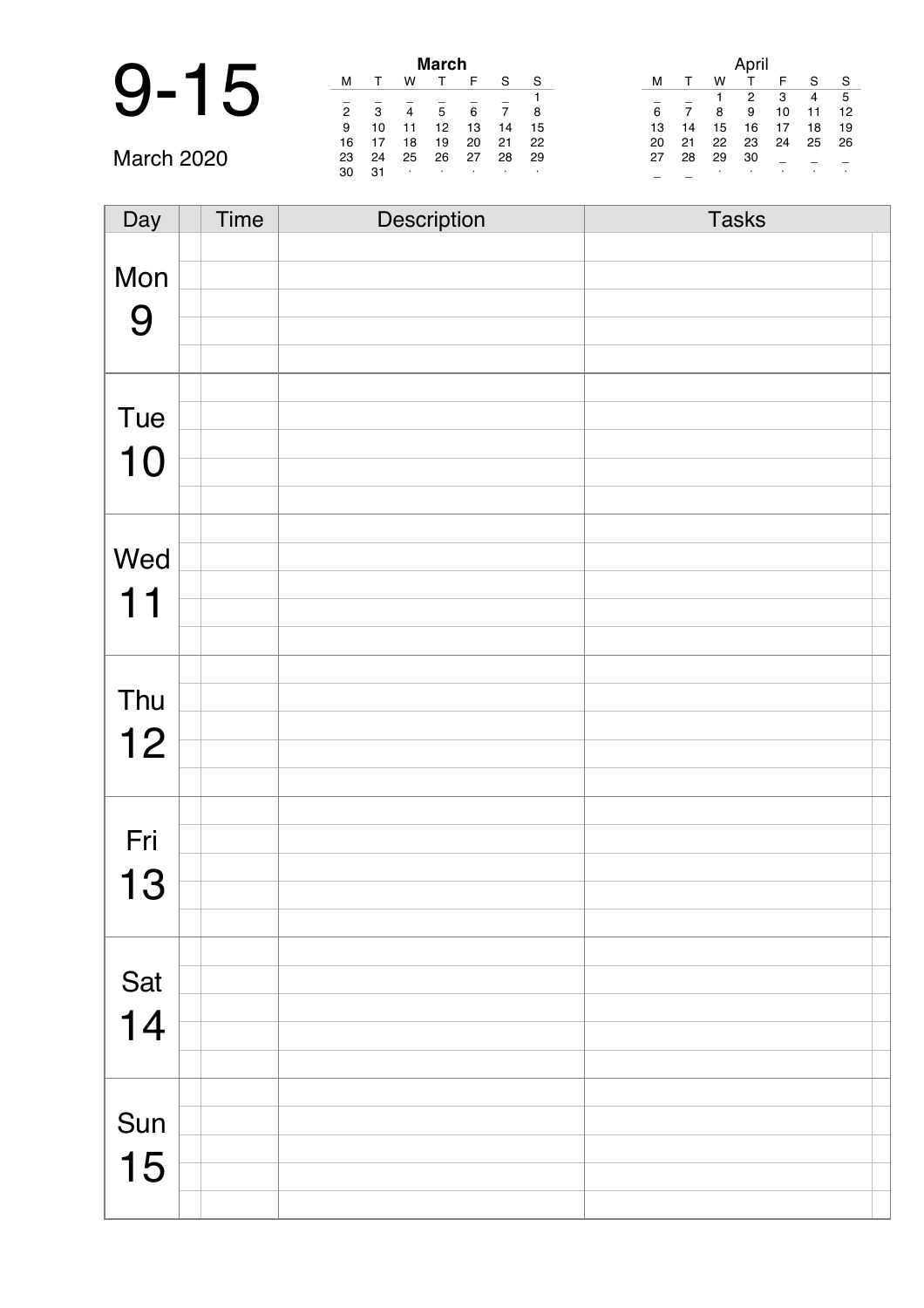| ◥                    |   |   | <b>March</b> |  |
|----------------------|---|---|--------------|--|
| $\blacktriangleleft$ |   |   |              |  |
|                      | 0 | ຈ | 5            |  |
|                      | 9 |   | 12           |  |

March 2020

| March          |    |    |    |    |    |    |  |  |  |
|----------------|----|----|----|----|----|----|--|--|--|
| м              |    | w  |    | F  | S  | S  |  |  |  |
|                |    |    |    |    |    | 1  |  |  |  |
| $\overline{2}$ | 3  |    | 5  | 6  |    | 8  |  |  |  |
| 9              | 10 | 11 | 12 | 13 | 14 | 15 |  |  |  |
| 16             | 17 | 18 | 19 | 20 | 21 | 22 |  |  |  |
| 23             | 24 | 25 | 26 | 27 | 28 | 29 |  |  |  |
| 30             | 31 | ٠  |    | ٠  | ٠  |    |  |  |  |

|    |              |    | April |    |    |    |
|----|--------------|----|-------|----|----|----|
| м  | $\mathsf{T}$ | w  |       | F  | S  | S  |
|    |              |    | 2     | 3  | 4  | 5  |
| 6  |              | 8  | 9     | 10 | 11 | 12 |
| 13 | 14           | 15 | 16    | 17 | 18 | 19 |
| 20 | 21           | 22 | 23    | 24 | 25 | 26 |
| 27 | 28           | 29 | 30    |    |    |    |
|    |              | ٠  |       |    |    |    |

| Day | <b>Time</b> | Description | <b>Tasks</b> |
|-----|-------------|-------------|--------------|
|     |             |             |              |
| Mon |             |             |              |
|     |             |             |              |
| 16  |             |             |              |
|     |             |             |              |
|     |             |             |              |
|     |             |             |              |
| Tue |             |             |              |
|     |             |             |              |
| 17  |             |             |              |
|     |             |             |              |
|     |             |             |              |
| Wed |             |             |              |
|     |             |             |              |
| 18  |             |             |              |
|     |             |             |              |
|     |             |             |              |
|     |             |             |              |
| Thu |             |             |              |
|     |             |             |              |
| 19  |             |             |              |
|     |             |             |              |
|     |             |             |              |
| Fri |             |             |              |
|     |             |             |              |
| 20  |             |             |              |
|     |             |             |              |
|     |             |             |              |
|     |             |             |              |
| Sat |             |             |              |
| 21  |             |             |              |
|     |             |             |              |
|     |             |             |              |
|     |             |             |              |
| Sun |             |             |              |
|     |             |             |              |
| 22  |             |             |              |
|     |             |             |              |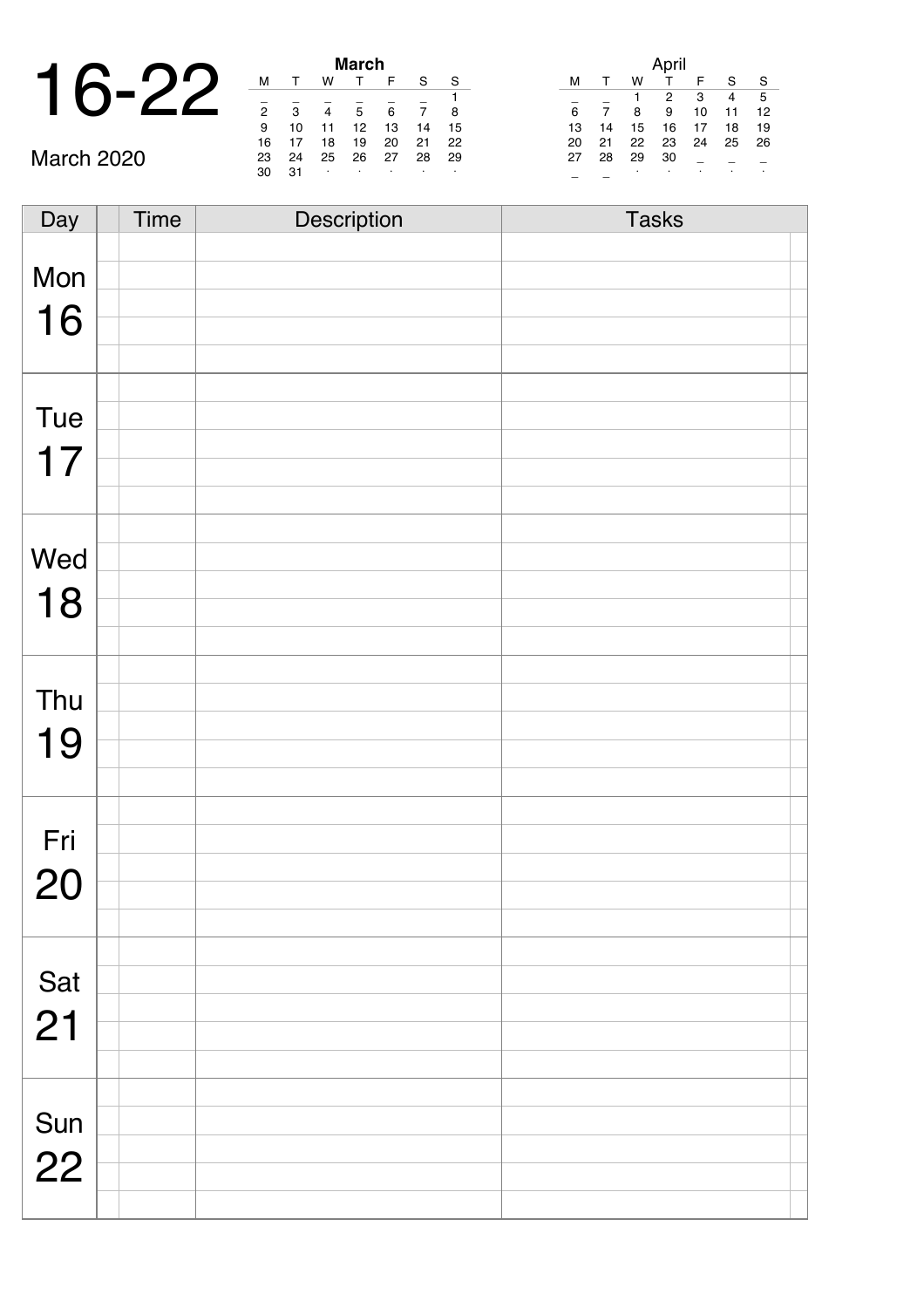| л                      |        |    |        | <b>March</b> |  |
|------------------------|--------|----|--------|--------------|--|
| $\Gamma$<br>$\sqrt{C}$ |        |    |        |              |  |
|                        |        |    |        |              |  |
|                        | っ      | ີ  |        | 5            |  |
|                        | 9      | 10 |        | 12           |  |
|                        | $\sim$ | -  | $\sim$ | $\sim$       |  |

March 2020

| March |    |    |    |    |    |    |  |  |
|-------|----|----|----|----|----|----|--|--|
| м     |    | w  |    | F  | S  | S  |  |  |
|       |    |    |    |    |    |    |  |  |
| 2     | з  |    | 5  | 6  |    | 8  |  |  |
| 9     | 10 | 11 | 12 | 13 | 14 | 15 |  |  |
| 16    | 17 | 18 | 19 | 20 | 21 | 22 |  |  |
| 23    | 24 | 25 | 26 | 27 | 28 | 29 |  |  |
| 30    | 31 | ٠  | ٠  | ٠  | ٠  | ٠  |  |  |

|    |    |    | April |    |    |    |
|----|----|----|-------|----|----|----|
| м  | т  | w  | т     | F  | S  | S  |
|    |    | 1  | 2     | 3  | 4  | 5  |
| 6  | 7  | 8  | 9     | 10 | 11 | 12 |
| 13 | 14 | 15 | 16    | 17 | 18 | 19 |
| 20 | 21 | 22 | 23    | 24 | 25 | 26 |
| 27 | 28 | 29 | 30    |    |    |    |
|    |    | ٠  | ٠     |    |    | ٠  |

| Day | Time | Description | <b>Tasks</b> |
|-----|------|-------------|--------------|
|     |      |             |              |
| Mon |      |             |              |
|     |      |             |              |
| 23  |      |             |              |
|     |      |             |              |
|     |      |             |              |
| Tue |      |             |              |
|     |      |             |              |
| 24  |      |             |              |
|     |      |             |              |
|     |      |             |              |
| Wed |      |             |              |
|     |      |             |              |
| 25  |      |             |              |
|     |      |             |              |
|     |      |             |              |
| Thu |      |             |              |
|     |      |             |              |
| 26  |      |             |              |
|     |      |             |              |
|     |      |             |              |
| Fri |      |             |              |
|     |      |             |              |
| 27  |      |             |              |
|     |      |             |              |
|     |      |             |              |
| Sat |      |             |              |
|     |      |             |              |
| 28  |      |             |              |
|     |      |             |              |
|     |      |             |              |
| Sun |      |             |              |
|     |      |             |              |
| 29  |      |             |              |
|     |      |             |              |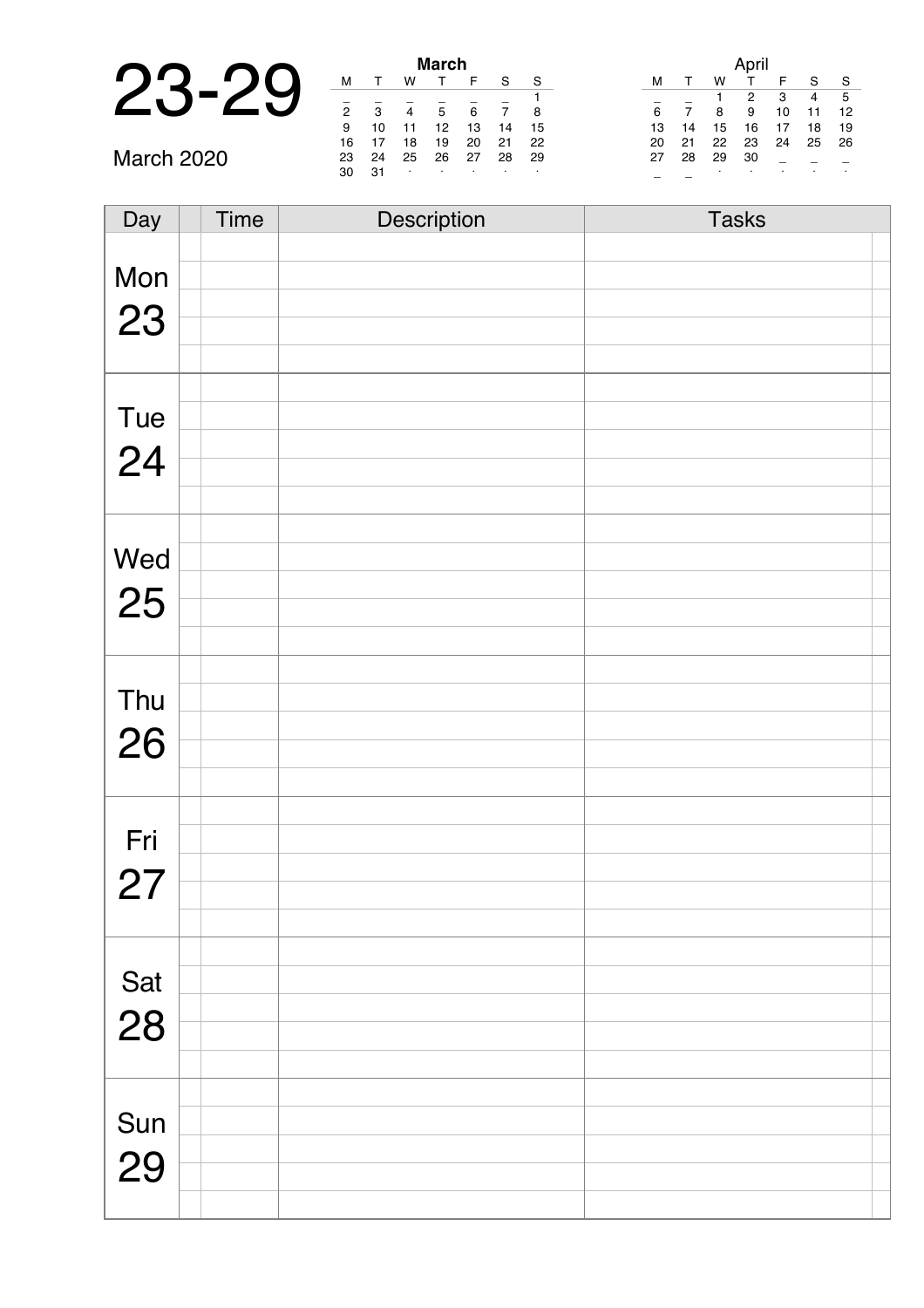# 30-5 **March**

March 2020 / April 2020

| March          |    |    |    |    |    |    |  |  |  |
|----------------|----|----|----|----|----|----|--|--|--|
| м              |    | w  |    | F  | S  | S  |  |  |  |
|                |    |    |    |    |    |    |  |  |  |
| $\overline{2}$ | 3  |    | 5  | 6  |    | 8  |  |  |  |
| 9              | 10 | 11 | 12 | 13 | 14 | 15 |  |  |  |
| 16             | 17 | 18 | 19 | 20 | 21 | 22 |  |  |  |
| 23             | 24 | 25 | 26 | 27 | 28 | 29 |  |  |  |
| 30             | 31 | ٠  | ٠  | ٠  |    | ٠  |  |  |  |

|    |    |    | April |    |    |    |
|----|----|----|-------|----|----|----|
| м  | т  | w  | т     | F  | S  | S  |
|    |    |    | 2     | 3  | 4  | 5  |
| 6  |    | 8  | 9     | 10 | 11 | 12 |
| 13 | 14 | 15 | 16    | 17 | 18 | 19 |
| 20 | 21 | 22 | 23    | 24 | 25 | 26 |
| 27 | 28 | 29 | 30    |    |    |    |
|    |    | ٠  | ٠     |    |    | ٠  |

| Day            | <b>Time</b> | Description | <b>Tasks</b> |
|----------------|-------------|-------------|--------------|
|                |             |             |              |
| Mon            |             |             |              |
|                |             |             |              |
| 30             |             |             |              |
|                |             |             |              |
|                |             |             |              |
|                |             |             |              |
| Tue            |             |             |              |
|                |             |             |              |
| 31             |             |             |              |
|                |             |             |              |
|                |             |             |              |
| Wed            |             |             |              |
|                |             |             |              |
| 1              |             |             |              |
|                |             |             |              |
|                |             |             |              |
|                |             |             |              |
| Thu            |             |             |              |
|                |             |             |              |
| $\overline{2}$ |             |             |              |
|                |             |             |              |
|                |             |             |              |
| Fri            |             |             |              |
|                |             |             |              |
| 3              |             |             |              |
|                |             |             |              |
|                |             |             |              |
|                |             |             |              |
| Sat            |             |             |              |
| $\overline{4}$ |             |             |              |
|                |             |             |              |
|                |             |             |              |
|                |             |             |              |
| Sun            |             |             |              |
|                |             |             |              |
| 5              |             |             |              |
|                |             |             |              |
|                |             |             |              |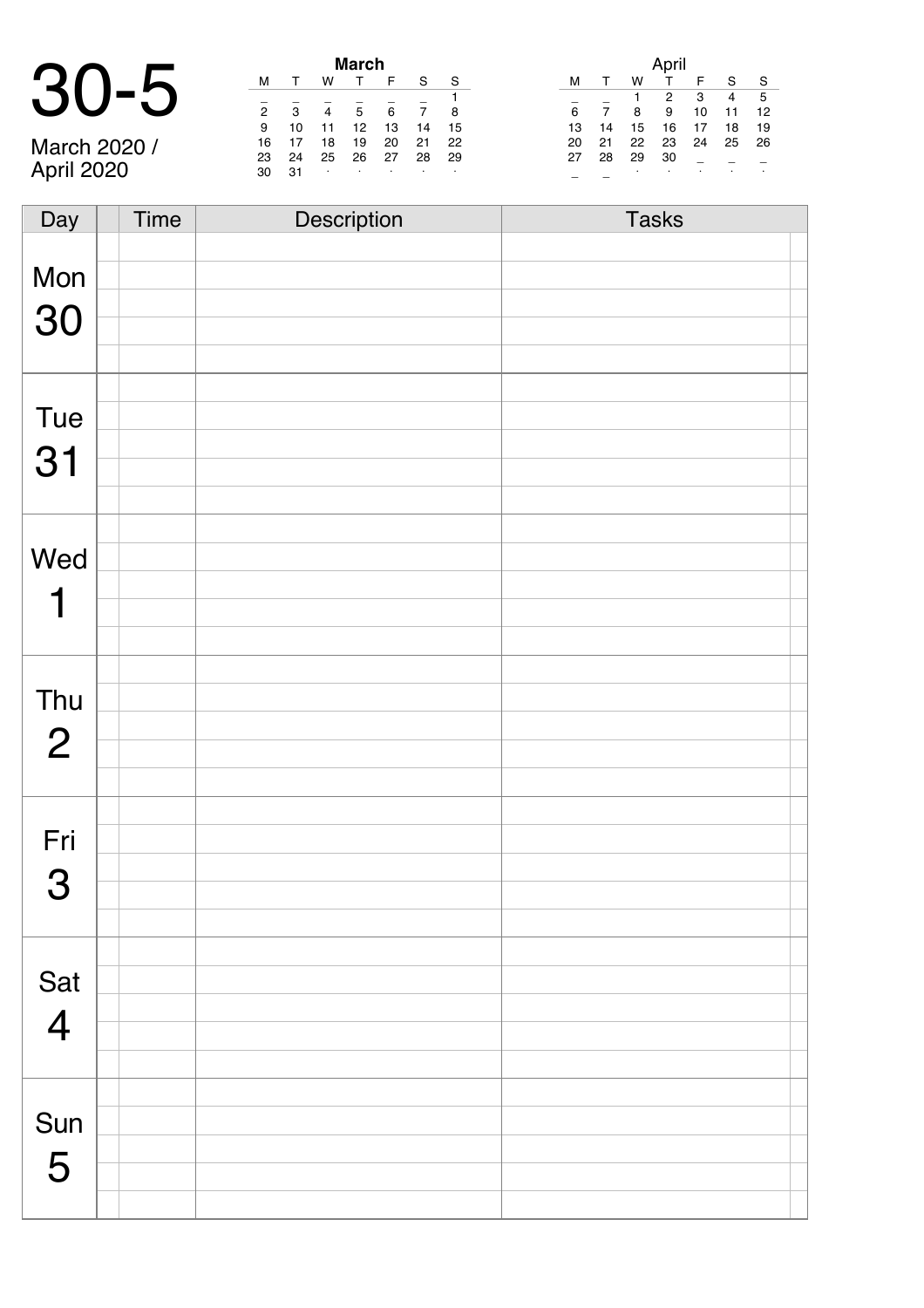## 6-12 **April**

April 2020

| April            |    |    |    |    |    |    |  |  |  |
|------------------|----|----|----|----|----|----|--|--|--|
| м                |    | w  |    | F  | S  | S  |  |  |  |
| 5<br>3<br>2<br>4 |    |    |    |    |    |    |  |  |  |
| 6                |    | 8  | 9  | 10 | 11 | 12 |  |  |  |
| 13               | 14 | 15 | 16 | 17 | 18 | 19 |  |  |  |
| 20               | 21 | 22 | 23 | 24 | 25 | 26 |  |  |  |
| 27               | 28 | 29 | 30 |    |    |    |  |  |  |
| ٠<br>٠<br>٠      |    |    |    |    |    |    |  |  |  |

|    |    |    | May |    |                |    |
|----|----|----|-----|----|----------------|----|
| м  |    | w  |     | F  | S              | S  |
|    |    |    |     |    | $\overline{2}$ | 3  |
| 4  | 5  | 6  | 7   | 8  | 9              | 10 |
| 11 | 12 | 13 | 14  | 15 | 16             | 17 |
| 18 | 19 | 20 | 21  | 22 | 23             | 24 |
| 25 | 26 | 27 | 28  | 29 | 30             | 31 |
|    |    | ٠  |     | ٠  |                | ٠  |

| Day            | <b>Time</b> | Description | <b>Tasks</b> |
|----------------|-------------|-------------|--------------|
|                |             |             |              |
| Mon            |             |             |              |
|                |             |             |              |
| 6              |             |             |              |
|                |             |             |              |
|                |             |             |              |
| Tue            |             |             |              |
|                |             |             |              |
| $\overline{7}$ |             |             |              |
|                |             |             |              |
|                |             |             |              |
| Wed            |             |             |              |
|                |             |             |              |
| 8              |             |             |              |
|                |             |             |              |
|                |             |             |              |
| Thu            |             |             |              |
|                |             |             |              |
| 9              |             |             |              |
|                |             |             |              |
|                |             |             |              |
| Fri            |             |             |              |
|                |             |             |              |
| 10             |             |             |              |
|                |             |             |              |
|                |             |             |              |
| Sat            |             |             |              |
|                |             |             |              |
| 11             |             |             |              |
|                |             |             |              |
|                |             |             |              |
|                |             |             |              |
| Sun            |             |             |              |
| 12             |             |             |              |
|                |             |             |              |
|                |             |             |              |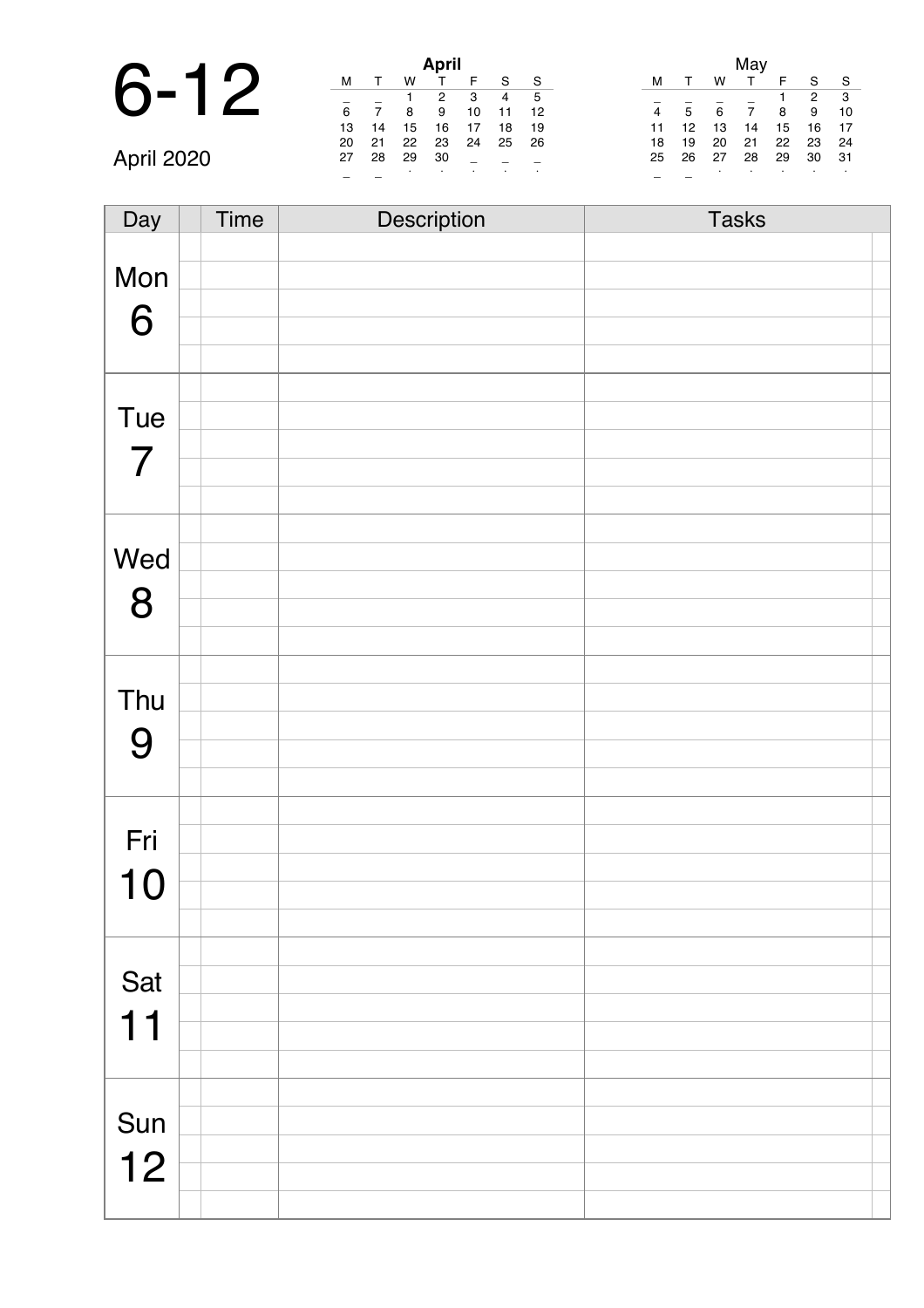| $\blacktriangleleft$ |      |      |               |      | <b>April</b> |  |
|----------------------|------|------|---------------|------|--------------|--|
| $\mathbf{\Omega}$    | -1 Q |      |               |      |              |  |
|                      |      |      |               |      |              |  |
|                      |      | 6    |               |      |              |  |
|                      |      | 13   | 14            | 15   | 16           |  |
|                      |      | $-1$ | $\sim$ $\sim$ | $-1$ | --           |  |

April 2020

|    |    |    | April |    |    |    |
|----|----|----|-------|----|----|----|
| м  |    | w  |       | F  | S  | S  |
|    |    |    | 2     | 3  | 4  | 5  |
| 6  |    | 8  | 9     | 10 | 11 | 12 |
| 13 | 14 | 15 | 16    | 17 | 18 | 19 |
| 20 | 21 | 22 | 23    | 24 | 25 | 26 |
| 27 | 28 | 29 | 30    |    |    |    |
|    |    |    | ٠     |    |    |    |

|    |    |    | May |    |    |    |
|----|----|----|-----|----|----|----|
| м  |    | w  | т   | F  | S  | S  |
|    |    |    |     |    | 2  | 3  |
| 4  | 5  | 6  | 7   | 8  | 9  | 10 |
| 11 | 12 | 13 | 14  | 15 | 16 | 17 |
| 18 | 19 | 20 | 21  | 22 | 23 | 24 |
| 25 | 26 | 27 | 28  | 29 | 30 | 31 |
|    |    | ٠  | ٠   |    |    |    |

Day Time Description Tasks Mon 13 Tue 14 Wed 15 Thu 16 Fri 17 Sat 18 Sun 19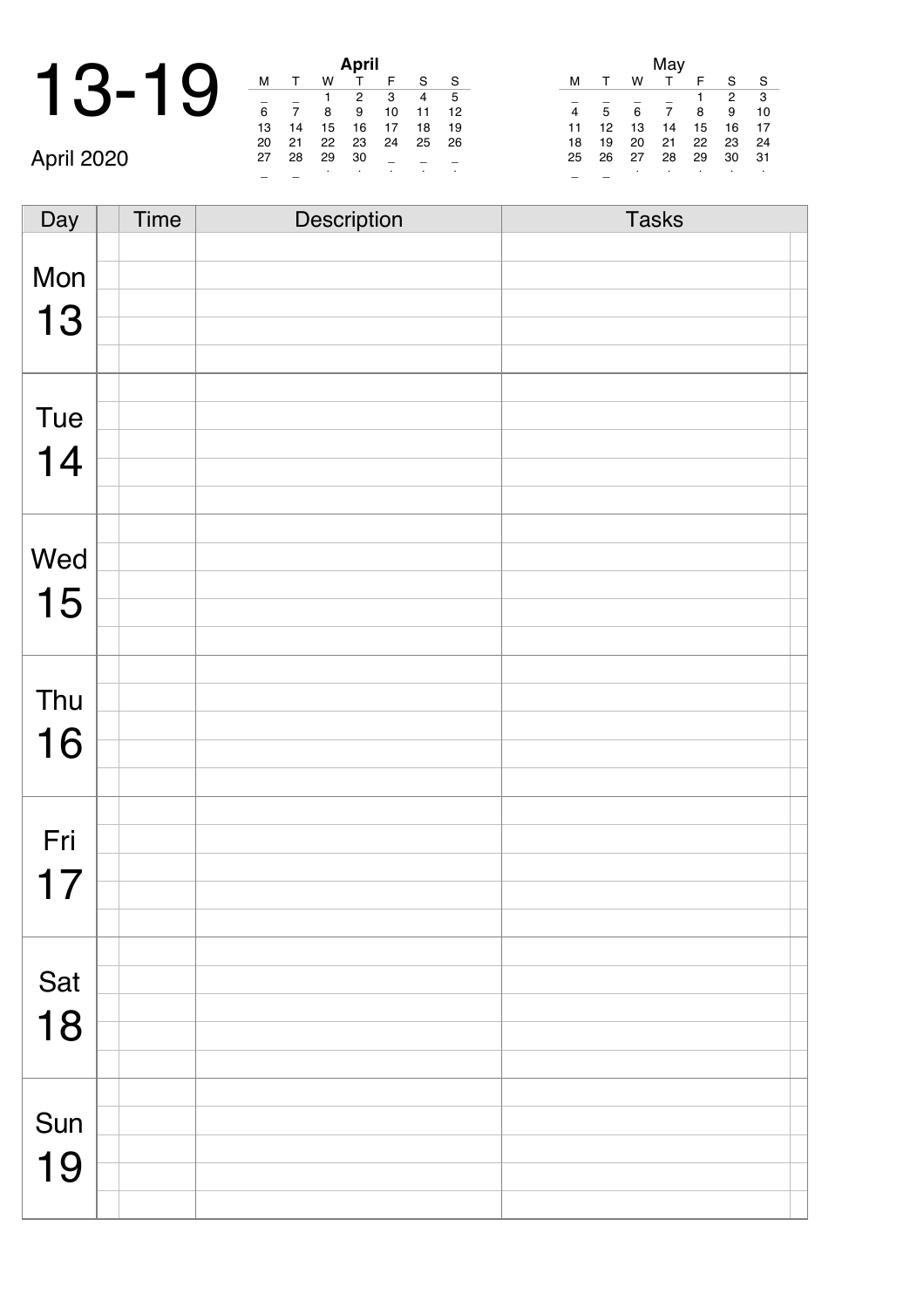|           |    |    |    | <b>April</b> |  |
|-----------|----|----|----|--------------|--|
| $20 - 20$ |    |    |    |              |  |
|           |    |    |    |              |  |
|           | 6  |    |    |              |  |
|           | 13 | 14 | 15 | 16           |  |
|           | 20 |    |    | 23           |  |

| April |    |    |    |    |    |    |  |  |
|-------|----|----|----|----|----|----|--|--|
| м     |    | w  |    | F  | S  | S  |  |  |
|       |    |    | 2  | 3  | 4  | 5  |  |  |
| 6     |    | 8  | 9  | 10 | 11 | 12 |  |  |
| 13    | 14 | 15 | 16 | 17 | 18 | 19 |  |  |
| 20    | 21 | 22 | 23 | 24 | 25 | 26 |  |  |
| 27    | 28 | 29 | 30 |    |    |    |  |  |
|       |    | ٠  | ۰  | ٠  |    | ٠  |  |  |

|    |    |    | May |    |    |    |
|----|----|----|-----|----|----|----|
| м  | -1 | w  |     | F  | S  |    |
|    |    |    |     |    | 2  | 3  |
| 4  | 5  | 6  | 7   | 8  | 9  | 10 |
| 11 | 12 | 13 | 14  | 15 | 16 | 17 |
| 18 | 19 | 20 | 21  | 22 | 23 | 24 |
| 25 | 26 | 27 | 28  | 29 | 30 | 31 |
|    |    | ٠  | ٠   | ٠  | ٠  |    |

April 2020

| Day       | Time | Description | <b>Tasks</b> |
|-----------|------|-------------|--------------|
|           |      |             |              |
| Mon       |      |             |              |
|           |      |             |              |
| 20        |      |             |              |
|           |      |             |              |
|           |      |             |              |
| Tue       |      |             |              |
| 21        |      |             |              |
|           |      |             |              |
|           |      |             |              |
|           |      |             |              |
| Wed       |      |             |              |
| 22        |      |             |              |
|           |      |             |              |
|           |      |             |              |
|           |      |             |              |
| Thu       |      |             |              |
| 23        |      |             |              |
|           |      |             |              |
|           |      |             |              |
|           |      |             |              |
| Fri       |      |             |              |
| 24        |      |             |              |
|           |      |             |              |
|           |      |             |              |
|           |      |             |              |
| Sat<br>25 |      |             |              |
|           |      |             |              |
|           |      |             |              |
|           |      |             |              |
|           |      |             |              |
| Sun       |      |             |              |
| 26        |      |             |              |
|           |      |             |              |
|           |      |             |              |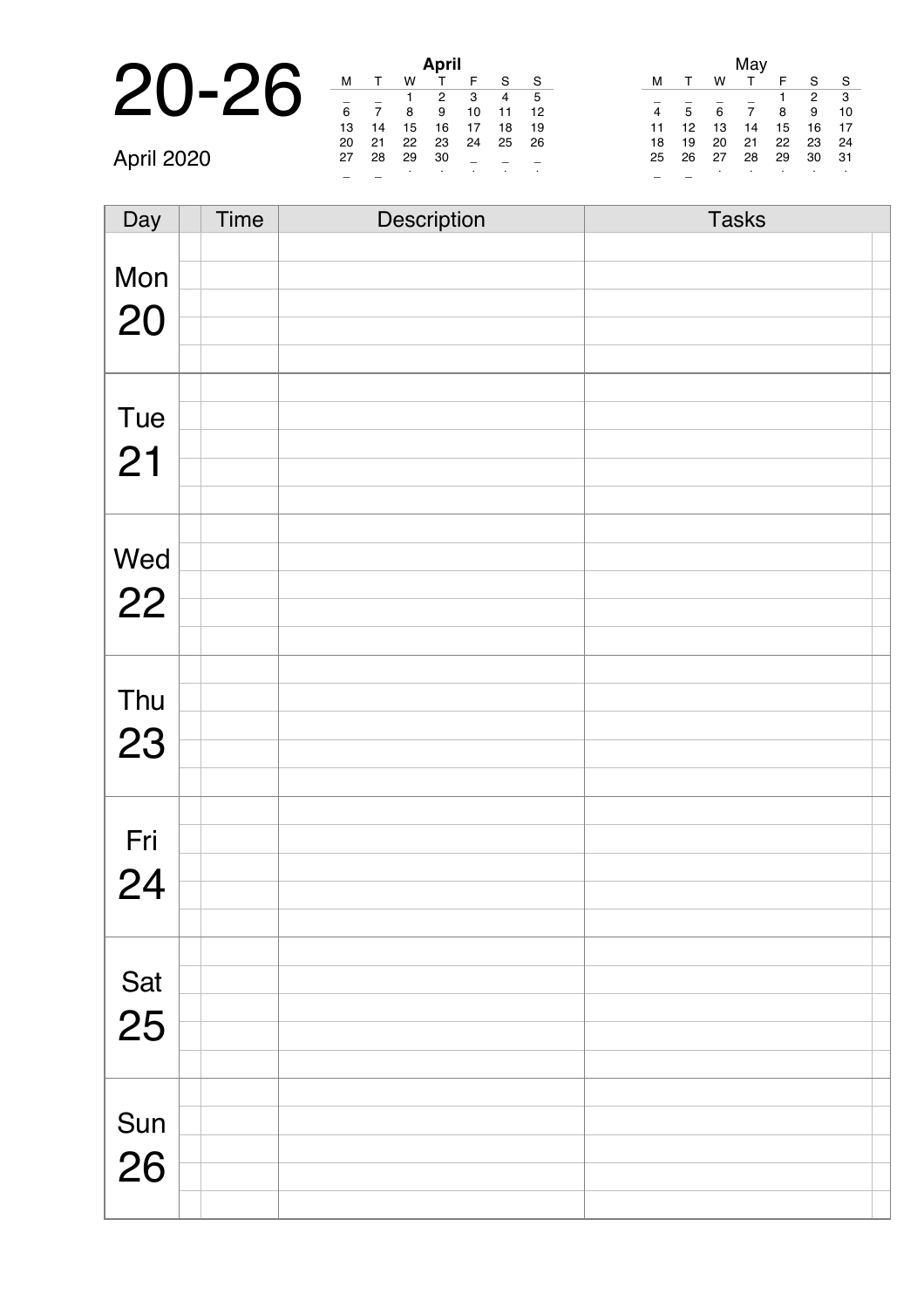|    |   | <b>April</b> |
|----|---|--------------|
|    | w |              |
|    |   |              |
| 6  |   |              |
| 13 | 5 | 16           |

April 2020 / May 2020

|    |    |    | April |    |    |    |
|----|----|----|-------|----|----|----|
| м  |    | w  | т     | F  | S  | S  |
|    |    | 1  | 2     | 3  | 4  | 5  |
| 6  |    | 8  | 9     | 10 | 11 | 12 |
| 13 | 14 | 15 | 16    | 17 | 18 | 19 |
| 20 | 21 | 22 | 23    | 24 | 25 | 26 |
| 27 | 28 | 29 | 30    |    |    |    |
|    |    |    | ٠     |    | ٠  |    |

|    | May |    |    |    |    |    |  |  |
|----|-----|----|----|----|----|----|--|--|
| м  |     | w  | T  | F  | S  | S  |  |  |
|    |     |    |    |    | 2  | 3  |  |  |
| 4  | 5   | 6  | 7  | 8  | 9  | 10 |  |  |
| 11 | 12  | 13 | 14 | 15 | 16 | 17 |  |  |
| 18 | 19  | 20 | 21 | 22 | 23 | 24 |  |  |
| 25 | 26  | 27 | 28 | 29 | 30 | 31 |  |  |
|    |     | ٠  | ٠  | ٠  | ٠  | ٠  |  |  |

| Day            | Time | Description | <b>Tasks</b> |
|----------------|------|-------------|--------------|
|                |      |             |              |
| Mon            |      |             |              |
|                |      |             |              |
| 27             |      |             |              |
|                |      |             |              |
|                |      |             |              |
|                |      |             |              |
| Tue            |      |             |              |
| 28             |      |             |              |
|                |      |             |              |
|                |      |             |              |
|                |      |             |              |
| Wed            |      |             |              |
|                |      |             |              |
| 29             |      |             |              |
|                |      |             |              |
|                |      |             |              |
| Thu            |      |             |              |
|                |      |             |              |
| 30             |      |             |              |
|                |      |             |              |
|                |      |             |              |
|                |      |             |              |
| Fri            |      |             |              |
| 1              |      |             |              |
|                |      |             |              |
|                |      |             |              |
|                |      |             |              |
| Sat            |      |             |              |
|                |      |             |              |
| $\overline{2}$ |      |             |              |
|                |      |             |              |
|                |      |             |              |
|                |      |             |              |
| Sun            |      |             |              |
| 3              |      |             |              |
|                |      |             |              |
|                |      |             |              |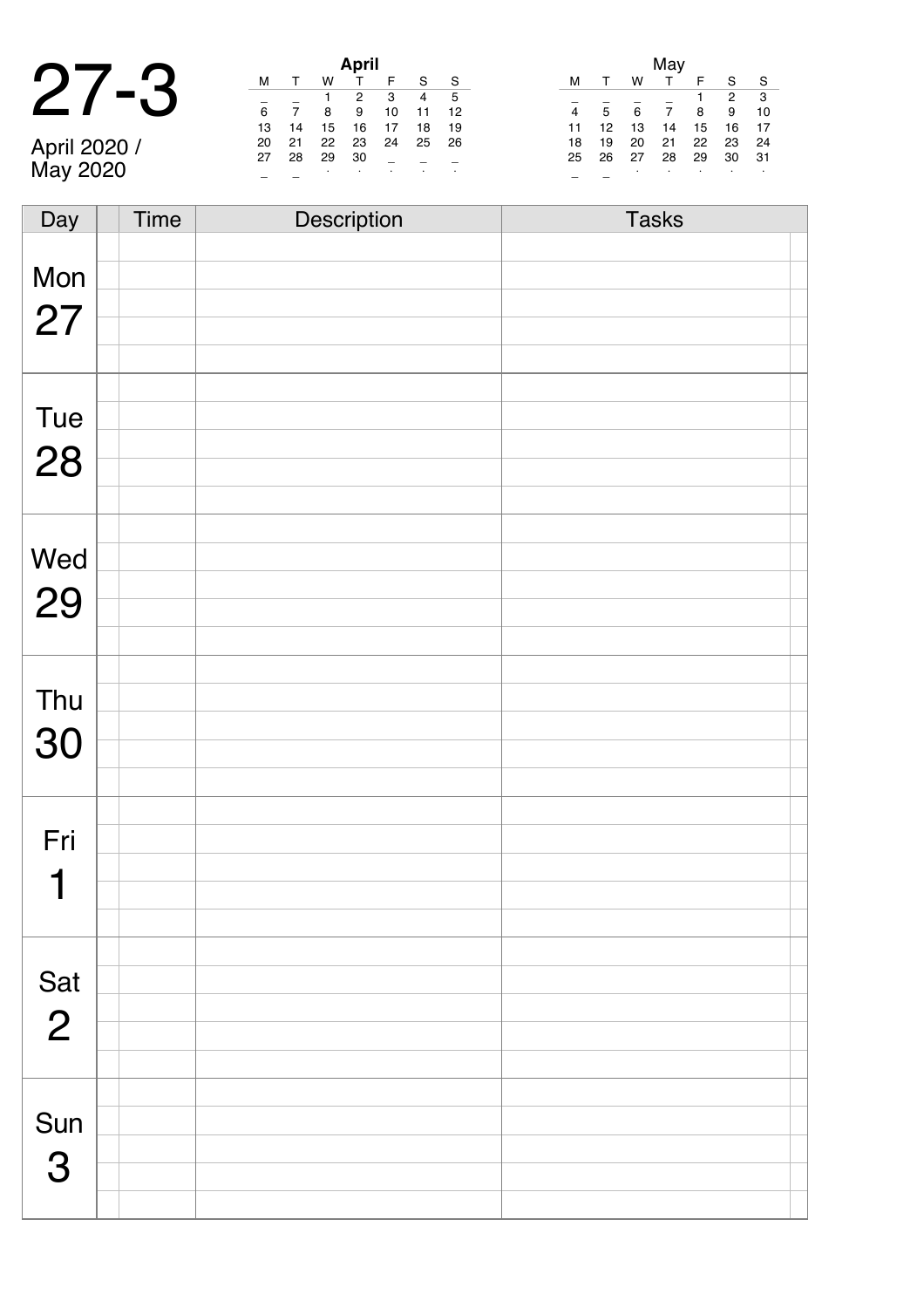### 4-10 **May**

May 2020

|    |              |    | May |    |    |    |
|----|--------------|----|-----|----|----|----|
| м  | $\mathsf{T}$ | w  |     | F  | S  | S  |
|    |              |    |     | 1  | 2  | 3  |
| 4  | 5            | 6  | 7   | 8  | 9  | 10 |
| 11 | 12           | 13 | 14  | 15 | 16 | 17 |
| 18 | 19           | 20 | 21  | 22 | 23 | 24 |
| 25 | 26           | 27 | 28  | 29 | 30 | 31 |
|    |              | ٠  |     |    |    |    |

|    |    |    | June |    |    |    |
|----|----|----|------|----|----|----|
| м  | т  | w  | т    | F  | S  | S  |
| 1  | 2  | 3  | 4    | 5  | 6  |    |
| 8  | 9  | 10 | 11   | 12 | 13 | 14 |
| 15 | 16 | 17 | 18   | 19 | 20 | 21 |
| 22 | 23 | 24 | 25   | 26 | 27 | 28 |
| 29 | 30 |    |      |    |    |    |
|    |    | ٠  | ٠    |    |    | ٠  |

| Day            | Time | Description | <b>Tasks</b> |
|----------------|------|-------------|--------------|
|                |      |             |              |
| Mon            |      |             |              |
|                |      |             |              |
| $\overline{4}$ |      |             |              |
|                |      |             |              |
|                |      |             |              |
| Tue            |      |             |              |
|                |      |             |              |
| 5              |      |             |              |
|                |      |             |              |
|                |      |             |              |
| Wed            |      |             |              |
| 6              |      |             |              |
|                |      |             |              |
|                |      |             |              |
|                |      |             |              |
| Thu            |      |             |              |
|                |      |             |              |
| $\overline{7}$ |      |             |              |
|                |      |             |              |
|                |      |             |              |
| Fri            |      |             |              |
| 8              |      |             |              |
|                |      |             |              |
|                |      |             |              |
|                |      |             |              |
| Sat            |      |             |              |
| 9              |      |             |              |
|                |      |             |              |
|                |      |             |              |
|                |      |             |              |
| Sun            |      |             |              |
| 10             |      |             |              |
|                |      |             |              |
|                |      |             |              |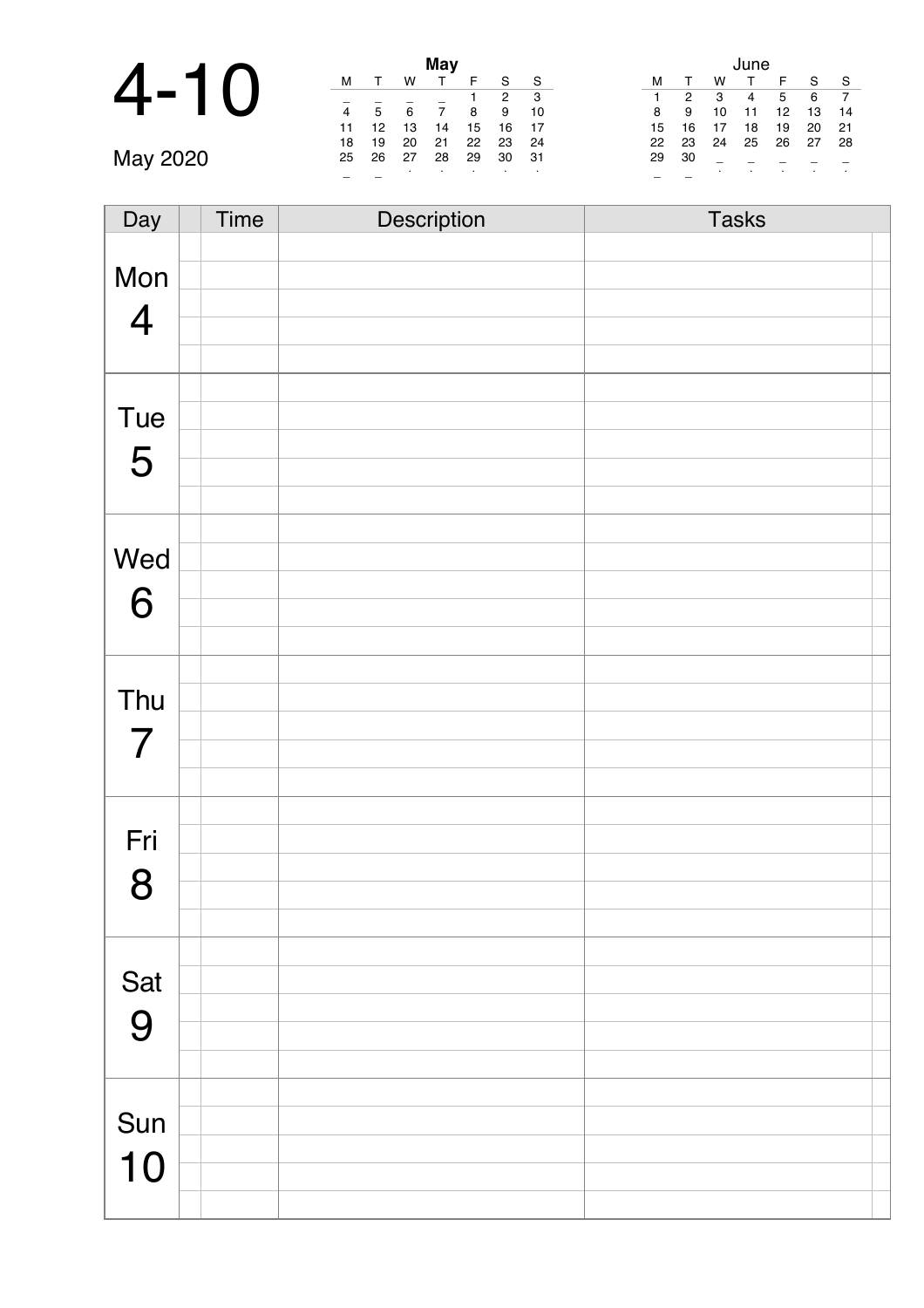|  |  |                |                |        | May    |
|--|--|----------------|----------------|--------|--------|
|  |  | м              |                | w      |        |
|  |  |                |                |        |        |
|  |  | 4              | 5              | 6      |        |
|  |  | 11             | 12             | 13     | 14     |
|  |  | $\overline{ }$ | $\overline{a}$ | $\sim$ | $\sim$ |

|    |    |    | May |    |    |    |
|----|----|----|-----|----|----|----|
| м  | т  | w  |     | F  | S  | S  |
|    |    |    |     | 1  | 2  | 3  |
| 4  | 5  | 6  | 7   | 8  | 9  | 10 |
| 11 | 12 | 13 | 14  | 15 | 16 | 17 |
| 18 | 19 | 20 | 21  | 22 | 23 | 24 |
| 25 | 26 | 27 | 28  | 29 | 30 | 31 |
|    |    | ٠  |     | ٠  |    | ٠  |

|    |    |    | June |    |    |    |
|----|----|----|------|----|----|----|
| м  | т  | w  | т    | F  | S  | S  |
| 1  | 2  | 3  | 4    | 5  | 6  | 7  |
| 8  | 9  | 10 | 11   | 12 | 13 | 14 |
| 15 | 16 | 17 | 18   | 19 | 20 | 21 |
| 22 | 23 | 24 | 25   | 26 | 27 | 28 |
| 29 | 30 |    |      |    |    |    |
|    |    | ċ  | ٠    | ٠  |    | ٠  |

May 2020

| Day | Time | Description | <b>Tasks</b> |  |
|-----|------|-------------|--------------|--|
|     |      |             |              |  |
| Mon |      |             |              |  |
| 11  |      |             |              |  |
|     |      |             |              |  |
|     |      |             |              |  |
|     |      |             |              |  |
| Tue |      |             |              |  |
| 12  |      |             |              |  |
|     |      |             |              |  |
|     |      |             |              |  |
| Wed |      |             |              |  |
|     |      |             |              |  |
| 13  |      |             |              |  |
|     |      |             |              |  |
|     |      |             |              |  |
| Thu |      |             |              |  |
| 14  |      |             |              |  |
|     |      |             |              |  |
|     |      |             |              |  |
|     |      |             |              |  |
| Fri |      |             |              |  |
| 15  |      |             |              |  |
|     |      |             |              |  |
|     |      |             |              |  |
| Sat |      |             |              |  |
|     |      |             |              |  |
| 16  |      |             |              |  |
|     |      |             |              |  |
|     |      |             |              |  |
| Sun |      |             |              |  |
|     |      |             |              |  |
| 17  |      |             |              |  |
|     |      |             |              |  |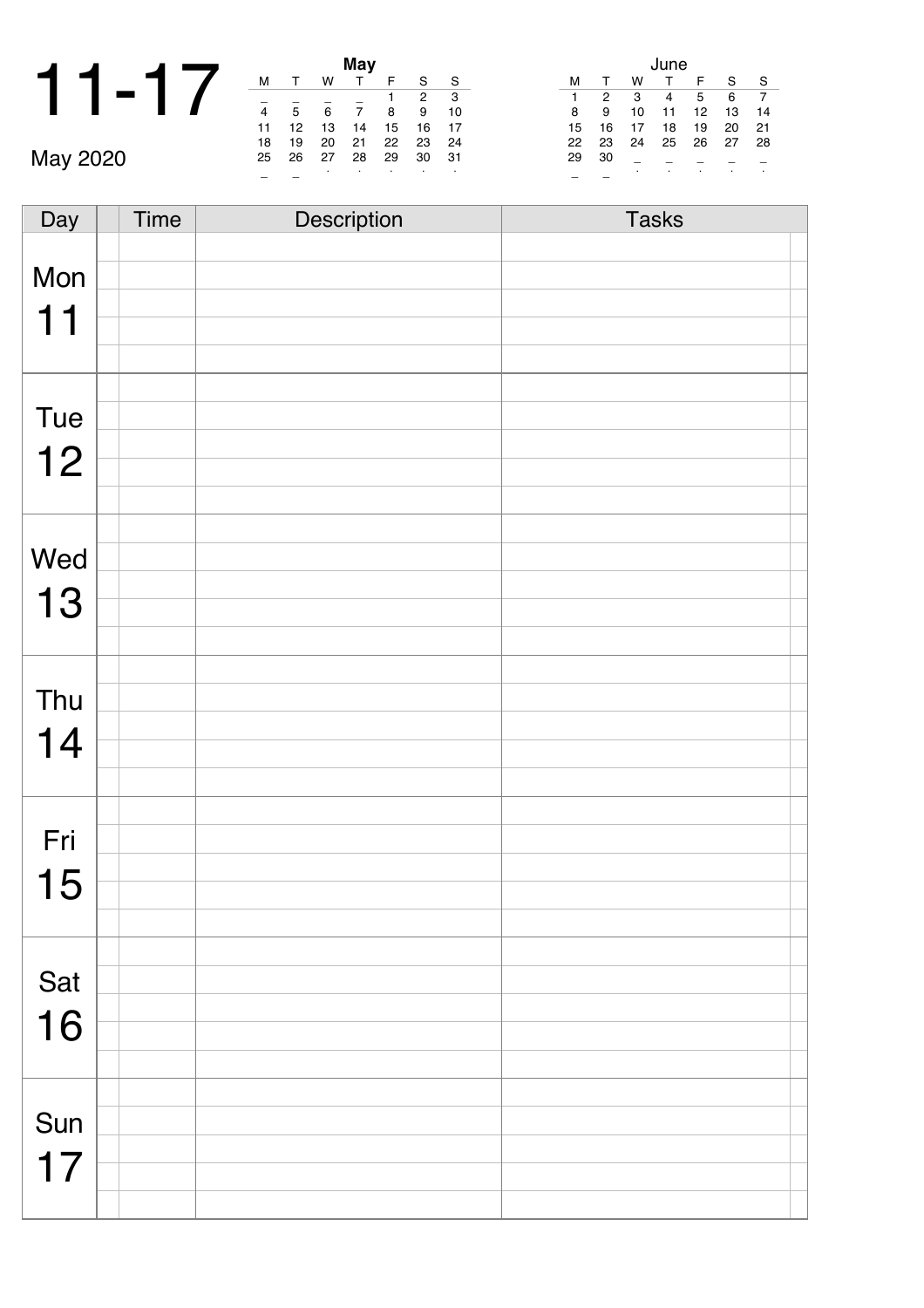|          |    |    |                      | May    |  |
|----------|----|----|----------------------|--------|--|
|          | м  |    | W                    |        |  |
|          |    |    |                      |        |  |
|          | 4  | 5  | 6                    |        |  |
|          | 11 | 12 | 13                   | 14     |  |
|          | 18 | 19 | 20                   | 21     |  |
| May 2020 | 25 | 26 | 27                   | 28     |  |
|          |    |    | $\sim$ $\sim$ $\sim$ | $\sim$ |  |

|    |    |    | May |    |    |    |
|----|----|----|-----|----|----|----|
| м  |    | w  |     | F  | S  | S  |
|    |    |    |     |    | 2  | 3  |
| 4  | 5  | 6  | 7   | 8  | 9  | 10 |
| 11 | 12 | 13 | 14  | 15 | 16 | 17 |
| 18 | 19 | 20 | 21  | 22 | 23 | 24 |
| 25 | 26 | 27 | 28  | 29 | 30 | 31 |
|    |    |    |     |    |    |    |
|    |    |    |     |    |    |    |

|    |              |    | June |    |    |    |
|----|--------------|----|------|----|----|----|
| м  | $\mathsf{T}$ | w  | т    | F  | S  | S  |
| 1  | 2            | 3  | 4    | 5  | 6  |    |
| 8  | 9            | 10 | 11   | 12 | 13 | 14 |
| 15 | 16           | 17 | 18   | 19 | 20 | 21 |
| 22 | 23           | 24 | 25   | 26 | 27 | 28 |
| 29 | 30           |    |      |    |    |    |
|    |              | ٠  | ٠    | ٠  |    |    |

| Day | <b>Time</b> | Description | <b>Tasks</b> |
|-----|-------------|-------------|--------------|
|     |             |             |              |
| Mon |             |             |              |
|     |             |             |              |
| 18  |             |             |              |
|     |             |             |              |
|     |             |             |              |
| Tue |             |             |              |
|     |             |             |              |
| 19  |             |             |              |
|     |             |             |              |
|     |             |             |              |
| Wed |             |             |              |
|     |             |             |              |
| 20  |             |             |              |
|     |             |             |              |
|     |             |             |              |
| Thu |             |             |              |
|     |             |             |              |
| 21  |             |             |              |
|     |             |             |              |
|     |             |             |              |
| Fri |             |             |              |
|     |             |             |              |
| 22  |             |             |              |
|     |             |             |              |
|     |             |             |              |
| Sat |             |             |              |
| 23  |             |             |              |
|     |             |             |              |
|     |             |             |              |
|     |             |             |              |
| Sun |             |             |              |
|     |             |             |              |
| 24  |             |             |              |
|     |             |             |              |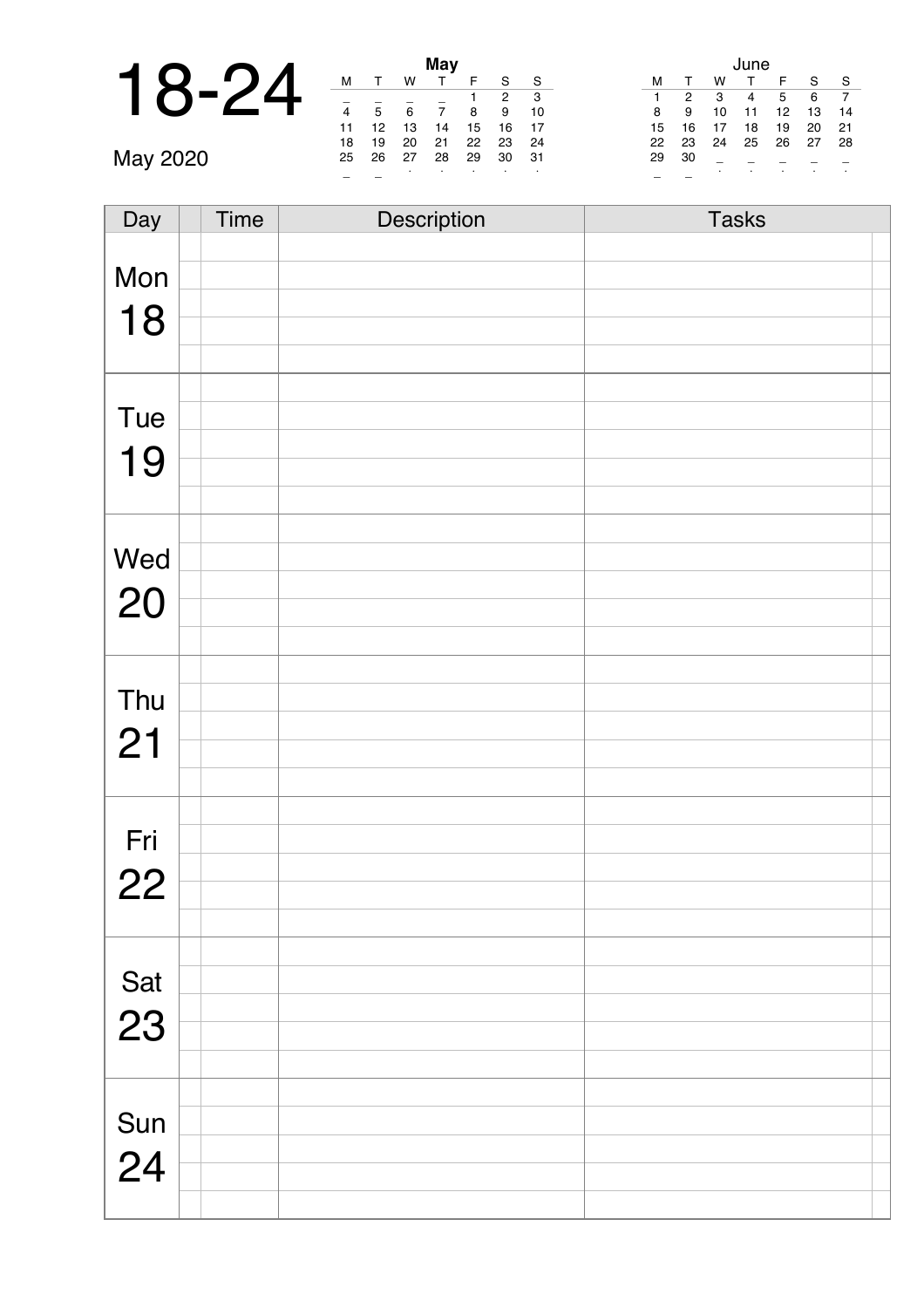|      |    |    | <b>May</b> |
|------|----|----|------------|
| つに_つ |    |    |            |
|      | 12 | 13 | 14         |

|    |    |    | May |    |    |    |
|----|----|----|-----|----|----|----|
| м  |    | w  |     | F  | S  | S  |
|    |    |    |     | 1  | 2  | 3  |
| 4  | 5  | 6  | 7   | 8  | 9  | 10 |
| 11 | 12 | 13 | 14  | 15 | 16 | 17 |
| 18 | 19 | 20 | 21  | 22 | 23 | 24 |
| 25 | 26 | 27 | 28  | 29 | 30 | 31 |
|    |    | ٠  |     | ٠  |    | ٠  |

|    |    |    | June |    |    |    |
|----|----|----|------|----|----|----|
| м  | т  | w  | т    | F  | S  | S  |
| 1  | 2  | 3  | 4    | 5  | 6  |    |
| 8  | 9  | 10 | 11   | 12 | 13 | 14 |
| 15 | 16 | 17 | 18   | 19 | 20 | 21 |
| 22 | 23 | 24 | 25   | 26 | 27 | 28 |
| 29 | 30 |    |      |    |    |    |
|    |    | ٠  | ٠    |    | ٠  | ٠  |

May 2020

| Day       | Time | Description | <b>Tasks</b> |
|-----------|------|-------------|--------------|
|           |      |             |              |
| Mon       |      |             |              |
| 25        |      |             |              |
|           |      |             |              |
|           |      |             |              |
|           |      |             |              |
| Tue       |      |             |              |
| 26        |      |             |              |
|           |      |             |              |
|           |      |             |              |
| Wed       |      |             |              |
| 27        |      |             |              |
|           |      |             |              |
|           |      |             |              |
|           |      |             |              |
| Thu       |      |             |              |
| 28        |      |             |              |
|           |      |             |              |
|           |      |             |              |
| Fri       |      |             |              |
|           |      |             |              |
| 29        |      |             |              |
|           |      |             |              |
|           |      |             |              |
|           |      |             |              |
| Sat<br>30 |      |             |              |
|           |      |             |              |
|           |      |             |              |
| Sun       |      |             |              |
|           |      |             |              |
| 31        |      |             |              |
|           |      |             |              |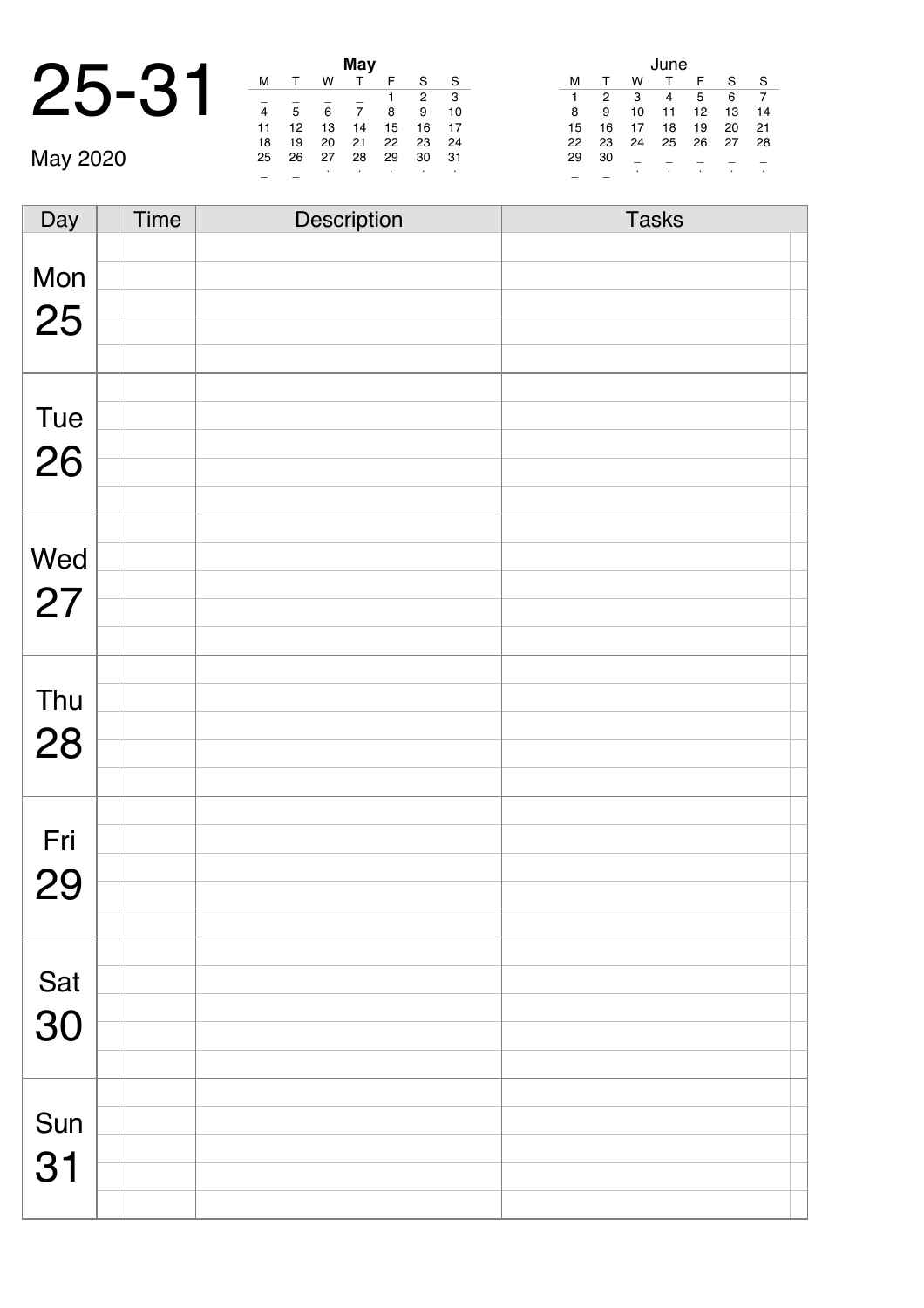|                  |    |    |    | June |    |    |     |    |    |    |    |     |    |     |
|------------------|----|----|----|------|----|----|-----|----|----|----|----|-----|----|-----|
|                  | м  |    | w  |      |    | S  | S   | м  |    | W  |    |     | e  | `S  |
|                  |    | 2  | 3  | 4    | 5  | 6  |     |    |    |    | 2  | 3   | 4  | - 5 |
|                  | 8  | 9  | 10 |      | 12 | 13 | 14  | 6  |    |    | 9  | 10  |    | 12  |
|                  | 15 | 16 |    | 18   | 19 | 20 | -21 | 13 | 14 | 15 | 16 |     | 18 | 19  |
|                  | 22 | 23 | 24 | 25   | 26 | 27 | 28  | 20 | 21 | 22 | 23 | 24  | 25 | -26 |
| <b>June 2020</b> | 29 | 30 |    |      |    |    |     | 27 | 28 | 29 | 30 | -31 |    |     |
|                  |    |    |    |      |    |    |     |    |    |    |    |     |    |     |

| Day            | Time | Description | <b>Tasks</b> |
|----------------|------|-------------|--------------|
|                |      |             |              |
| Mon            |      |             |              |
|                |      |             |              |
| 1              |      |             |              |
|                |      |             |              |
|                |      |             |              |
| Tue            |      |             |              |
| $\overline{2}$ |      |             |              |
|                |      |             |              |
|                |      |             |              |
|                |      |             |              |
| Wed            |      |             |              |
| 3              |      |             |              |
|                |      |             |              |
|                |      |             |              |
|                |      |             |              |
| Thu            |      |             |              |
| $\overline{4}$ |      |             |              |
|                |      |             |              |
|                |      |             |              |
|                |      |             |              |
| Fri            |      |             |              |
| 5              |      |             |              |
|                |      |             |              |
|                |      |             |              |
|                |      |             |              |
| Sat            |      |             |              |
| 6              |      |             |              |
|                |      |             |              |
|                |      |             |              |
|                |      |             |              |
| Sun            |      |             |              |
| $\overline{7}$ |      |             |              |
|                |      |             |              |
|                |      |             |              |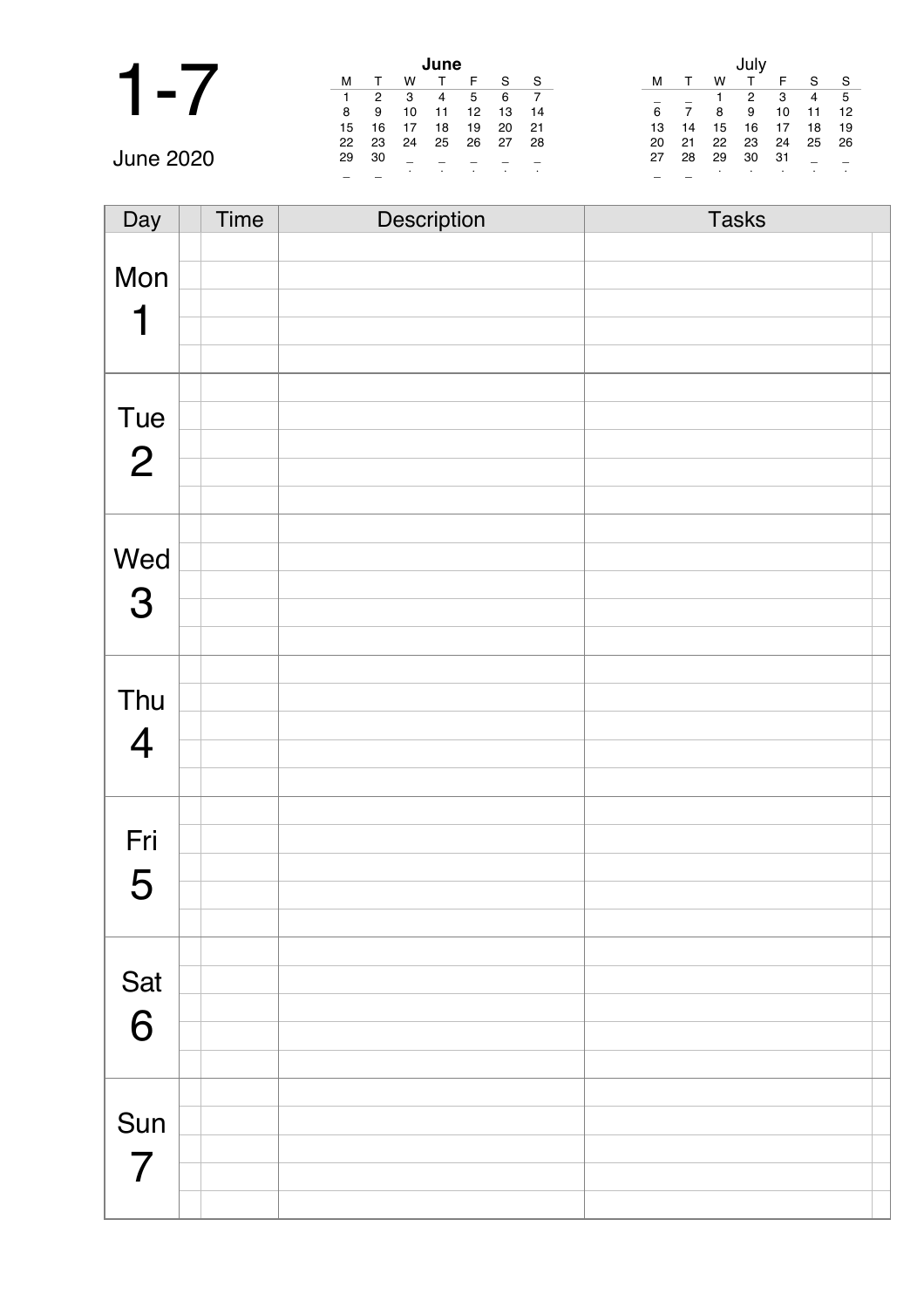|      |    |               |    | June |
|------|----|---------------|----|------|
| 8-14 | м  |               | w  |      |
|      |    | $\mathcal{P}$ | 3  |      |
|      | 8  | 9             | 10 | 11   |
|      | 15 | 16            | 17 | 18   |

|                  |    |    |    | June |    |    |     |    |    |    |    |     |              |                |
|------------------|----|----|----|------|----|----|-----|----|----|----|----|-----|--------------|----------------|
| C                | M  |    | W  |      |    | c  | S   |    |    | W  |    |     | $\mathbf{C}$ | ŗ.             |
| C                |    | 2  | 3  | 4    | 5  | 6  |     |    |    |    |    | 3   | 4            | E              |
|                  | 8  | 9  | 10 | 11   | 12 | 13 | 14  | 6  |    | 8  | 9  | 10  | 11           | $\blacksquare$ |
|                  | 15 | 16 | 17 | 18   | 19 | 20 | -21 | 13 | 14 | 15 | 16 | 17  | 18           | $\blacksquare$ |
|                  | 22 | 23 | 24 | 25   | 26 | 27 | 28  | 20 | 21 | 22 | 23 | 24  | 25 2         |                |
| <b>June 2020</b> | 29 | 30 |    |      |    |    |     | 27 | 28 | 29 | 30 | -31 |              |                |
|                  |    |    |    |      |    |    |     |    |    |    |    |     |              |                |

|    |    |    | July |    |    |    |
|----|----|----|------|----|----|----|
| м  | т  | w  | т    | F  | S  | S  |
|    |    | 1  | 2    | 3  | 4  | 5  |
| 6  |    | 8  | 9    | 10 | 11 | 12 |
| 13 | 14 | 15 | 16   | 17 | 18 | 19 |
| 20 | 21 | 22 | 23   | 24 | 25 | 26 |
| 27 | 28 | 29 | 30   | 31 |    |    |
|    |    | ċ  | ٠    | ٠  |    | ۰  |

| Day | Time | Description | <b>Tasks</b> |  |
|-----|------|-------------|--------------|--|
|     |      |             |              |  |
| Mon |      |             |              |  |
| 8   |      |             |              |  |
|     |      |             |              |  |
|     |      |             |              |  |
|     |      |             |              |  |
| Tue |      |             |              |  |
| 9   |      |             |              |  |
|     |      |             |              |  |
|     |      |             |              |  |
| Wed |      |             |              |  |
|     |      |             |              |  |
| 10  |      |             |              |  |
|     |      |             |              |  |
|     |      |             |              |  |
| Thu |      |             |              |  |
| 11  |      |             |              |  |
|     |      |             |              |  |
|     |      |             |              |  |
| Fri |      |             |              |  |
|     |      |             |              |  |
| 12  |      |             |              |  |
|     |      |             |              |  |
|     |      |             |              |  |
| Sat |      |             |              |  |
| 13  |      |             |              |  |
|     |      |             |              |  |
|     |      |             |              |  |
|     |      |             |              |  |
| Sun |      |             |              |  |
| 14  |      |             |              |  |
|     |      |             |              |  |
|     |      |             |              |  |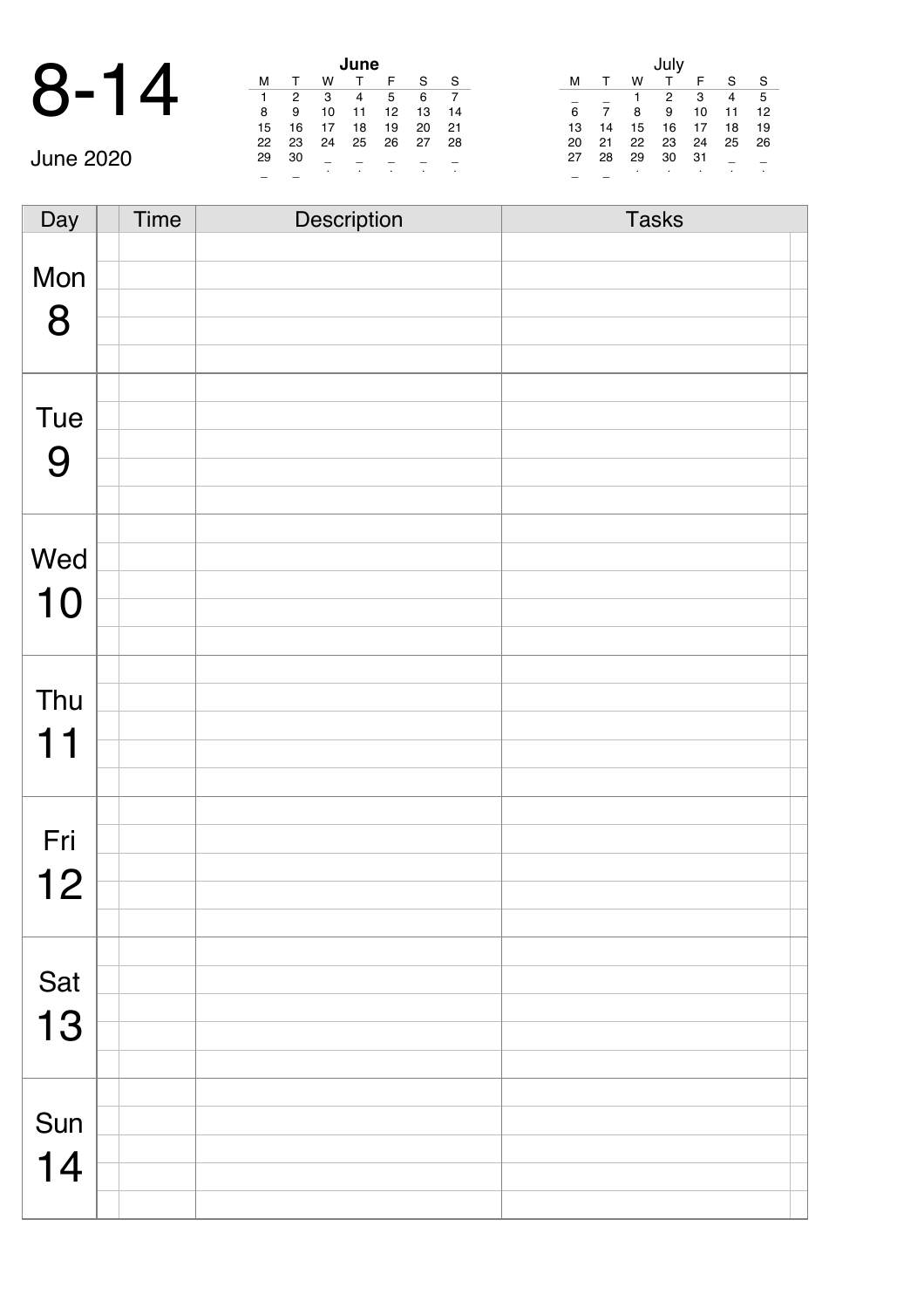|           |    |     |    | June |    |    |      |    |    |    |    |    |    |           |
|-----------|----|-----|----|------|----|----|------|----|----|----|----|----|----|-----------|
|           | M  |     | W  |      |    | S  | - S  | м  |    | W  |    |    | S  | - S       |
|           |    | 2   | 3  | 4    | 5  | 6  |      |    |    |    | 2  | -3 | -4 | - 5       |
|           | 8  | 9   | 10 | 11   | 12 | 13 | 14   | 6  |    | 8  | 9  | 10 | 11 | 12        |
|           | 15 | 16  | 17 | 18   | 19 | 20 | - 21 | 13 | 14 | 15 | 16 | 17 | 18 | 19        |
|           | 22 | 23  | 24 | 25   | 26 | 27 | -28  | 20 | 21 | 22 | 23 | 24 | 25 | 26        |
| June 2020 | 29 | -30 |    |      |    |    |      | 27 | 28 | 29 | 30 | 31 |    |           |
|           |    |     |    |      |    |    |      |    |    |    |    |    |    | $\bullet$ |

| Day       | Time | Description | <b>Tasks</b> |
|-----------|------|-------------|--------------|
|           |      |             |              |
| Mon       |      |             |              |
| 15        |      |             |              |
|           |      |             |              |
|           |      |             |              |
| Tue       |      |             |              |
|           |      |             |              |
| 16        |      |             |              |
|           |      |             |              |
|           |      |             |              |
| Wed       |      |             |              |
| 17        |      |             |              |
|           |      |             |              |
|           |      |             |              |
| Thu       |      |             |              |
|           |      |             |              |
| 18        |      |             |              |
|           |      |             |              |
|           |      |             |              |
| Fri       |      |             |              |
| 19        |      |             |              |
|           |      |             |              |
|           |      |             |              |
|           |      |             |              |
| Sat<br>20 |      |             |              |
|           |      |             |              |
|           |      |             |              |
|           |      |             |              |
| Sun       |      |             |              |
| 21        |      |             |              |
|           |      |             |              |
|           |      |             |              |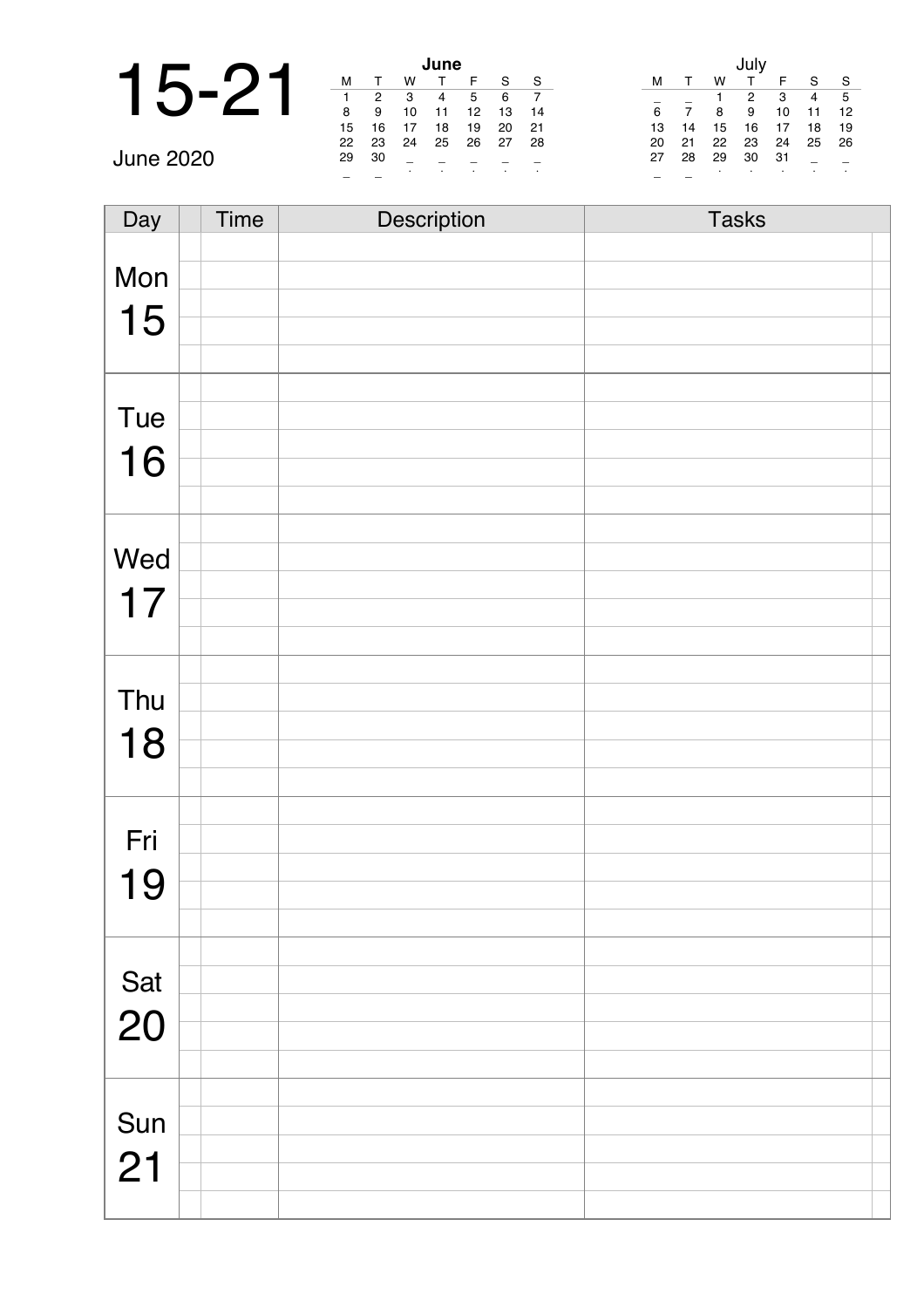|         |    |   |    | une |
|---------|----|---|----|-----|
| $22-28$ |    |   |    |     |
|         |    |   | 3  |     |
|         | я  |   | 10 |     |
|         | 15 | 6 |    | 18  |

|                  |    |     |    | June |    |    |      |    |    |    |    |     |      |                |
|------------------|----|-----|----|------|----|----|------|----|----|----|----|-----|------|----------------|
| n                | M  |     | W  |      |    | S  | -S   | M  |    | w  |    |     | S.   | $\cdot$        |
|                  |    | 2   | 3  |      | 5  | 6  |      |    |    |    | 2  | 3   | 4    | ξ              |
|                  | 8  | 9   | 10 |      | 12 | 13 | 14   | 6  |    | 8  | 9  | 10  | 11   | $\blacksquare$ |
|                  | 15 | 16  | 17 | 18   | 19 | 20 | - 21 | 13 | 14 | 15 | 16 | 17  | 18   | $\blacksquare$ |
|                  | 22 | 23  | 24 | -25  | 26 | 27 | -28  | 20 | 21 | 22 | 23 | 24  | 25 2 |                |
| <b>June 2020</b> | 29 | -30 |    |      |    |    |      | 27 | 28 | 29 | 30 | -31 |      |                |
|                  |    |     |    |      |    |    |      |    |    |    |    |     |      |                |

|    |    |    | July |    |    |    |
|----|----|----|------|----|----|----|
| м  | т  | w  |      | F  | S  | S  |
|    |    |    | 2    | 3  | 4  | 5  |
| 6  | 7  | 8  | 9    | 10 | 11 | 12 |
| 13 | 14 | 15 | 16   | 17 | 18 | 19 |
| 20 | 21 | 22 | 23   | 24 | 25 | 26 |
| 27 | 28 | 29 | 30   | 31 |    |    |
|    |    | ٠  |      | ٠  |    | ٠  |

Day Time Description Tasks Mon 22 Tue 23 Wed 24 Thu 25 Fri 26 Sat 27 Sun 28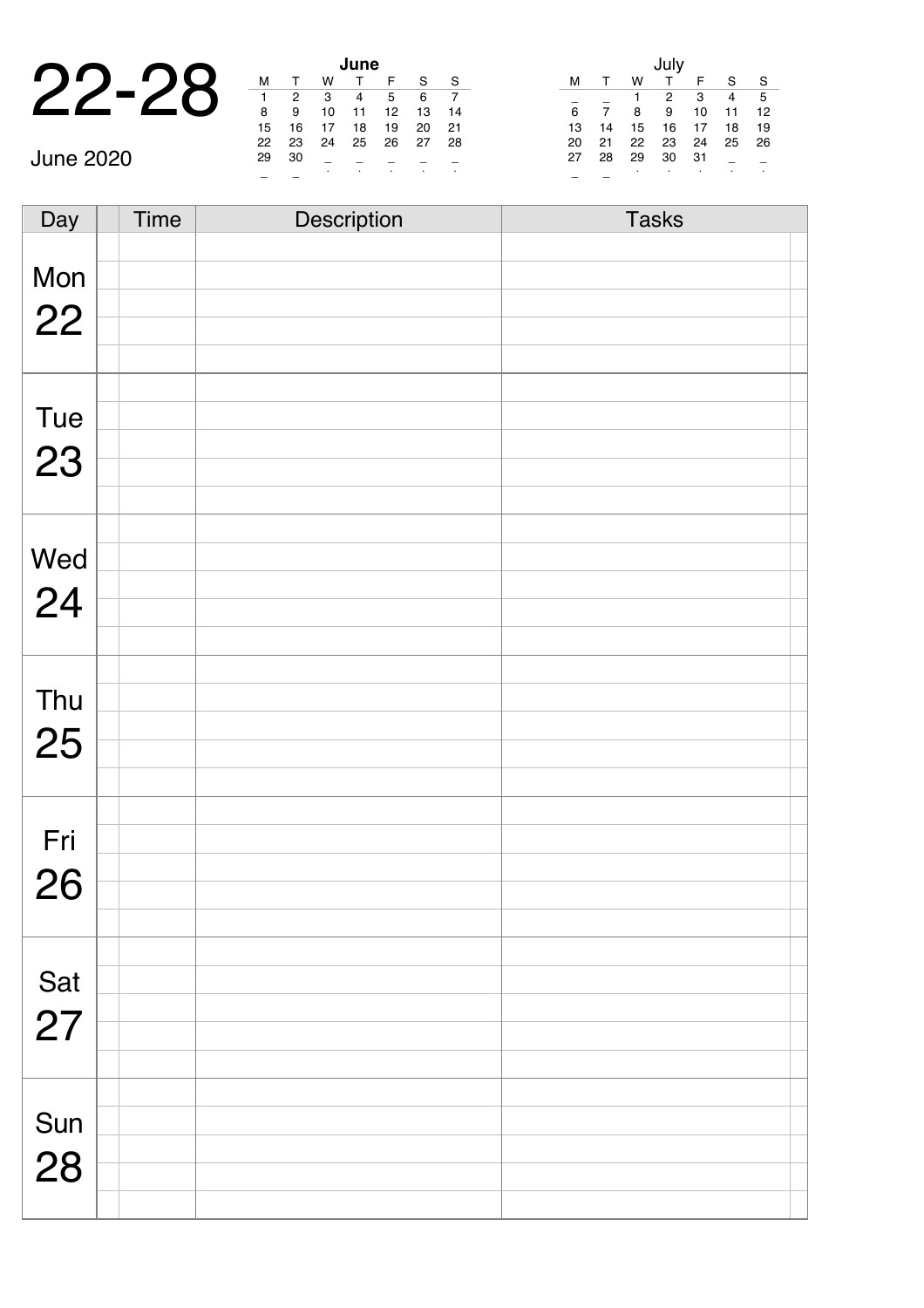|                  | June |    |    |    |    |    |     |    |    |    |    |     |                |      |  |
|------------------|------|----|----|----|----|----|-----|----|----|----|----|-----|----------------|------|--|
| n                | М    |    | W  |    |    | S  | - S | м  |    | W  |    |     | S              | -S   |  |
| <b>ZU</b>        |      | 2  | -3 | 4  | -5 | 6  |     |    |    |    | 2  | -3  | $\overline{4}$ | - 5  |  |
|                  | 8    | 9  | 10 | 11 | 12 | 13 | -14 | 6  |    | 8  | 9  | 10  |                | -12  |  |
|                  | 15   | 16 |    | 18 | 19 | 20 | -21 | 13 | 14 | 15 | 16 | 17  | 18             | -19  |  |
| June 2020 /      | 22   | 23 | 24 | 25 | 26 | 27 | -28 | 20 | 21 | 22 | 23 | 24  | 25             | - 26 |  |
|                  | 29   | 30 |    |    |    |    |     | 27 | 28 | 29 | 30 | -31 |                |      |  |
| <b>July 2020</b> |      |    |    |    |    |    |     |    |    |    |    |     |                |      |  |

| Day            | <b>Time</b> | Description | <b>Tasks</b> |
|----------------|-------------|-------------|--------------|
|                |             |             |              |
| Mon            |             |             |              |
|                |             |             |              |
| 29             |             |             |              |
|                |             |             |              |
|                |             |             |              |
| Tue            |             |             |              |
| 30             |             |             |              |
|                |             |             |              |
|                |             |             |              |
|                |             |             |              |
| Wed            |             |             |              |
| 1              |             |             |              |
|                |             |             |              |
|                |             |             |              |
|                |             |             |              |
| Thu            |             |             |              |
| $\overline{2}$ |             |             |              |
|                |             |             |              |
|                |             |             |              |
|                |             |             |              |
| Fri            |             |             |              |
| 3              |             |             |              |
|                |             |             |              |
|                |             |             |              |
|                |             |             |              |
| Sat            |             |             |              |
| $\overline{4}$ |             |             |              |
|                |             |             |              |
|                |             |             |              |
|                |             |             |              |
| Sun            |             |             |              |
| 5              |             |             |              |
|                |             |             |              |
|                |             |             |              |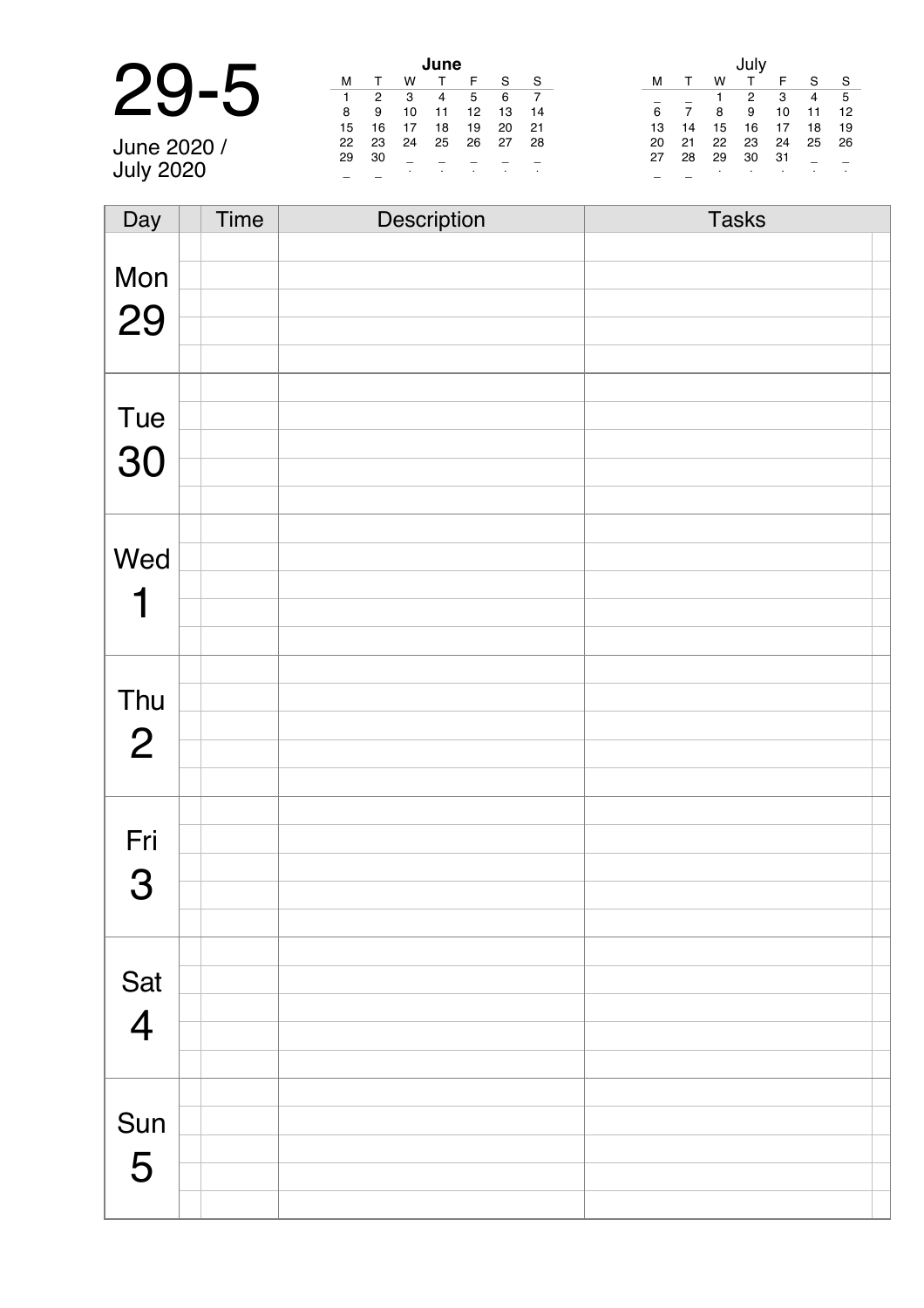#### 6-12 **July** July 2020

|    |    |    | July |    |    |    |
|----|----|----|------|----|----|----|
| м  |    | w  |      | F  | S  | S  |
|    |    |    | 2    | 3  | 4  | 5  |
| 6  | 7  | 8  | 9    | 10 | 11 | 12 |
| 13 | 14 | 15 | 16   | 17 | 18 | 19 |
| 20 | 21 | 22 | 23   | 24 | 25 | 26 |
| 27 | 28 | 29 | 30   | 31 |    |    |
|    |    |    |      | ٠  |    |    |

|    |              |    | August |    |    |                |
|----|--------------|----|--------|----|----|----------------|
| м  | $\mathbf{r}$ | w  |        | F  | S  | S              |
|    |              |    |        |    |    | $\overline{2}$ |
| 3  | 4            | 5  | 6      |    | 8  | 9              |
| 10 | 11           | 12 | 13     | 14 | 15 | 16             |
| 17 | 18           | 19 | 20     | 21 | 22 | 23             |
| 24 | 25           | 26 | 27     | 28 | 29 | 30             |
| 31 |              | ٠  |        | ٠  |    | ٠              |

Day Time Description Tasks Mon 6 Tue 7 Wed 8 Thu 9 Fri 10 Sat 11 Sun 12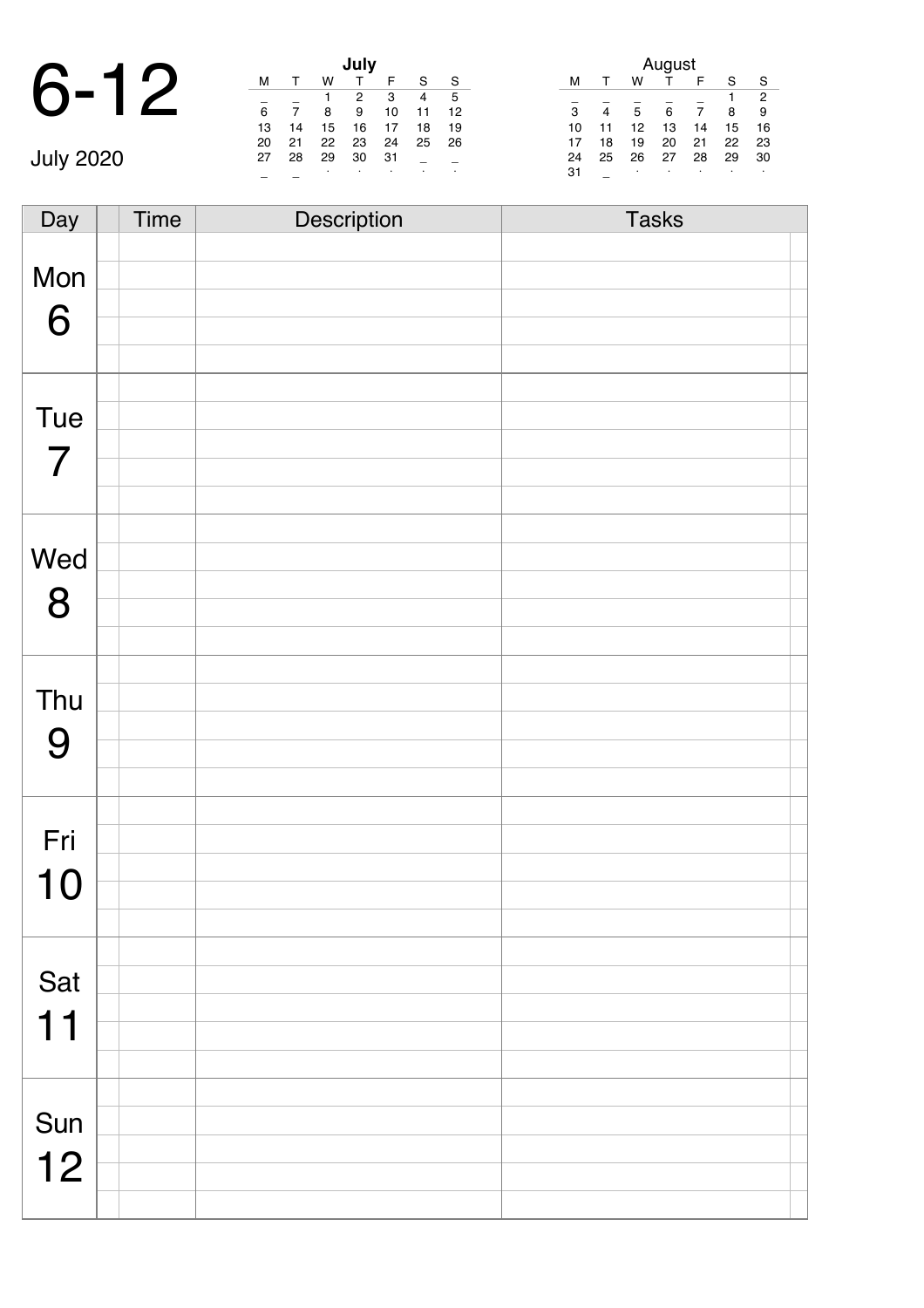|                  |    |    |    | July |    |    |    |    |    |    | August |    |    |
|------------------|----|----|----|------|----|----|----|----|----|----|--------|----|----|
|                  | M  |    | W  |      |    | S  | S  | м  |    | W  |        | E  | S  |
|                  |    |    |    | 2    | 3  | 4  | 5  |    |    |    |        |    |    |
|                  | 6  |    | 8  | 9    | 10 |    | 12 | 3  | 4  | 5  | 6      |    | 8  |
|                  | 13 | 14 | 15 | 16   | 17 | 18 | 19 | 10 | 11 | 12 | 13     | 14 | 15 |
|                  | 20 | 21 | 22 | 23   | 24 | 25 | 26 | 17 | 18 | 19 | 20     | 21 | 22 |
| <b>July 2020</b> | 27 | 28 | 29 | 30   | 31 |    |    | 24 | 25 | 26 | 27     | 28 | 29 |
|                  |    |    |    |      |    |    |    | 31 |    |    |        |    |    |

| Day | <b>Time</b> | Description | <b>Tasks</b> |
|-----|-------------|-------------|--------------|
|     |             |             |              |
| Mon |             |             |              |
|     |             |             |              |
| 13  |             |             |              |
|     |             |             |              |
|     |             |             |              |
| Tue |             |             |              |
| 14  |             |             |              |
|     |             |             |              |
|     |             |             |              |
|     |             |             |              |
| Wed |             |             |              |
| 15  |             |             |              |
|     |             |             |              |
|     |             |             |              |
|     |             |             |              |
| Thu |             |             |              |
| 16  |             |             |              |
|     |             |             |              |
|     |             |             |              |
|     |             |             |              |
| Fri |             |             |              |
| 17  |             |             |              |
|     |             |             |              |
|     |             |             |              |
|     |             |             |              |
| Sat |             |             |              |
| 18  |             |             |              |
|     |             |             |              |
|     |             |             |              |
|     |             |             |              |
| Sun |             |             |              |
| 19  |             |             |              |
|     |             |             |              |
|     |             |             |              |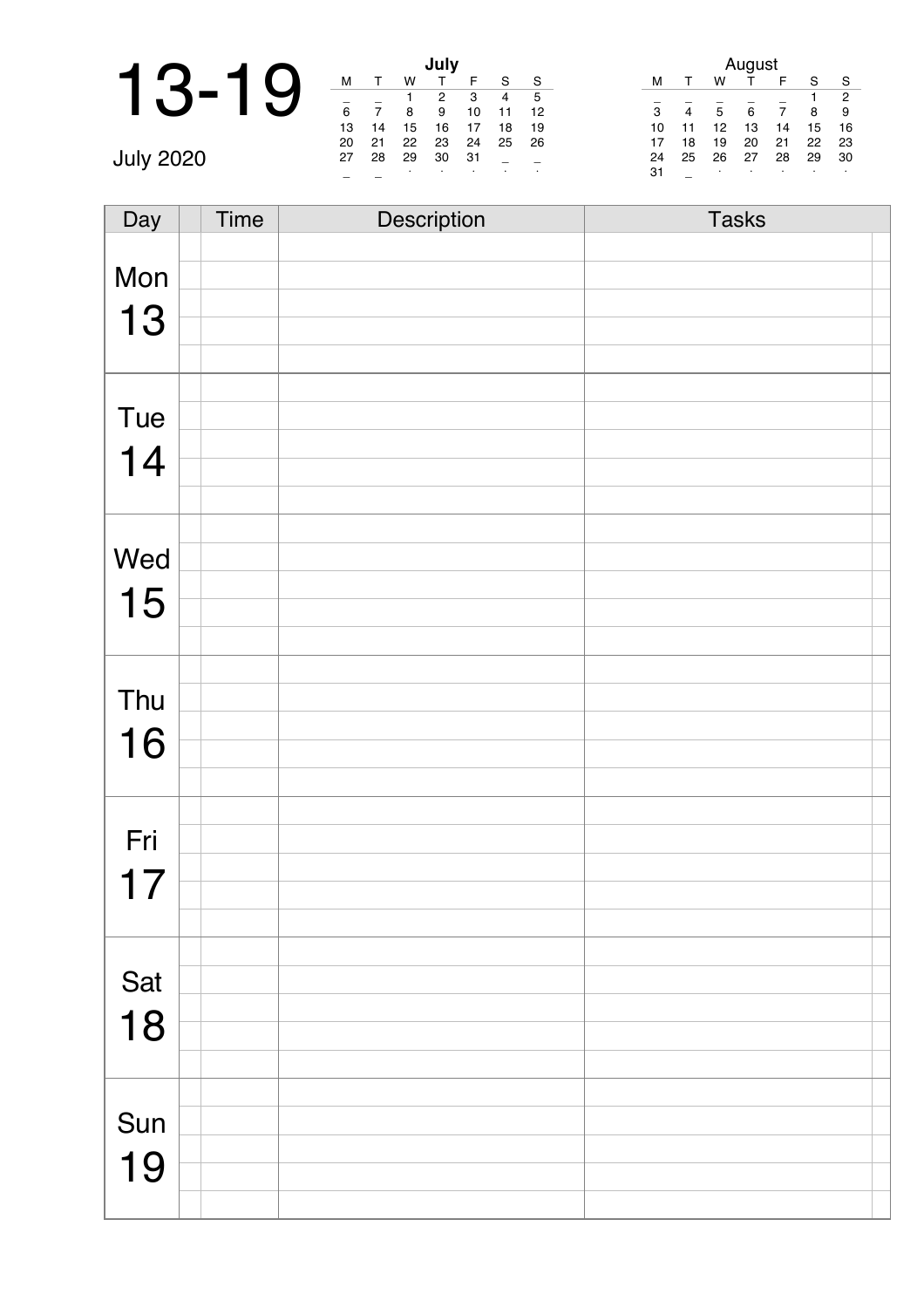|                         |    |    |    | July |
|-------------------------|----|----|----|------|
| $20 - 26$ $\frac{M}{6}$ |    |    |    |      |
|                         |    |    |    |      |
|                         |    |    |    |      |
|                         | 13 | 14 | 15 | 16   |

July 2020

|    |    |    | July |    |    |    |
|----|----|----|------|----|----|----|
| м  |    | w  |      | F  | S  | S  |
|    |    | 1  | 2    | 3  | 4  | 5  |
| 6  |    | 8  | 9    | 10 | 11 | 12 |
| 13 | 14 | 15 | 16   | 17 | 18 | 19 |
| 20 | 21 | 22 | 23   | 24 | 25 | 26 |
| 27 | 28 | 29 | 30   | 31 |    |    |
|    |    |    |      |    | ٠  | ٠  |

|    |    |    | August |    |    |    |
|----|----|----|--------|----|----|----|
| м  |    | w  |        | F  | S  | S  |
|    |    |    |        |    |    | 2  |
| 3  |    | 5  | 6      |    | 8  | 9  |
| 10 | 11 | 12 | 13     | 14 | 15 | 16 |
| 17 | 18 | 19 | 20     | 21 | 22 | 23 |
| 24 | 25 | 26 | 27     | 28 | 29 | 30 |
| 31 |    | ٠  |        | ٠  | ٠  | ٠  |

Day Time Description Tasks Mon 20 Tue 21 Wed 22 Thu 23 Fri 24 Sat 25 Sun 26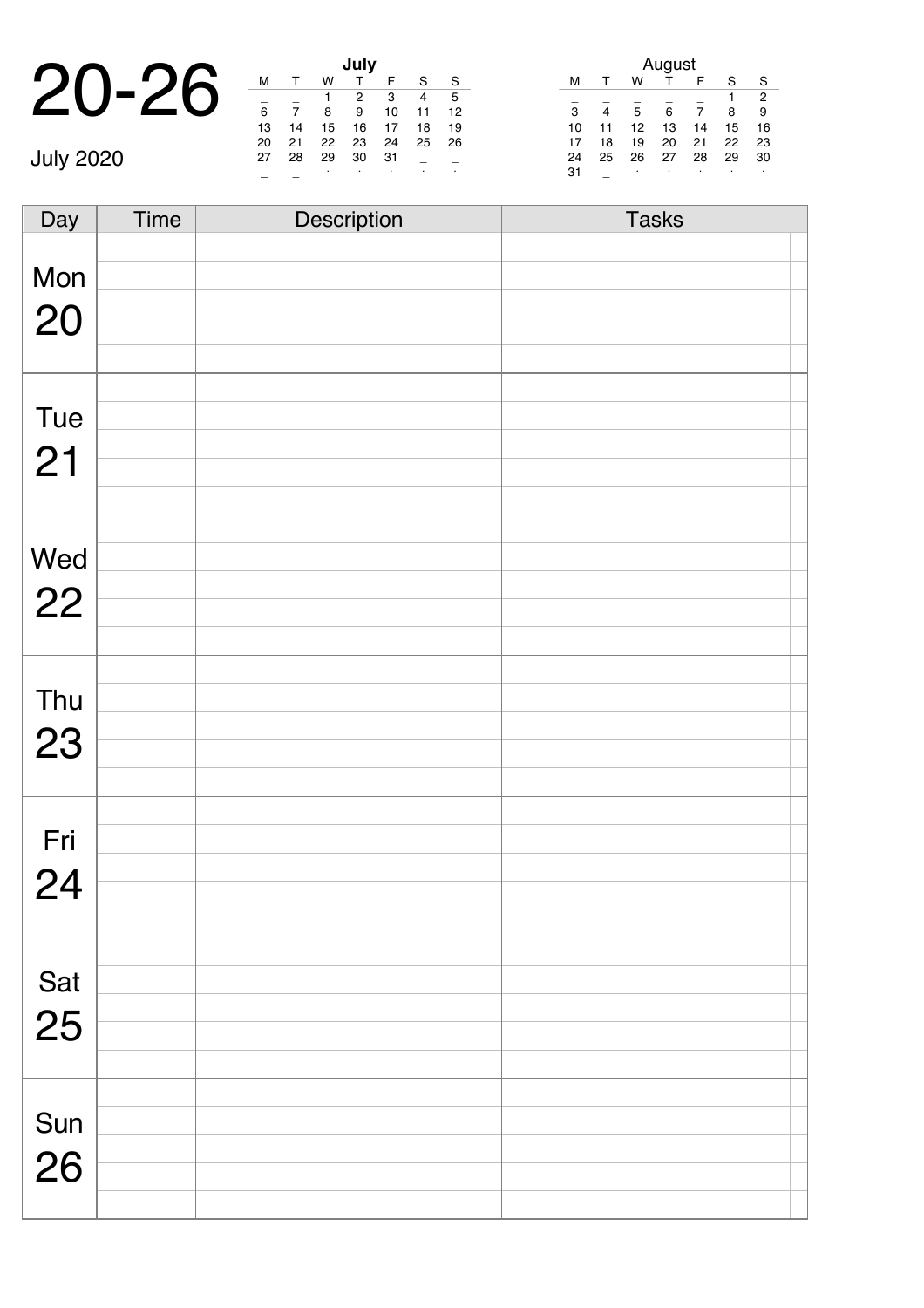|                            |    |                |    |    |    |    | August       |    |                |    |    |    |    |                |
|----------------------------|----|----------------|----|----|----|----|--------------|----|----------------|----|----|----|----|----------------|
| $\blacksquare$             | м  |                | W  |    |    | c  | <sub>S</sub> |    |                | W  |    |    | S  | S.             |
|                            |    |                |    |    | з  | 4  | - 5          |    |                |    |    |    |    | $\overline{2}$ |
|                            | 6  | $\overline{ }$ | 8  | 9  | 10 |    | -12          | 3  | $\overline{4}$ | 5  | 6  |    | 8  | - 9            |
|                            | 13 | 14             | 15 | 16 | 17 | 18 | 19           | 10 | 11             | 12 | 13 | 14 | 15 | 16             |
|                            | 20 | 21             | 22 | 23 | 24 | 25 | -26          |    | 18             | 19 | 20 | 21 | 22 | 23             |
|                            | 27 | 28             | 29 | 30 | 31 |    |              | 24 | 25             | 26 | 27 | 28 | 29 | 30             |
| July 2020 /<br>August 2020 |    |                |    |    |    |    |              | 31 |                |    |    |    |    |                |

| Day            | Time | Description | <b>Tasks</b> |
|----------------|------|-------------|--------------|
|                |      |             |              |
| Mon            |      |             |              |
|                |      |             |              |
| 27             |      |             |              |
|                |      |             |              |
|                |      |             |              |
| Tue            |      |             |              |
| 28             |      |             |              |
|                |      |             |              |
|                |      |             |              |
|                |      |             |              |
| Wed            |      |             |              |
| 29             |      |             |              |
|                |      |             |              |
|                |      |             |              |
|                |      |             |              |
| Thu            |      |             |              |
| 30             |      |             |              |
|                |      |             |              |
|                |      |             |              |
|                |      |             |              |
| Fri            |      |             |              |
| 31             |      |             |              |
|                |      |             |              |
|                |      |             |              |
|                |      |             |              |
| Sat            |      |             |              |
| 1              |      |             |              |
|                |      |             |              |
|                |      |             |              |
|                |      |             |              |
| Sun            |      |             |              |
| $\overline{2}$ |      |             |              |
|                |      |             |              |
|                |      |             |              |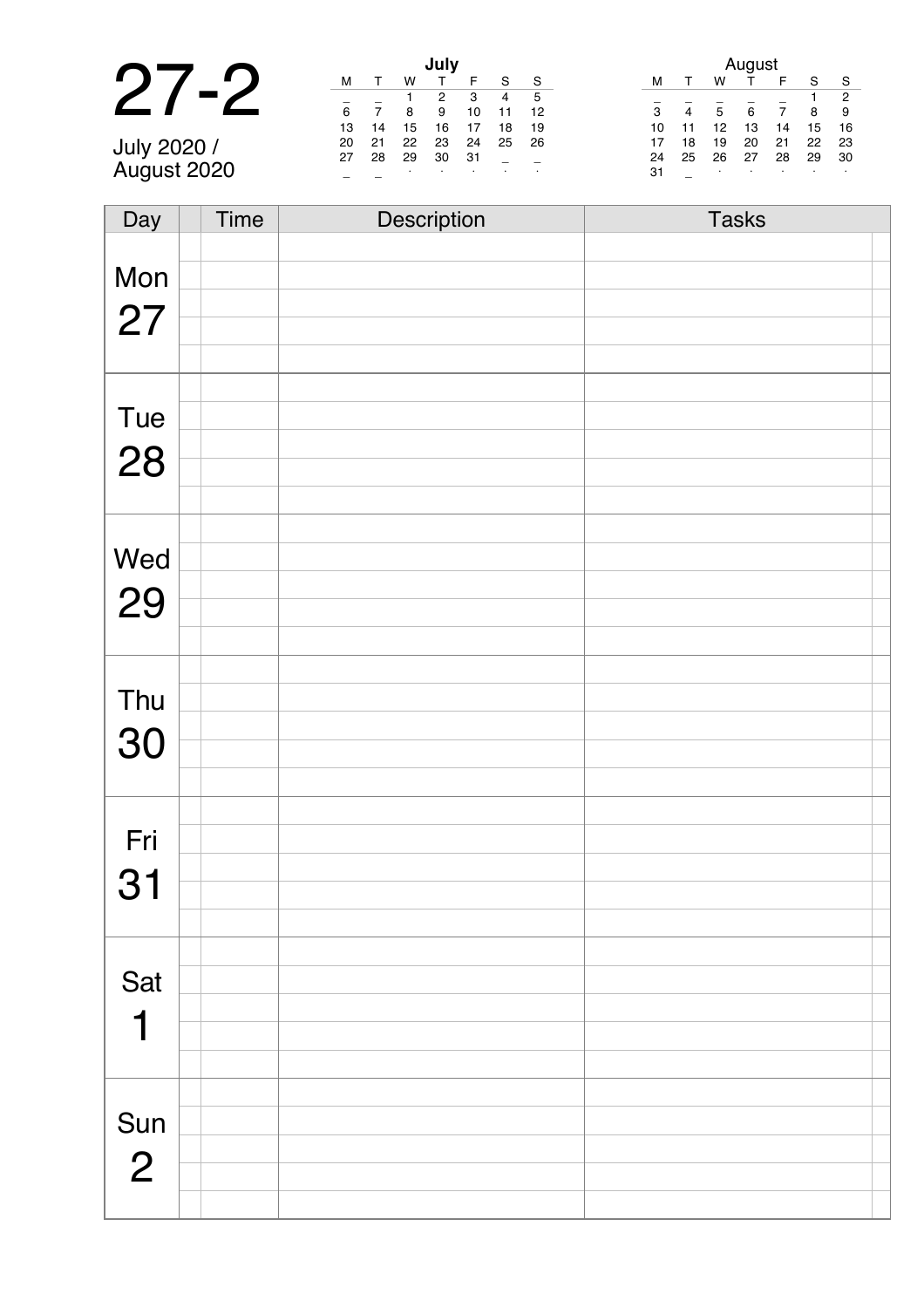| August 2020 |
|-------------|

|             | M  |    | w  | <b>August</b> | F  |    | S  |
|-------------|----|----|----|---------------|----|----|----|
|             |    |    |    |               |    |    | 2  |
|             | 3  | 4  | 5  | 6             |    | 8  | 9  |
|             | 10 |    | 12 | 13            | 14 | 15 | 16 |
|             | 17 | 18 | 19 | 20            | 21 | 22 | 23 |
| August 2020 | 24 | 25 | 26 | 27            | 28 | 29 | 30 |
|             | 31 |    | ٠  | ٠             | ٠  | ٠  | ٠  |
|             |    |    |    |               |    |    |    |

| September |    |    |    |    |    |    |  |  |  |
|-----------|----|----|----|----|----|----|--|--|--|
| м         |    | w  |    | F  | S  | S  |  |  |  |
|           |    | 2  | з  | 4  | 5  | 6  |  |  |  |
|           | 8  | 9  | 10 | 11 | 12 | 13 |  |  |  |
| 14        | 15 | 16 | 17 | 18 | 19 | 20 |  |  |  |
| 21        | 22 | 23 | 24 | 25 | 26 | 27 |  |  |  |
| 28        | 29 | 30 |    |    |    |    |  |  |  |
|           |    | ٠  |    |    |    |    |  |  |  |

Day Time Description Tasks Mon 3 Tue 4 Wed 5 Thu 6 Fri 7 Sat 8 Sun 9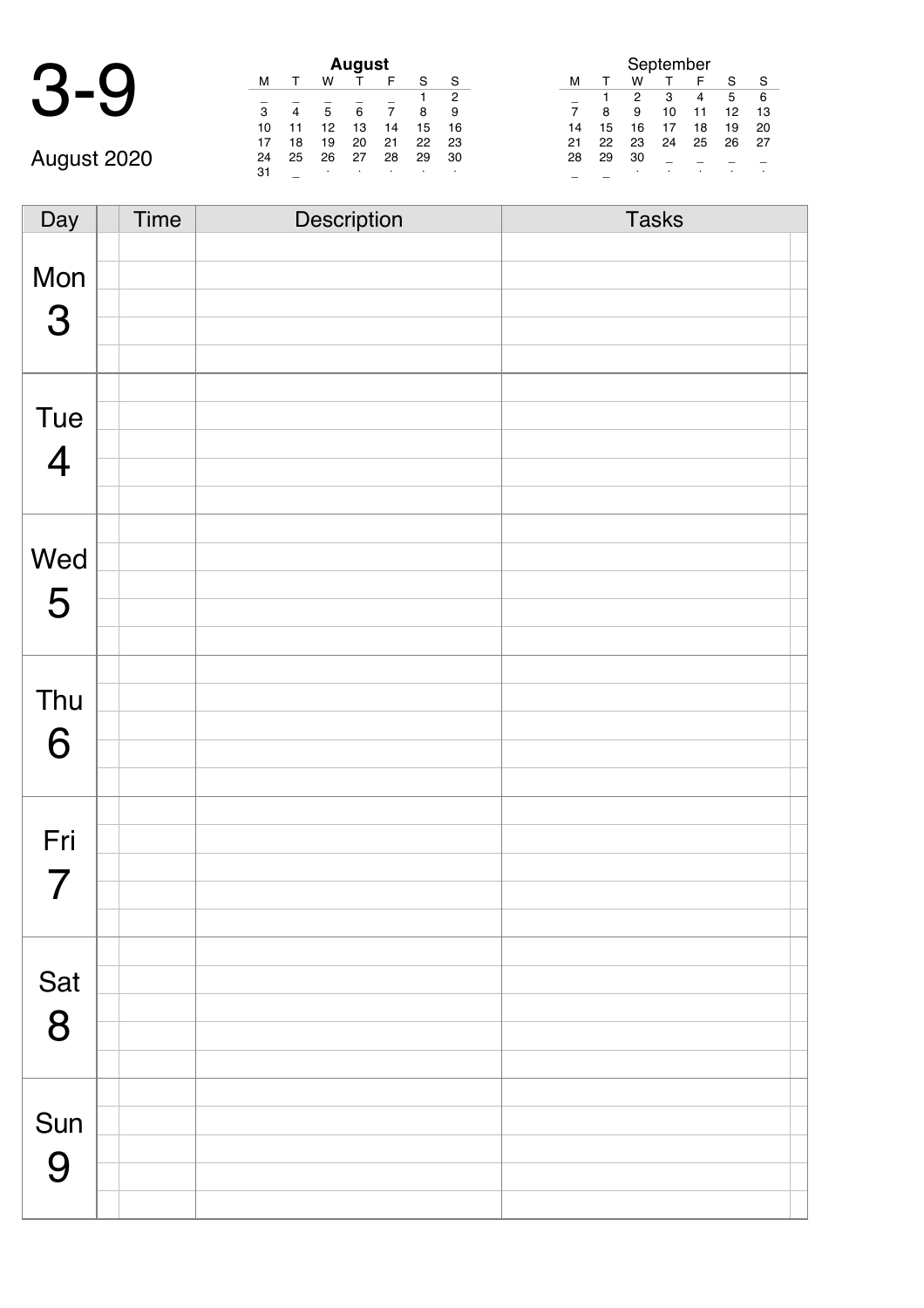|             |    | <b>August</b>  |    |    |    |    |         | September                               |
|-------------|----|----------------|----|----|----|----|---------|-----------------------------------------|
|             | M  |                | w  |    |    | c  | S       | w<br>S<br>S<br>м                        |
|             |    |                |    |    |    |    |         | 2<br>3<br>5<br>-6<br>4                  |
|             | 3  | $\overline{4}$ | 5  |    |    | я  |         | 9<br>13<br>12<br>8<br>10                |
|             | 10 | 11             | 12 | 13 | 14 | 15 | 16      | 19<br>20<br>15<br>16<br>18<br>14        |
|             |    | 18             | 19 | 20 | 21 | 22 | 23      | 22<br>23<br>24<br>26<br>-27<br>25<br>21 |
| August 2020 | 24 | 25             | 26 | 27 | 28 | 29 | 30      | 29<br>30<br>28                          |
|             | 31 |                |    |    |    |    | $\cdot$ |                                         |

| Day | Time | Description | <b>Tasks</b> |
|-----|------|-------------|--------------|
|     |      |             |              |
| Mon |      |             |              |
|     |      |             |              |
| 10  |      |             |              |
|     |      |             |              |
|     |      |             |              |
| Tue |      |             |              |
| 11  |      |             |              |
|     |      |             |              |
|     |      |             |              |
|     |      |             |              |
| Wed |      |             |              |
| 12  |      |             |              |
|     |      |             |              |
|     |      |             |              |
|     |      |             |              |
| Thu |      |             |              |
| 13  |      |             |              |
|     |      |             |              |
|     |      |             |              |
|     |      |             |              |
| Fri |      |             |              |
| 14  |      |             |              |
|     |      |             |              |
|     |      |             |              |
|     |      |             |              |
| Sat |      |             |              |
| 15  |      |             |              |
|     |      |             |              |
|     |      |             |              |
|     |      |             |              |
| Sun |      |             |              |
| 16  |      |             |              |
|     |      |             |              |
|     |      |             |              |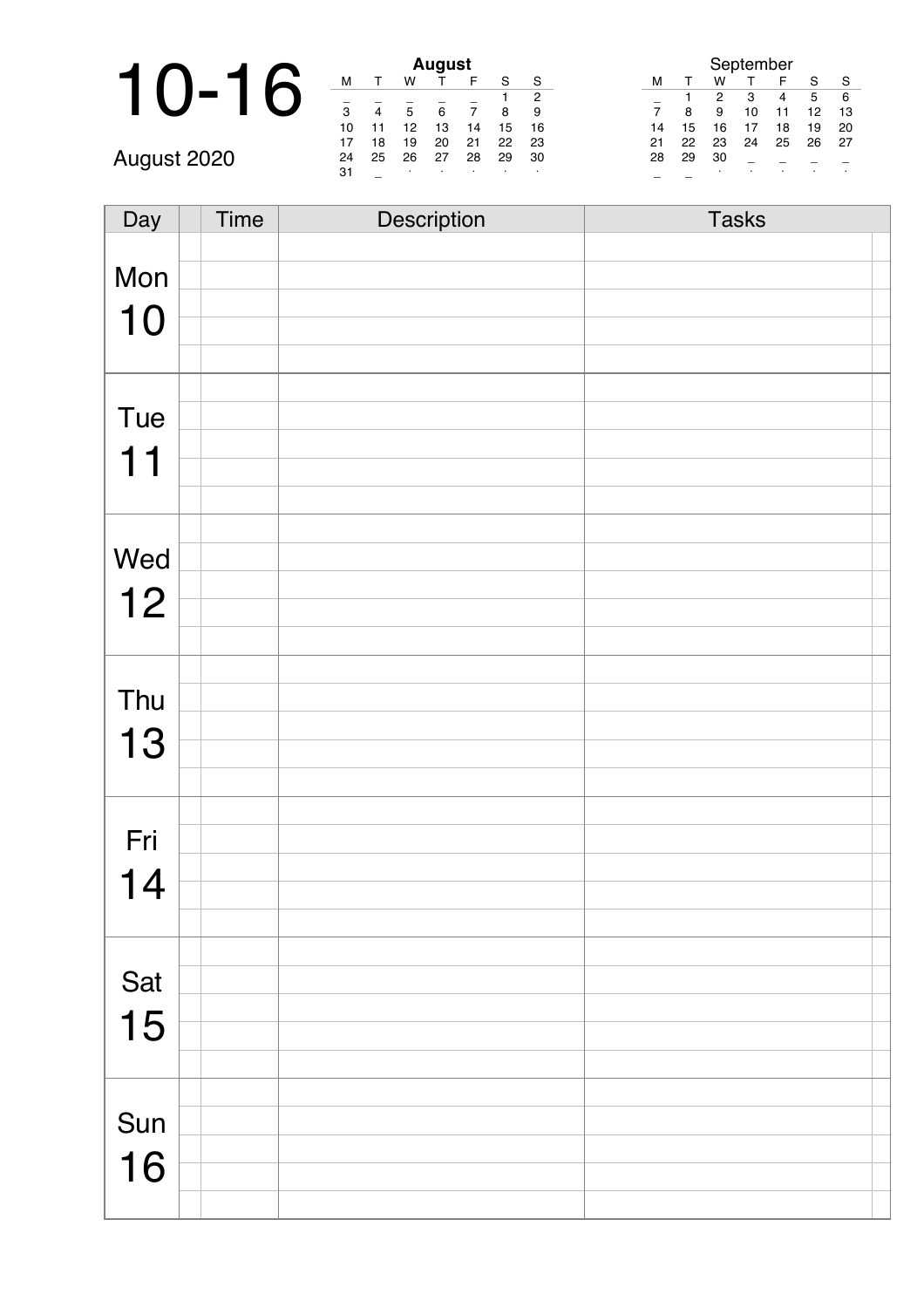|  |    |    | <b>August</b> |  |
|--|----|----|---------------|--|
|  |    | W  |               |  |
|  | 3  |    |               |  |
|  | 10 | 10 | 13            |  |

\_ \_ · · · · · August 2020

|    | August |    |    |    |    |    |  |  |  |  |  |
|----|--------|----|----|----|----|----|--|--|--|--|--|
| м  |        | w  |    | F  | S  | S  |  |  |  |  |  |
|    |        |    |    |    |    | 2  |  |  |  |  |  |
| 3  |        | 5  | 6  |    | 8  | 9  |  |  |  |  |  |
| 10 | 11     | 12 | 13 | 14 | 15 | 16 |  |  |  |  |  |
| 17 | 18     | 19 | 20 | 21 | 22 | 23 |  |  |  |  |  |
| 24 | 25     | 26 | 27 | 28 | 29 | 30 |  |  |  |  |  |
| 31 |        | ٠  | ٠  | ٠  | ٠  | ٠  |  |  |  |  |  |

| September      |    |    |    |    |    |    |  |  |  |
|----------------|----|----|----|----|----|----|--|--|--|
| м              | т  | w  | т  | F  | S  | S  |  |  |  |
|                |    | 2  | 3  | 4  | 5  | 6  |  |  |  |
| $\overline{7}$ | 8  | 9  | 10 | 11 | 12 | 13 |  |  |  |
| 14             | 15 | 16 | 17 | 18 | 19 | 20 |  |  |  |
| 21             | 22 | 23 | 24 | 25 | 26 | 27 |  |  |  |
| 28             | 29 | 30 |    |    |    |    |  |  |  |
|                |    |    |    |    |    |    |  |  |  |

Day Time Description Tasks Mon 17 Tue 18 Wed 19 Thu 20 Fri 21 Sat 22 Sun 23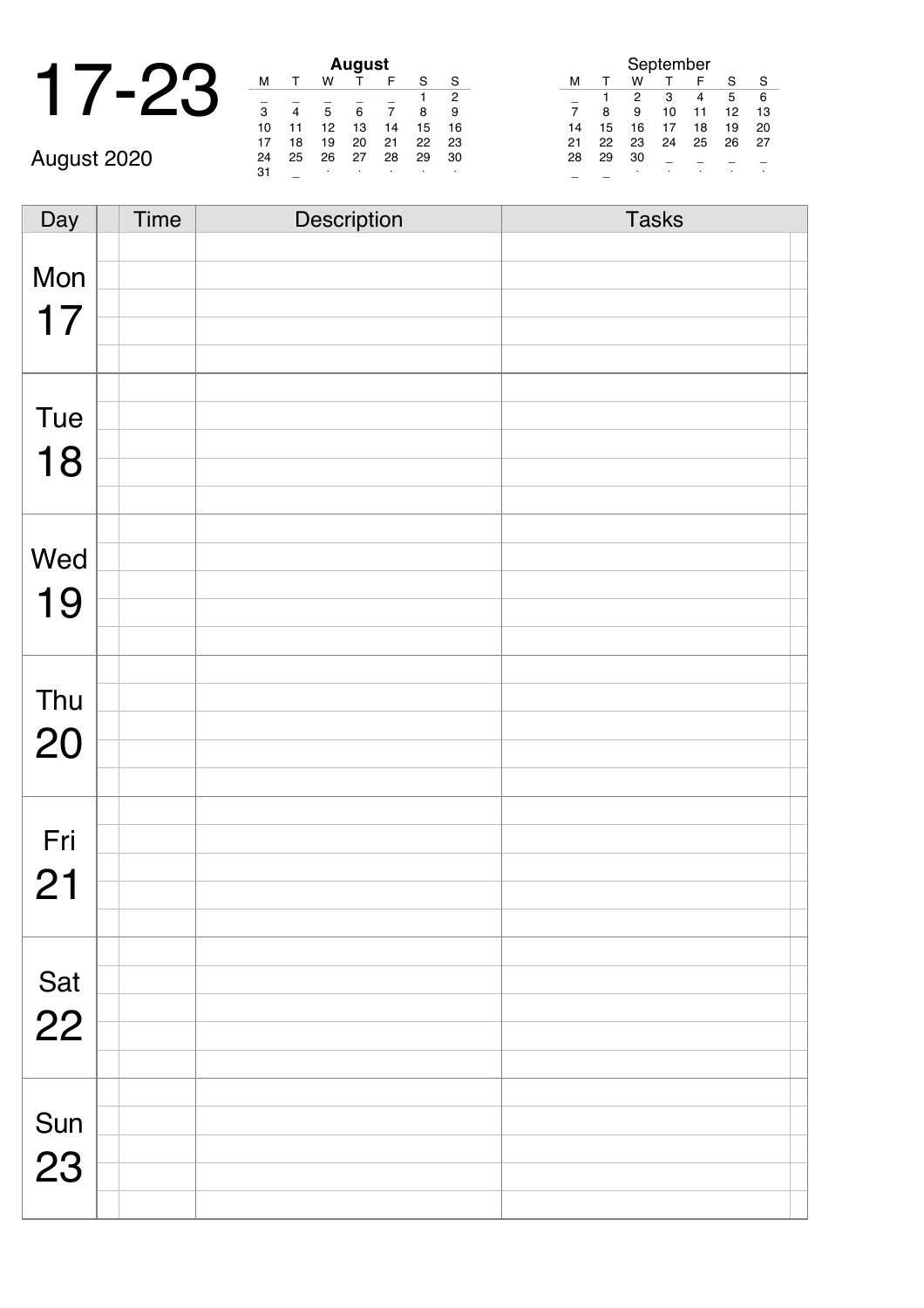|    |                          |        |        | <b>August</b> |   |
|----|--------------------------|--------|--------|---------------|---|
| ₹. |                          |        | w      |               |   |
|    | Ω                        |        |        |               |   |
|    | 10                       |        | 12     | 13            |   |
|    | $\overline{\phantom{0}}$ | $\sim$ | $\sim$ | $-1$          | ۰ |

\_ \_ · · · · · August 2020

| <b>August</b>  |              |    |    |    |    |    |  |  |  |  |
|----------------|--------------|----|----|----|----|----|--|--|--|--|
| м              | $\mathsf{T}$ | w  |    | F  | S  | S  |  |  |  |  |
|                |              |    |    |    |    | 2  |  |  |  |  |
| $\overline{3}$ | 4            | 5  | 6  | 7  | 8  | 9  |  |  |  |  |
| 10             | 11           | 12 | 13 | 14 | 15 | 16 |  |  |  |  |
| 17             | 18           | 19 | 20 | 21 | 22 | 23 |  |  |  |  |
| 24             | 25           | 26 | 27 | 28 | 29 | 30 |  |  |  |  |
| 31             |              | ٠  | ٠  | ٠  | ٠  | ٠  |  |  |  |  |

| September |    |    |    |    |    |    |  |  |  |
|-----------|----|----|----|----|----|----|--|--|--|
| м         | т  | w  |    | F  | S  | S  |  |  |  |
|           |    | 2  | 3  | 4  | 5  | 6  |  |  |  |
| 7         | 8  | 9  | 10 | 11 | 12 | 13 |  |  |  |
| 14        | 15 | 16 | 17 | 18 | 19 | 20 |  |  |  |
| 21        | 22 | 23 | 24 | 25 | 26 | 27 |  |  |  |
| 28        | 29 | 30 |    |    |    |    |  |  |  |
|           |    |    |    | ٠  |    |    |  |  |  |

| Day       | <b>Time</b> | Description | <b>Tasks</b> |
|-----------|-------------|-------------|--------------|
|           |             |             |              |
| Mon       |             |             |              |
|           |             |             |              |
| 24        |             |             |              |
|           |             |             |              |
|           |             |             |              |
| Tue       |             |             |              |
|           |             |             |              |
| 25        |             |             |              |
|           |             |             |              |
|           |             |             |              |
| Wed       |             |             |              |
|           |             |             |              |
| 26        |             |             |              |
|           |             |             |              |
|           |             |             |              |
| Thu       |             |             |              |
|           |             |             |              |
| 27        |             |             |              |
|           |             |             |              |
|           |             |             |              |
| Fri       |             |             |              |
|           |             |             |              |
| 28        |             |             |              |
|           |             |             |              |
|           |             |             |              |
| Sat<br>29 |             |             |              |
|           |             |             |              |
|           |             |             |              |
|           |             |             |              |
|           |             |             |              |
| Sun       |             |             |              |
| 30        |             |             |              |
|           |             |             |              |
|           |             |             |              |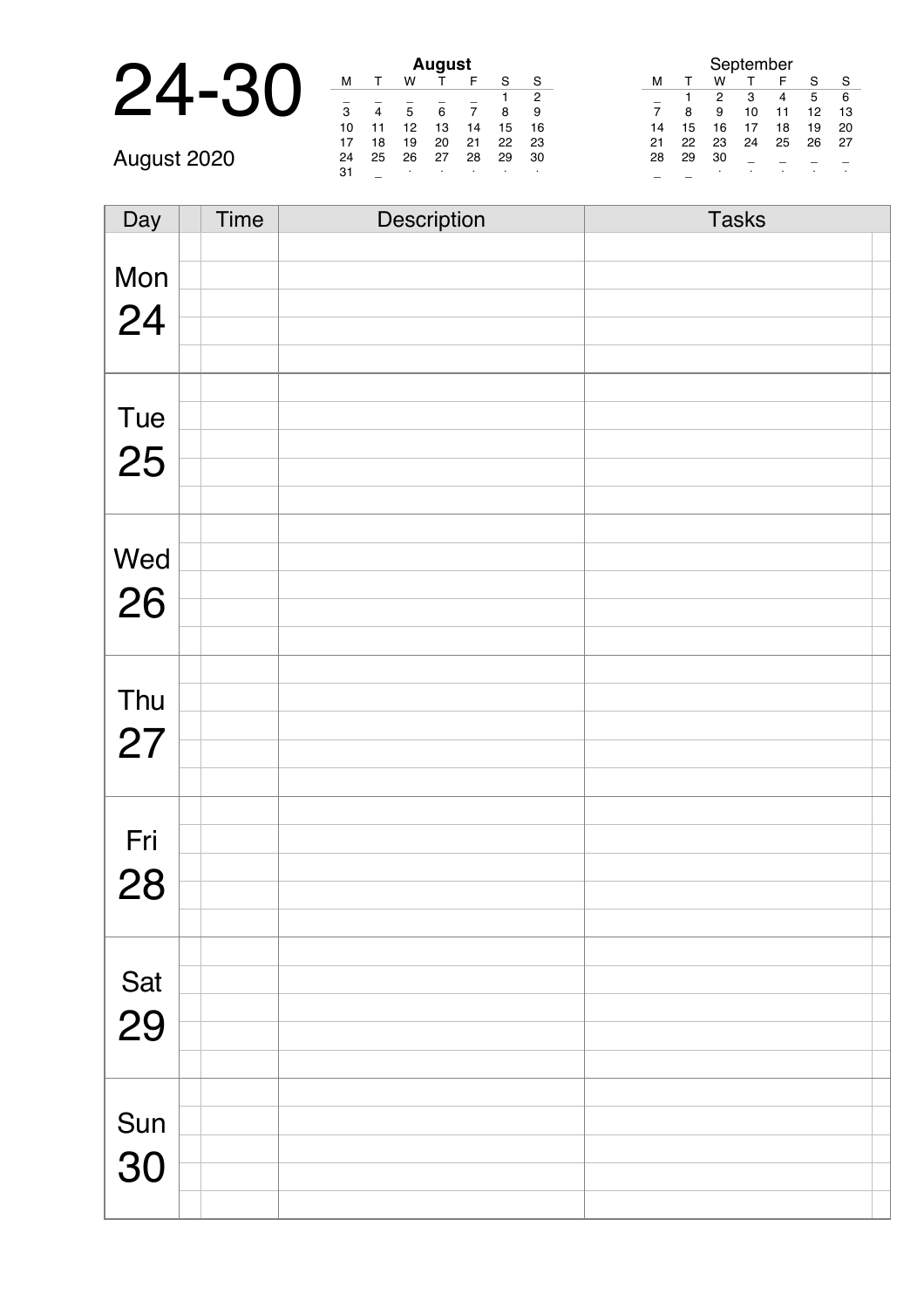### 31-6 **August**

August 2020 / September 2020

|    |    |    | August |    |    |    |
|----|----|----|--------|----|----|----|
| м  |    | w  |        | F  | S  | S  |
|    |    |    |        |    | 1  | 2  |
| 3  |    | 5  | 6      |    | 8  | 9  |
| 10 | 11 | 12 | 13     | 14 | 15 | 16 |
| 17 | 18 | 19 | 20     | 21 | 22 | 23 |
| 24 | 25 | 26 | 27     | 28 | 29 | 30 |
| 31 |    | ٠  | ٠      |    | ٠  |    |

| September |    |    |    |    |    |    |  |  |  |
|-----------|----|----|----|----|----|----|--|--|--|
| м         |    | w  |    | F  | S  | S  |  |  |  |
|           |    | 2  | 3  | 4  | 5  | 6  |  |  |  |
|           | 8  | 9  | 10 | 11 | 12 | 13 |  |  |  |
| 14        | 15 | 16 | 17 | 18 | 19 | 20 |  |  |  |
| 21        | 22 | 23 | 24 | 25 | 26 | 27 |  |  |  |
| 28        | 29 | 30 |    |    |    |    |  |  |  |
|           |    |    |    |    |    |    |  |  |  |

| Day            | Time | Description | <b>Tasks</b> |
|----------------|------|-------------|--------------|
|                |      |             |              |
| Mon            |      |             |              |
|                |      |             |              |
| 31             |      |             |              |
|                |      |             |              |
|                |      |             |              |
|                |      |             |              |
| <b>Tue</b>     |      |             |              |
|                |      |             |              |
| 1              |      |             |              |
|                |      |             |              |
|                |      |             |              |
| Wed            |      |             |              |
|                |      |             |              |
| $\overline{2}$ |      |             |              |
|                |      |             |              |
|                |      |             |              |
|                |      |             |              |
| Thu            |      |             |              |
|                |      |             |              |
| 3              |      |             |              |
|                |      |             |              |
|                |      |             |              |
| Fri            |      |             |              |
|                |      |             |              |
| $\overline{4}$ |      |             |              |
|                |      |             |              |
|                |      |             |              |
|                |      |             |              |
| Sat            |      |             |              |
|                |      |             |              |
| 5              |      |             |              |
|                |      |             |              |
|                |      |             |              |
|                |      |             |              |
| Sun            |      |             |              |
| 6              |      |             |              |
|                |      |             |              |
|                |      |             |              |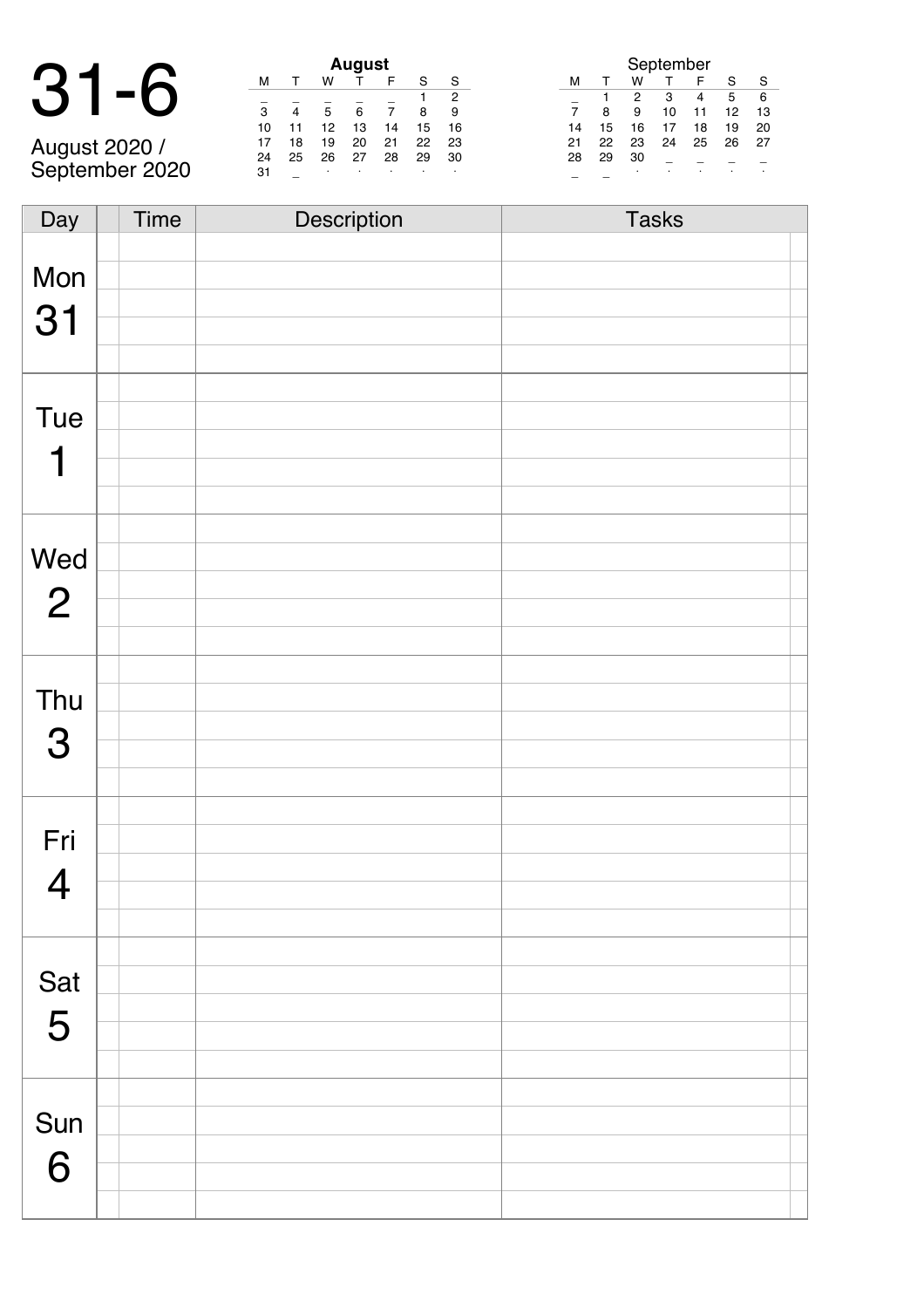| 1<br>۹ |
|--------|
|        |

|                | <b>September</b> |    |    |    |    |    |    |
|----------------|------------------|----|----|----|----|----|----|
|                | м                |    | w  |    |    |    |    |
|                |                  |    | 2  | 3  |    | 5  | -6 |
|                |                  | 8  | 9  | 10 | 11 | 12 | 13 |
|                | 14               | 15 | 16 | 17 | 18 | 19 | 20 |
|                | 21               | 22 | 23 | 24 | 25 | 26 | 27 |
| September 2020 | 28               | 29 | 30 |    |    |    |    |
|                |                  |    |    |    |    |    |    |

|    |    |    |    |    | October |    |    |    |
|----|----|----|----|----|---------|----|----|----|
| S  |    | м  |    | w  |         | F  | S  | S  |
| 5  | 6  |    |    |    |         | 2  | 3  | 4  |
| 12 | 13 | 5  | 6  |    | 8       | 9  | 10 | 11 |
| 19 | 20 | 12 | 13 | 14 | 15      | 16 | 17 | 18 |
| 26 | 27 | 19 | 20 | 21 | 22      | 23 | 24 | 25 |
|    |    | 26 | 27 | 28 | 29      | 30 | 31 |    |
|    | ٠  |    |    | ٠  |         | ٠  |    |    |

| Day            | Time | Description | <b>Tasks</b> |
|----------------|------|-------------|--------------|
|                |      |             |              |
| Mon            |      |             |              |
|                |      |             |              |
| $\overline{7}$ |      |             |              |
|                |      |             |              |
|                |      |             |              |
| Tue            |      |             |              |
|                |      |             |              |
| 8              |      |             |              |
|                |      |             |              |
|                |      |             |              |
| Wed            |      |             |              |
|                |      |             |              |
| 9              |      |             |              |
|                |      |             |              |
|                |      |             |              |
| Thu            |      |             |              |
|                |      |             |              |
| 10             |      |             |              |
|                |      |             |              |
|                |      |             |              |
| Fri            |      |             |              |
|                |      |             |              |
| 11             |      |             |              |
|                |      |             |              |
|                |      |             |              |
| Sat            |      |             |              |
| 12             |      |             |              |
|                |      |             |              |
|                |      |             |              |
|                |      |             |              |
| Sun            |      |             |              |
|                |      |             |              |
| 13             |      |             |              |
|                |      |             |              |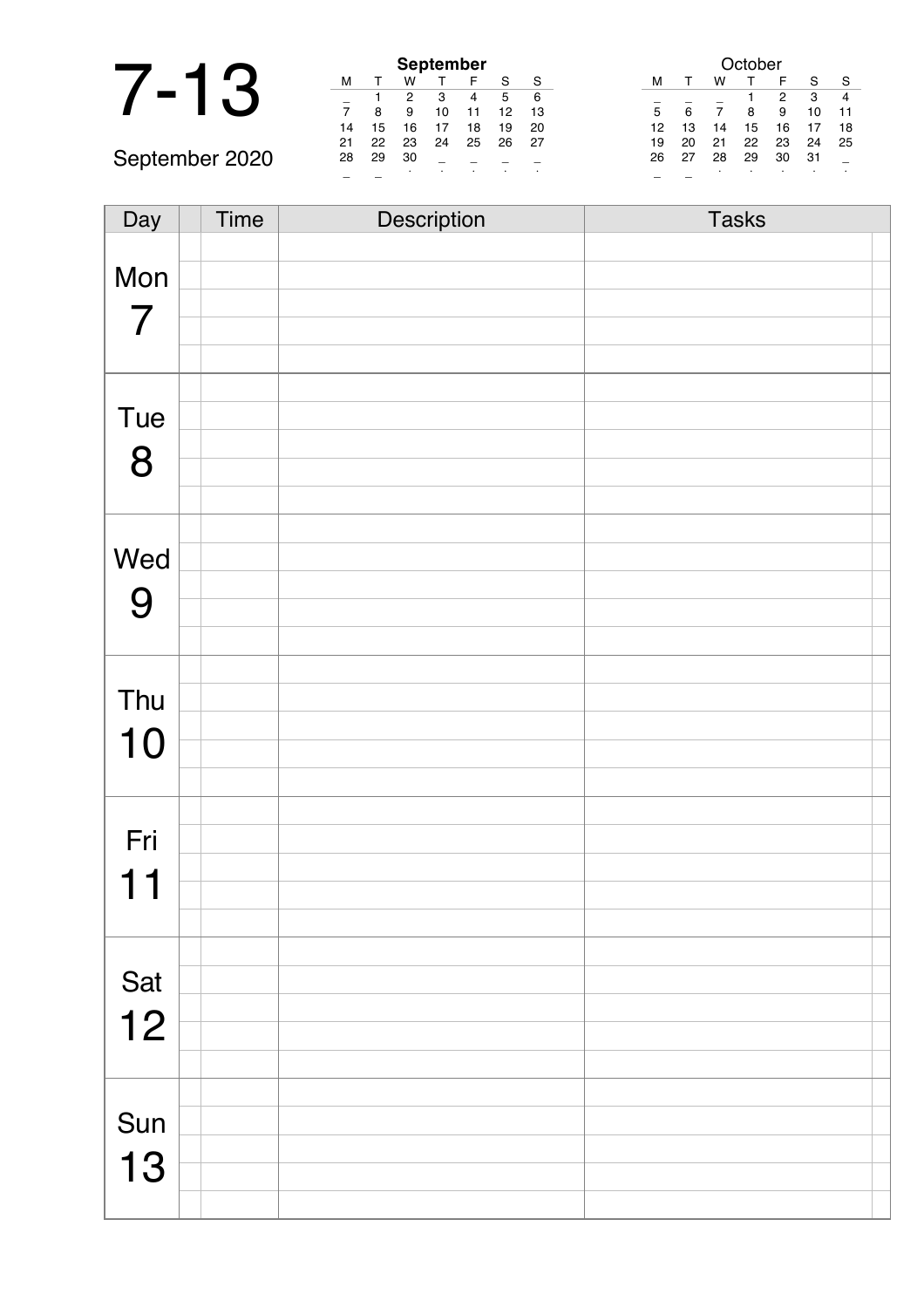|  |  |  | September |  |
|--|--|--|-----------|--|
|  |  |  |           |  |
|  |  |  |           |  |
|  |  |  | 10        |  |
|  |  |  |           |  |

September 2020

| <b>September</b> |    |    |    |    |    |    |  |  |  |  |
|------------------|----|----|----|----|----|----|--|--|--|--|
| м                |    | w  |    | F  | S  | S  |  |  |  |  |
|                  |    | 2  | з  | 4  | 5  | 6  |  |  |  |  |
| $\overline{7}$   | 8  | 9  | 10 | 11 | 12 | 13 |  |  |  |  |
| 14               | 15 | 16 | 17 | 18 | 19 | 20 |  |  |  |  |
| 21               | 22 | 23 | 24 | 25 | 26 | 27 |  |  |  |  |
| 28               | 29 | 30 |    |    |    |    |  |  |  |  |
|                  |    |    |    | ٠  |    |    |  |  |  |  |

| October |    |    |    |    |    |    |  |  |  |  |
|---------|----|----|----|----|----|----|--|--|--|--|
| м       |    | w  |    | F  | S  | S  |  |  |  |  |
|         |    |    |    | 2  | 3  |    |  |  |  |  |
| 5       | 6  |    | 8  | 9  | 10 | 11 |  |  |  |  |
| 12      | 13 | 14 | 15 | 16 | 17 | 18 |  |  |  |  |
| 19      | 20 | 21 | 22 | 23 | 24 | 25 |  |  |  |  |
| 26      | 27 | 28 | 29 | 30 | 31 |    |  |  |  |  |
|         |    | ٠  |    |    |    |    |  |  |  |  |

| Day | <b>Time</b> | Description | <b>Tasks</b> |
|-----|-------------|-------------|--------------|
|     |             |             |              |
| Mon |             |             |              |
|     |             |             |              |
| 14  |             |             |              |
|     |             |             |              |
|     |             |             |              |
|     |             |             |              |
| Tue |             |             |              |
| 15  |             |             |              |
|     |             |             |              |
|     |             |             |              |
|     |             |             |              |
| Wed |             |             |              |
|     |             |             |              |
| 16  |             |             |              |
|     |             |             |              |
|     |             |             |              |
| Thu |             |             |              |
|     |             |             |              |
| 17  |             |             |              |
|     |             |             |              |
|     |             |             |              |
|     |             |             |              |
| Fri |             |             |              |
| 18  |             |             |              |
|     |             |             |              |
|     |             |             |              |
|     |             |             |              |
| Sat |             |             |              |
|     |             |             |              |
| 19  |             |             |              |
|     |             |             |              |
|     |             |             |              |
|     |             |             |              |
| Sun |             |             |              |
| 20  |             |             |              |
|     |             |             |              |
|     |             |             |              |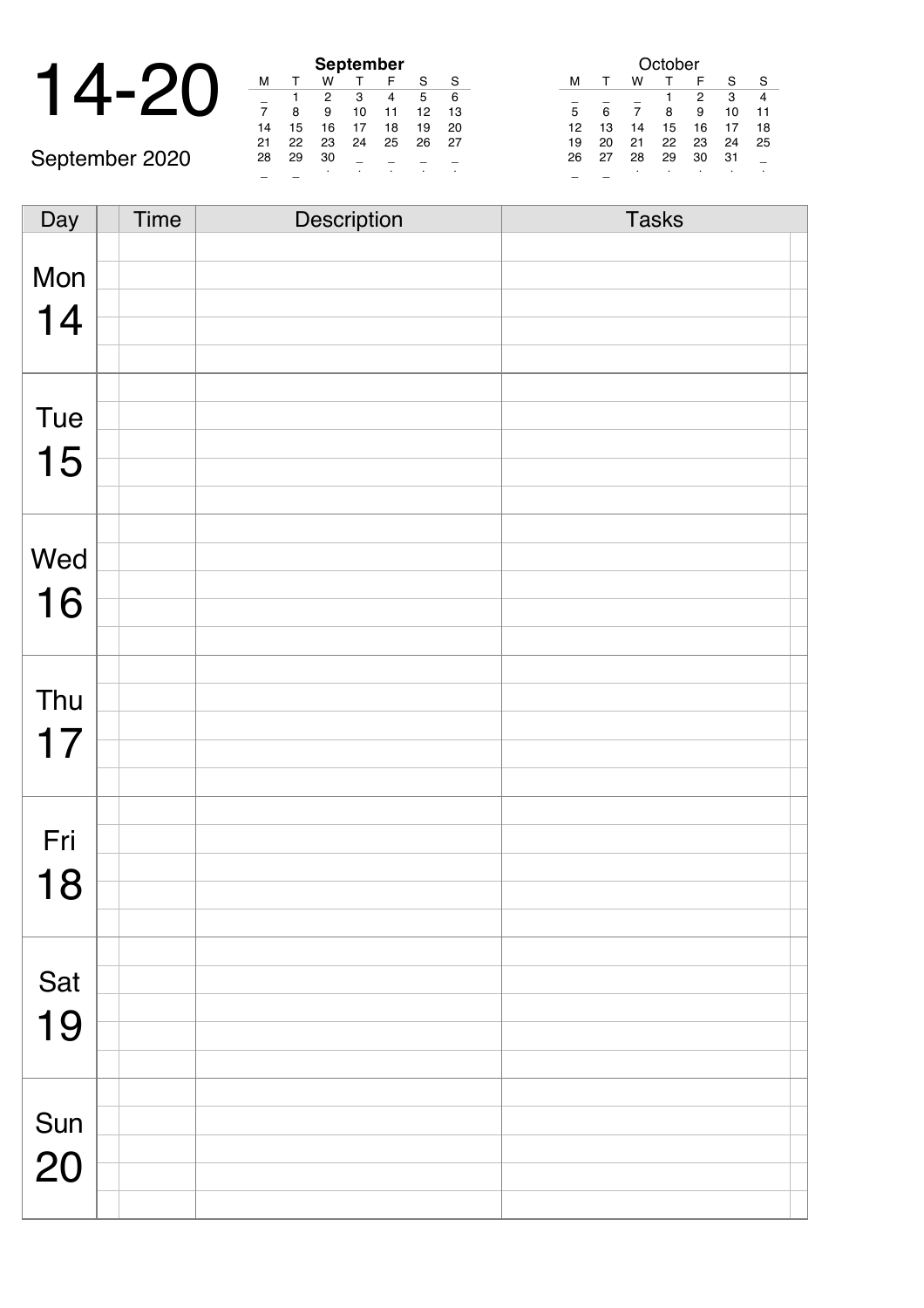|                |    |    |               | September |    |
|----------------|----|----|---------------|-----------|----|
|                | м  |    | w             |           |    |
|                |    |    |               |           |    |
|                |    |    | 9             | 10        | 11 |
|                | 14 | 15 | 16            | 17        | 18 |
|                | 21 | 22 | 23            | 24        | 25 |
| September 2020 | 28 | 29 | 30            |           |    |
|                |    |    | $\sim$ $\sim$ |           |    |

| <b>September</b> |    |    |    |    |    |    |  |  |
|------------------|----|----|----|----|----|----|--|--|
| м                |    | w  |    | F  | S  | S  |  |  |
|                  |    | 2  | з  |    | 5  | 6  |  |  |
| 7                | 8  | 9  | 10 | 11 | 12 | 13 |  |  |
| 14               | 15 | 16 | 17 | 18 | 19 | 20 |  |  |
| 21               | 22 | 23 | 24 | 25 | 26 | 27 |  |  |
| 28               | 29 | 30 |    |    |    |    |  |  |
|                  |    |    |    |    |    |    |  |  |

|    | October |    |    |    |    |    |  |  |  |
|----|---------|----|----|----|----|----|--|--|--|
| м  |         | w  |    | F  | S  | S  |  |  |  |
|    |         |    |    | 2  | 3  |    |  |  |  |
| 5  | 6       |    | 8  | 9  | 10 | 11 |  |  |  |
| 12 | 13      | 14 | 15 | 16 | 17 | 18 |  |  |  |
| 19 | 20      | 21 | 22 | 23 | 24 | 25 |  |  |  |
| 26 | 27      | 28 | 29 | 30 | 31 |    |  |  |  |
|    |         | ٠  |    |    |    |    |  |  |  |

| Day       | <b>Time</b> | Description | <b>Tasks</b> |
|-----------|-------------|-------------|--------------|
|           |             |             |              |
| Mon       |             |             |              |
|           |             |             |              |
| 21        |             |             |              |
|           |             |             |              |
|           |             |             |              |
| Tue       |             |             |              |
|           |             |             |              |
| 22        |             |             |              |
|           |             |             |              |
|           |             |             |              |
| Wed       |             |             |              |
|           |             |             |              |
| 23        |             |             |              |
|           |             |             |              |
|           |             |             |              |
|           |             |             |              |
| Thu       |             |             |              |
| 24        |             |             |              |
|           |             |             |              |
|           |             |             |              |
|           |             |             |              |
| Fri       |             |             |              |
| 25        |             |             |              |
|           |             |             |              |
|           |             |             |              |
|           |             |             |              |
| Sat<br>26 |             |             |              |
|           |             |             |              |
|           |             |             |              |
|           |             |             |              |
|           |             |             |              |
| Sun       |             |             |              |
| 27        |             |             |              |
|           |             |             |              |
|           |             |             |              |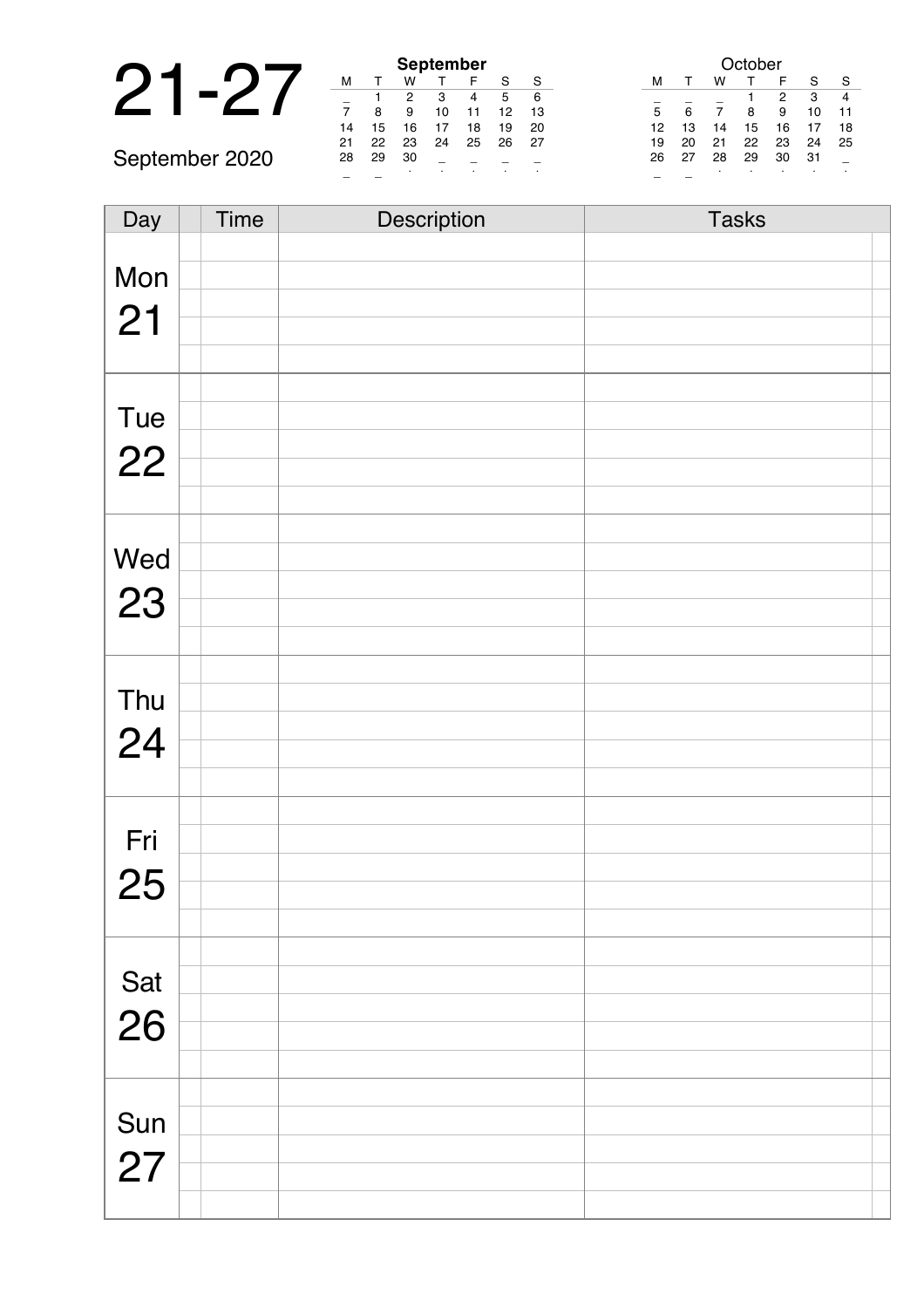| $\mathbf{u}$<br>$\blacksquare$<br>$\blacktriangledown$ |
|--------------------------------------------------------|
|--------------------------------------------------------|

|                  | <b>September</b> |    |    |    |    |    |    |  |  |  |
|------------------|------------------|----|----|----|----|----|----|--|--|--|
|                  | м                |    | w  |    |    |    |    |  |  |  |
|                  |                  |    |    | з  |    | 5  |    |  |  |  |
|                  |                  | 8  | 9  | 10 |    | 12 | 13 |  |  |  |
|                  | 14               | 15 | 16 |    | 18 | 19 | 20 |  |  |  |
| September 2020 / | 21               | 22 | 23 | 24 | 25 | 26 | 27 |  |  |  |
|                  | 28               | 29 | 30 |    |    |    |    |  |  |  |
| October 2020     |                  |    |    |    |    |    |    |  |  |  |

|    | October |    |    |    |    |    |  |  |  |
|----|---------|----|----|----|----|----|--|--|--|
| м  |         | w  |    | F  | S  | S  |  |  |  |
|    |         |    |    | 2  | 3  | 4  |  |  |  |
| 5  | 6       |    | 8  | 9  | 10 | 11 |  |  |  |
| 12 | 13      | 14 | 15 | 16 | 17 | 18 |  |  |  |
| 19 | 20      | 21 | 22 | 23 | 24 | 25 |  |  |  |
| 26 | 27      | 28 | 29 | 30 | 31 |    |  |  |  |
|    |         | ٠  |    |    |    |    |  |  |  |

| Day            | <b>Time</b> | Description | <b>Tasks</b> |
|----------------|-------------|-------------|--------------|
|                |             |             |              |
| Mon            |             |             |              |
|                |             |             |              |
| 28             |             |             |              |
|                |             |             |              |
|                |             |             |              |
|                |             |             |              |
| Tue            |             |             |              |
|                |             |             |              |
| 29             |             |             |              |
|                |             |             |              |
|                |             |             |              |
| Wed            |             |             |              |
|                |             |             |              |
| 30             |             |             |              |
|                |             |             |              |
|                |             |             |              |
|                |             |             |              |
| Thu            |             |             |              |
|                |             |             |              |
| 1              |             |             |              |
|                |             |             |              |
|                |             |             |              |
| Fri            |             |             |              |
|                |             |             |              |
| $\overline{2}$ |             |             |              |
|                |             |             |              |
|                |             |             |              |
|                |             |             |              |
| Sat            |             |             |              |
| 3              |             |             |              |
|                |             |             |              |
|                |             |             |              |
|                |             |             |              |
| Sun            |             |             |              |
|                |             |             |              |
| $\overline{4}$ |             |             |              |
|                |             |             |              |
|                |             |             |              |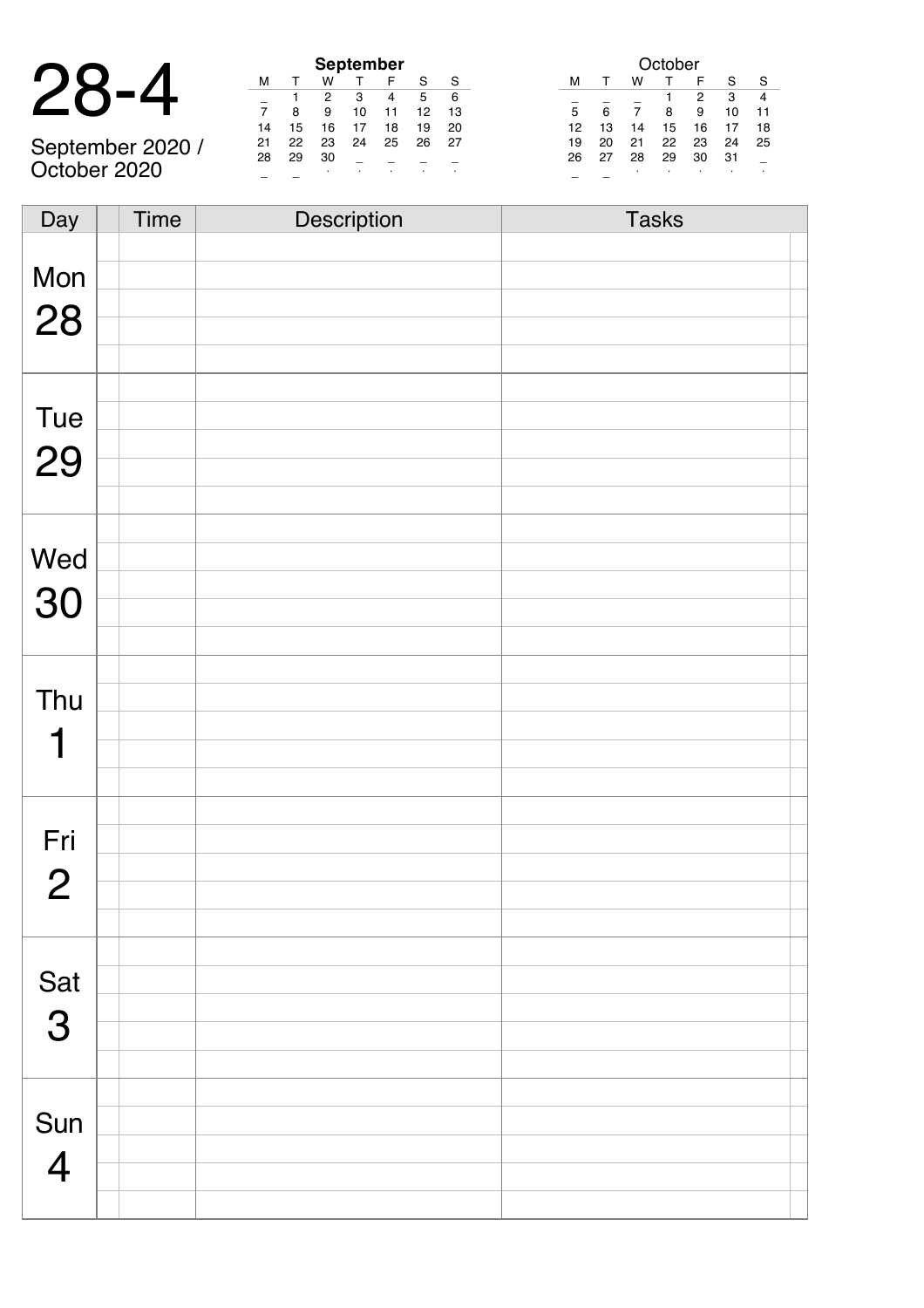|              |    |    |    | October |    |     |    |    |    |    | November |    |    |    |
|--------------|----|----|----|---------|----|-----|----|----|----|----|----------|----|----|----|
|              | M  |    | w  |         |    | S   | S  | м  |    | w  |          | ⊢  | S  | S  |
|              |    |    |    |         | 2  | з   | 4  |    |    |    |          |    |    |    |
|              | 5  | 6  | -  | 8       | 9  | 10  | 11 | 2  | з  | 4  | 5        | 6  |    |    |
|              | 12 | 13 | 14 | 15      | 16 |     | 18 | 9  | 10 |    | 12       | 13 |    | 15 |
|              | 19 | 20 | 21 | 22      | 23 | 24  | 25 | 16 |    | 18 | 19       | 20 | 21 | 22 |
| October 2020 | 26 | 27 | 28 | 29      | 30 | -31 |    | 23 | 24 | 25 | 26       | 27 | 28 | 29 |
|              |    |    |    |         |    |     |    | 30 |    |    |          |    |    |    |

| Day            | Time | Description | <b>Tasks</b> |
|----------------|------|-------------|--------------|
|                |      |             |              |
| Mon            |      |             |              |
| 5              |      |             |              |
|                |      |             |              |
|                |      |             |              |
|                |      |             |              |
| Tue            |      |             |              |
| 6              |      |             |              |
|                |      |             |              |
|                |      |             |              |
| Wed            |      |             |              |
|                |      |             |              |
| $\overline{7}$ |      |             |              |
|                |      |             |              |
|                |      |             |              |
| Thu            |      |             |              |
| 8              |      |             |              |
|                |      |             |              |
|                |      |             |              |
|                |      |             |              |
| Fri            |      |             |              |
| 9              |      |             |              |
|                |      |             |              |
|                |      |             |              |
| Sat            |      |             |              |
|                |      |             |              |
| 10             |      |             |              |
|                |      |             |              |
|                |      |             |              |
| Sun            |      |             |              |
| 11             |      |             |              |
|                |      |             |              |
|                |      |             |              |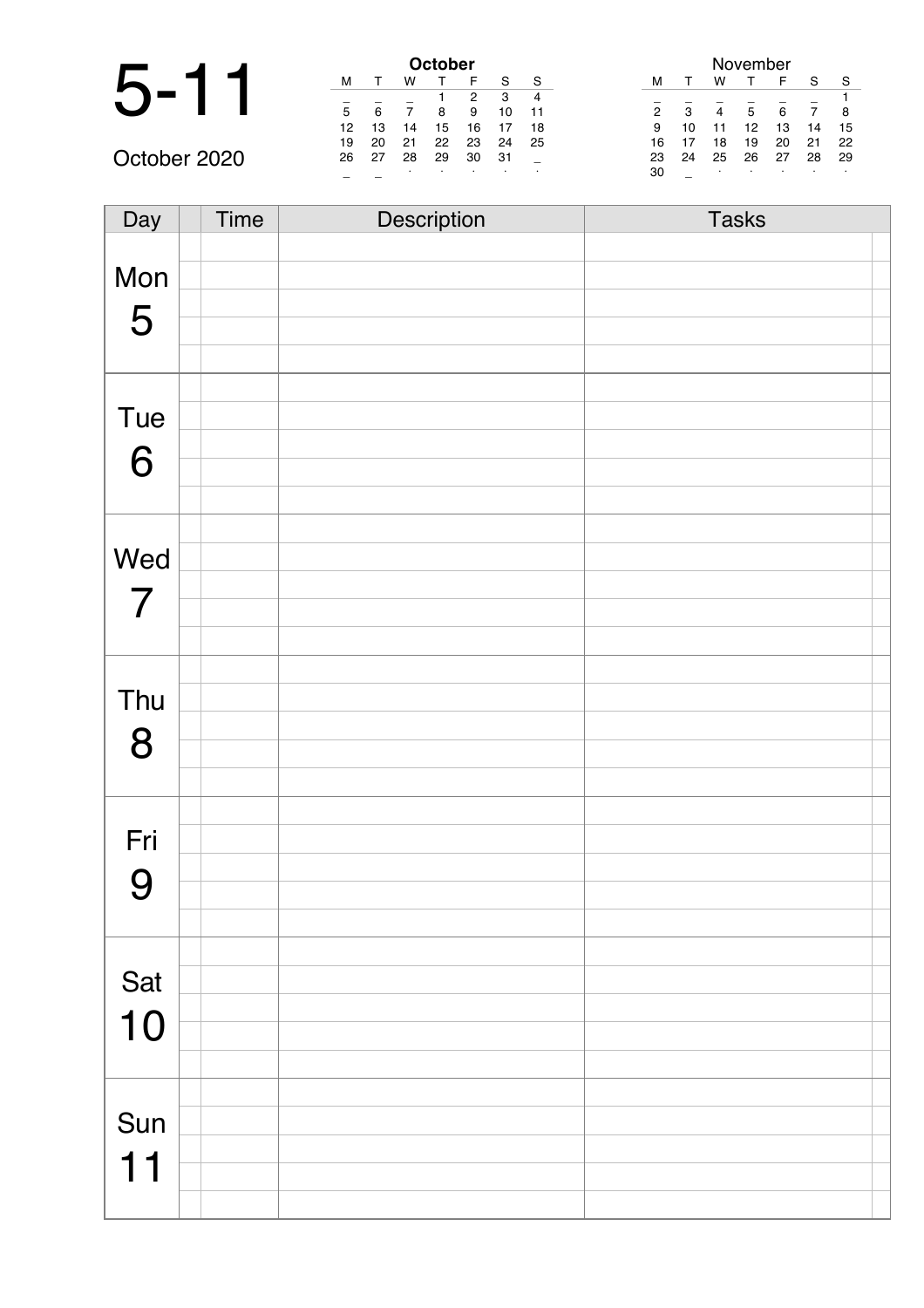| ◢ |  |               |    |     | October |   |
|---|--|---------------|----|-----|---------|---|
|   |  |               |    |     |         |   |
|   |  |               |    |     |         |   |
|   |  | 5             |    |     |         |   |
|   |  | 12            | 13 | 14  | 15      | 1 |
|   |  | $\sim$ $\sim$ |    | . . |         |   |

October 2020

| October |    |             |    |    |    |    |  |  |
|---------|----|-------------|----|----|----|----|--|--|
| м       |    | F<br>S<br>w |    |    |    |    |  |  |
|         |    |             |    | 2  | 3  |    |  |  |
| 5       | 6  |             | 8  | 9  | 10 | 11 |  |  |
| 12      | 13 | 14          | 15 | 16 | 17 | 18 |  |  |
| 19      | 20 | 21          | 22 | 23 | 24 | 25 |  |  |
| 26      | 27 | 28          | 29 | 30 | 31 |    |  |  |
|         |    | ٠           | ٠  | ٠  | ٠  | ٠  |  |  |

| November       |    |    |    |    |    |    |  |  |
|----------------|----|----|----|----|----|----|--|--|
| м              |    | w  |    | F  | S  | S  |  |  |
|                |    |    |    |    |    |    |  |  |
| $\overline{2}$ | 3  |    | 5  | 6  |    | 8  |  |  |
| 9              | 10 | 11 | 12 | 13 | 14 | 15 |  |  |
| 16             | 17 | 18 | 19 | 20 | 21 | 22 |  |  |
| 23             | 24 | 25 | 26 | 27 | 28 | 29 |  |  |
| 30             |    | ٠  | ٠  |    |    |    |  |  |

Day Time Description Tasks Mon 12 Tue 13 Wed 14 Thu 15 Fri 16 Sat 17 Sun 18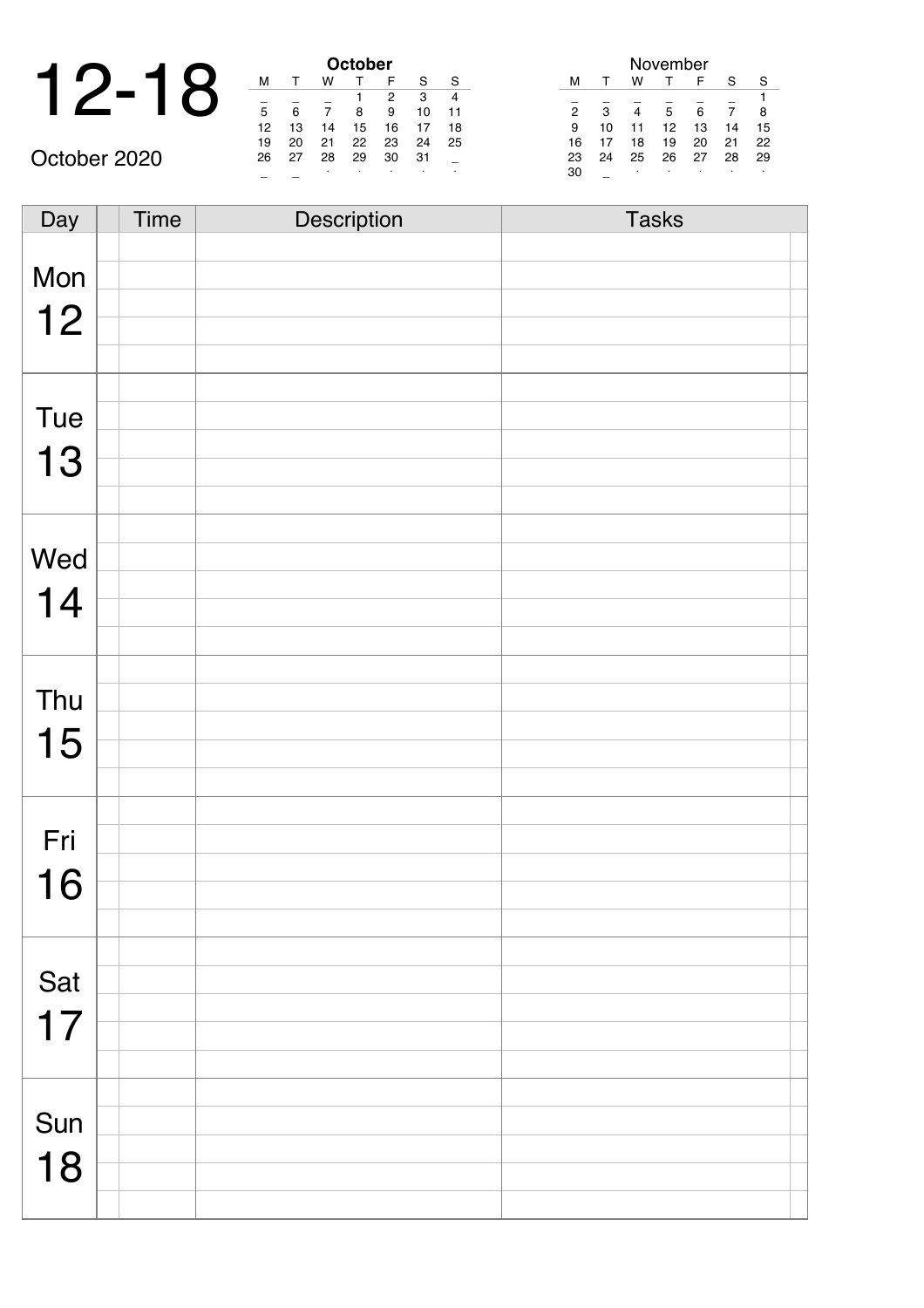|              |    |    | October |    |                |  |
|--------------|----|----|---------|----|----------------|--|
|              | м  |    | w       |    |                |  |
|              |    |    |         |    |                |  |
|              | 5  |    |         | 8  | ς              |  |
|              | 12 | 13 | 14      | 15 | 1              |  |
|              | 19 | 20 | 21      | 22 | $\overline{2}$ |  |
| October 2020 | 26 | 27 | 28      | 29 | 3              |  |

| October |    |    |    |    |    |    |  |  |
|---------|----|----|----|----|----|----|--|--|
| м       |    | w  |    | F  | S  | S  |  |  |
|         |    |    |    | 2  | 3  |    |  |  |
| 5       | 6  |    | 8  | 9  | 10 | 11 |  |  |
| 12      | 13 | 14 | 15 | 16 | 17 | 18 |  |  |
| 19      | 20 | 21 | 22 | 23 | 24 | 25 |  |  |
| 26      | 27 | 28 | 29 | 30 | 31 |    |  |  |
|         |    | ٠  | ٠  |    | ٠  | ٠  |  |  |

| November       |    |    |    |    |    |    |  |  |
|----------------|----|----|----|----|----|----|--|--|
| м              | т  | w  |    | F  | S  | S  |  |  |
|                |    |    |    |    |    | 1  |  |  |
| $\overline{2}$ | 3  | 4  | 5  | 6  |    | 8  |  |  |
| 9              | 10 | 11 | 12 | 13 | 14 | 15 |  |  |
| 16             | 17 | 18 | 19 | 20 | 21 | 22 |  |  |
| 23             | 24 | 25 | 26 | 27 | 28 | 29 |  |  |
| 30             |    | ٠  | ٠  |    |    |    |  |  |

| Day       | <b>Time</b> | Description | <b>Tasks</b> |
|-----------|-------------|-------------|--------------|
|           |             |             |              |
| Mon       |             |             |              |
|           |             |             |              |
| 19        |             |             |              |
|           |             |             |              |
|           |             |             |              |
| Tue       |             |             |              |
|           |             |             |              |
| 20        |             |             |              |
|           |             |             |              |
|           |             |             |              |
| Wed       |             |             |              |
|           |             |             |              |
| 21        |             |             |              |
|           |             |             |              |
|           |             |             |              |
| Thu       |             |             |              |
|           |             |             |              |
| 22        |             |             |              |
|           |             |             |              |
|           |             |             |              |
| Fri       |             |             |              |
|           |             |             |              |
| 23        |             |             |              |
|           |             |             |              |
|           |             |             |              |
| Sat<br>24 |             |             |              |
|           |             |             |              |
|           |             |             |              |
|           |             |             |              |
|           |             |             |              |
| Sun       |             |             |              |
|           |             |             |              |
| 25        |             |             |              |
|           |             |             |              |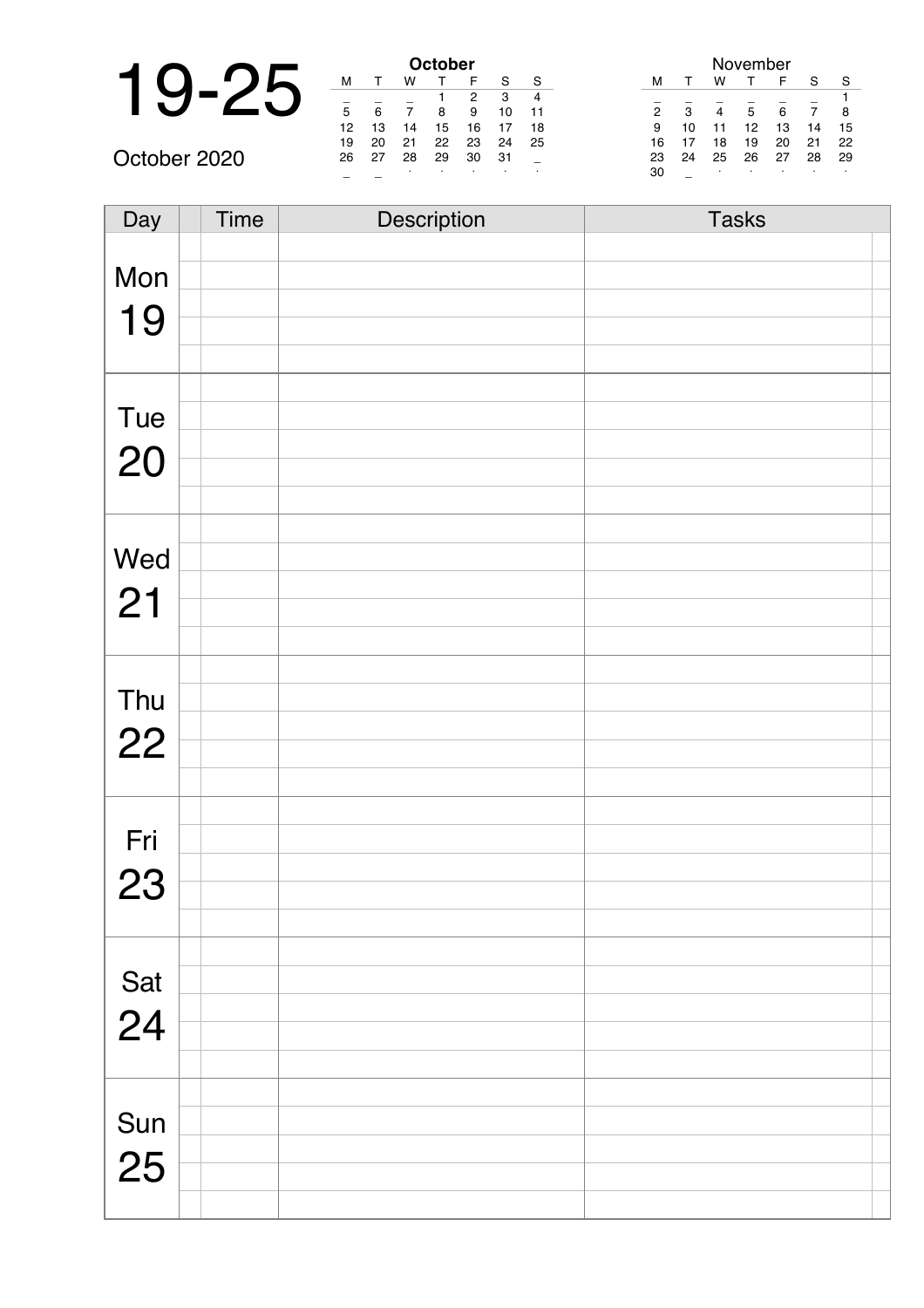| 26-<br>$\mathbf{r}$ | 1 |
|---------------------|---|
|---------------------|---|

|                | <b>October</b> |    |    |    |    |    |    |
|----------------|----------------|----|----|----|----|----|----|
|                | м              |    | w  |    |    |    |    |
|                |                |    |    |    | 2  | з  |    |
|                | 5              | 6  |    | 8  | 9  | 10 |    |
|                | 12             | 13 | 14 | 15 | 16 |    | 18 |
| October 2020 / | 19             | 20 | 21 | 22 | 23 | 24 | 25 |
|                | 26             |    | 28 | 29 | 30 | 31 |    |
| November 2020  |                |    |    |    |    |    |    |

| November       |    |    |    |    |    |    |  |  |
|----------------|----|----|----|----|----|----|--|--|
| м              |    | w  |    | F  | S  | S  |  |  |
|                |    |    |    |    |    |    |  |  |
| $\overline{2}$ | 3  |    | 5  | 6  |    | 8  |  |  |
| 9              | 10 | 11 | 12 | 13 | 14 | 15 |  |  |
| 16             | 17 | 18 | 19 | 20 | 21 | 22 |  |  |
| 23             | 24 | 25 | 26 | 27 | 28 | 29 |  |  |
| 30             |    | ٠  |    |    |    |    |  |  |

| Day | <b>Time</b> | Description | <b>Tasks</b> |
|-----|-------------|-------------|--------------|
|     |             |             |              |
| Mon |             |             |              |
|     |             |             |              |
| 26  |             |             |              |
|     |             |             |              |
|     |             |             |              |
|     |             |             |              |
| Tue |             |             |              |
| 27  |             |             |              |
|     |             |             |              |
|     |             |             |              |
|     |             |             |              |
| Wed |             |             |              |
|     |             |             |              |
| 28  |             |             |              |
|     |             |             |              |
|     |             |             |              |
|     |             |             |              |
| Thu |             |             |              |
| 29  |             |             |              |
|     |             |             |              |
|     |             |             |              |
|     |             |             |              |
| Fri |             |             |              |
|     |             |             |              |
| 30  |             |             |              |
|     |             |             |              |
|     |             |             |              |
| Sat |             |             |              |
|     |             |             |              |
| 31  |             |             |              |
|     |             |             |              |
|     |             |             |              |
|     |             |             |              |
| Sun |             |             |              |
| ┪   |             |             |              |
|     |             |             |              |
|     |             |             |              |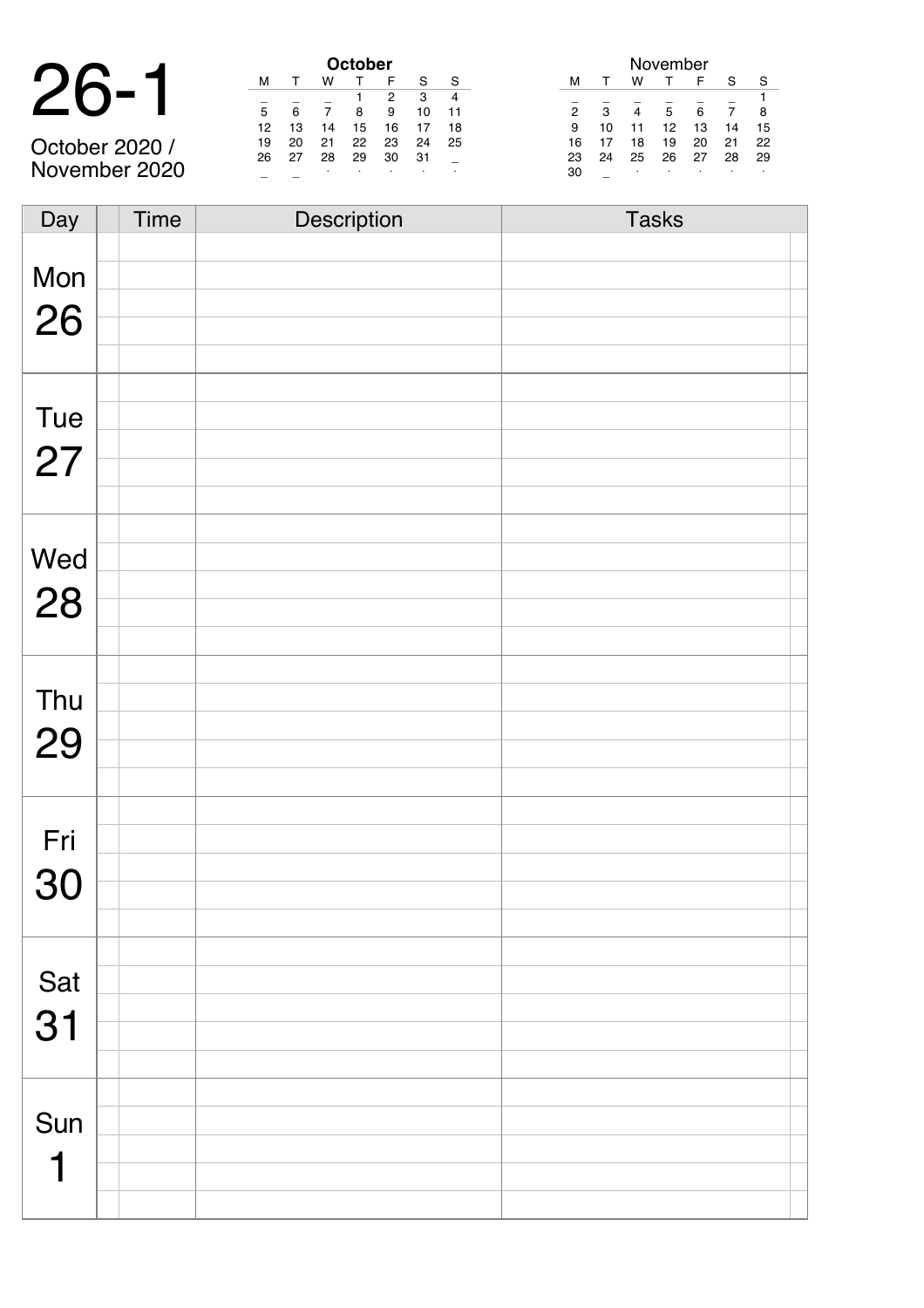|               | <b>November</b> |    |    |    |    |    |    |
|---------------|-----------------|----|----|----|----|----|----|
|               | м               |    | w  |    | F  | S  |    |
|               |                 |    |    |    |    |    |    |
|               | 2               | з  | 4  | 5  | 6  |    | 8  |
|               | 9               | 10 |    | 12 | 13 | 14 | 15 |
|               | 16              |    | 18 | 19 | 20 | 21 | 22 |
| November 2020 | 23              | 24 | 25 | 26 | 27 | 28 | 29 |
|               | 30              |    |    |    |    |    |    |

| December       |    |    |    |    |    |    |
|----------------|----|----|----|----|----|----|
| м              |    | w  |    | F  | S  | S  |
|                |    | 2  | 3  | 4  | 5  | 6  |
| $\overline{7}$ | 8  | 9  | 10 | 11 | 12 | 13 |
| 14             | 15 | 16 | 17 | 18 | 19 | 20 |
| 21             | 22 | 23 | 24 | 25 | 26 | 27 |
| 28             | 29 | 30 | 31 |    |    |    |
|                |    |    |    | ٠  |    |    |

| Day            | Time | Description | <b>Tasks</b> |
|----------------|------|-------------|--------------|
|                |      |             |              |
| Mon            |      |             |              |
|                |      |             |              |
| $\overline{2}$ |      |             |              |
|                |      |             |              |
|                |      |             |              |
| Tue            |      |             |              |
|                |      |             |              |
| 3              |      |             |              |
|                |      |             |              |
|                |      |             |              |
|                |      |             |              |
| Wed            |      |             |              |
| $\overline{4}$ |      |             |              |
|                |      |             |              |
|                |      |             |              |
|                |      |             |              |
| Thu            |      |             |              |
| 5              |      |             |              |
|                |      |             |              |
|                |      |             |              |
|                |      |             |              |
| Fri            |      |             |              |
|                |      |             |              |
| 6              |      |             |              |
|                |      |             |              |
|                |      |             |              |
| Sat            |      |             |              |
|                |      |             |              |
| $\overline{7}$ |      |             |              |
|                |      |             |              |
|                |      |             |              |
| Sun            |      |             |              |
|                |      |             |              |
| 8              |      |             |              |
|                |      |             |              |
|                |      |             |              |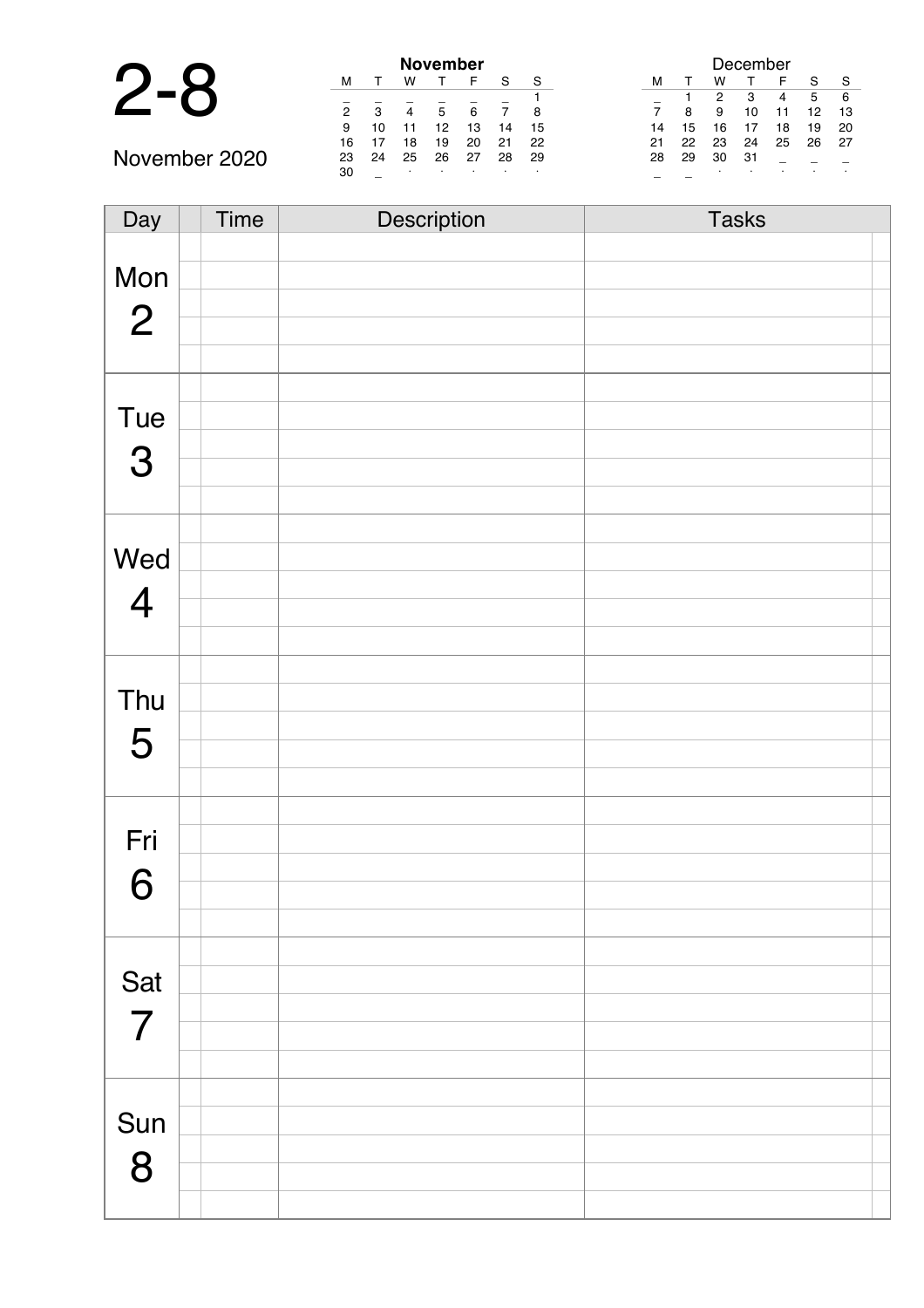## 9-15 **November**

November 2020

| November       |    |    |    |    |    |    |  |
|----------------|----|----|----|----|----|----|--|
| м              |    | w  |    | F  | S  | S  |  |
|                |    |    |    |    |    |    |  |
| $\overline{2}$ | 3  | 4  | 5  | 6  |    | 8  |  |
| 9              | 10 | 11 | 12 | 13 | 14 | 15 |  |
| 16             | 17 | 18 | 19 | 20 | 21 | 22 |  |
| 23             | 24 | 25 | 26 | 27 | 28 | 29 |  |
| 30             |    | ٠  |    | ٠  | ٠  | ٠  |  |

|                |    |    | December |    |    |    |
|----------------|----|----|----------|----|----|----|
| м              | т  | w  |          | F  | S  | S  |
|                |    | 2  | 3        | 4  | 5  | 6  |
| $\overline{7}$ | 8  | 9  | 10       | 11 | 12 | 13 |
| 14             | 15 | 16 | 17       | 18 | 19 | 20 |
| 21             | 22 | 23 | 24       | 25 | 26 | 27 |
| 28             | 29 | 30 | 31       |    |    |    |
|                |    |    |          |    |    |    |

Day Time Description Tasks Mon 9 Tue 10 Wed 11 Thu 12 Fri 13 Sat 14 Sun 15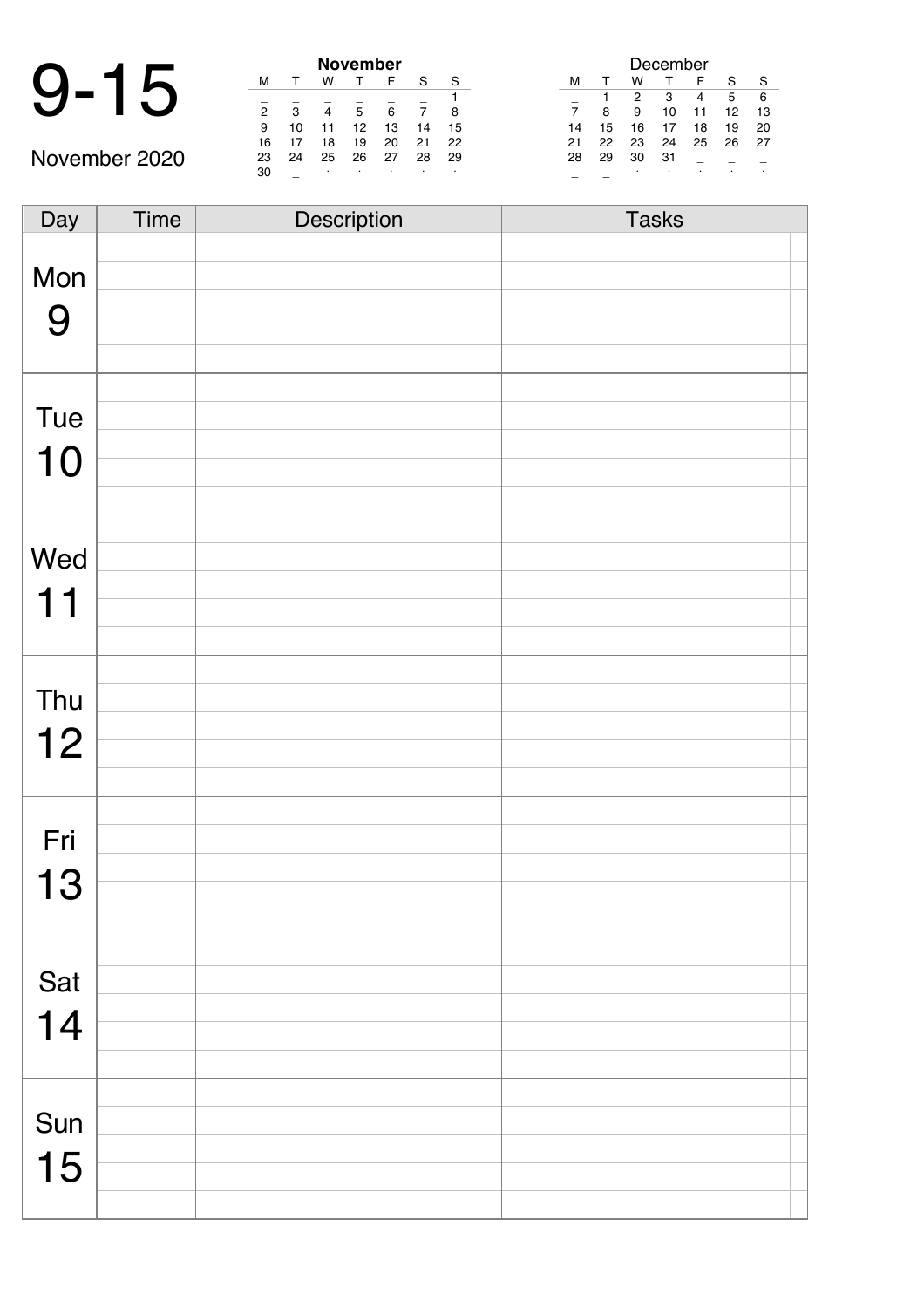|  |    |    |    | <b>November</b> |    |
|--|----|----|----|-----------------|----|
|  | м  |    |    |                 |    |
|  | 2  | -2 |    | 5               | 6  |
|  | 9  | 10 |    | 12              | 13 |
|  | 16 |    | 18 | 19              | 20 |

November 2020

| November       |    |    |    |    |    |    |  |
|----------------|----|----|----|----|----|----|--|
| м              |    | w  |    | F  | S  | S  |  |
|                |    |    |    |    |    |    |  |
| $\overline{2}$ | 3  |    | 5  | 6  |    | 8  |  |
| 9              | 10 | 11 | 12 | 13 | 14 | 15 |  |
| 16             | 17 | 18 | 19 | 20 | 21 | 22 |  |
| 23             | 24 | 25 | 26 | 27 | 28 | 29 |  |
| 30             |    | ٠  |    |    |    |    |  |

| December |    |    |    |    |    |    |
|----------|----|----|----|----|----|----|
| м        | т  | w  |    | F  | S  | S  |
|          |    | 2  | 3  | 4  | 5  | 6  |
| 7        | 8  | 9  | 10 | 11 | 12 | 13 |
| 14       | 15 | 16 | 17 | 18 | 19 | 20 |
| 21       | 22 | 23 | 24 | 25 | 26 | 27 |
| 28       | 29 | 30 | 31 |    |    |    |
|          |    | ٠  |    | ٠  |    | ٠  |

| Day | <b>Time</b> | Description | <b>Tasks</b> |
|-----|-------------|-------------|--------------|
|     |             |             |              |
| Mon |             |             |              |
|     |             |             |              |
| 16  |             |             |              |
|     |             |             |              |
|     |             |             |              |
| Tue |             |             |              |
|     |             |             |              |
| 17  |             |             |              |
|     |             |             |              |
|     |             |             |              |
| Wed |             |             |              |
|     |             |             |              |
| 18  |             |             |              |
|     |             |             |              |
|     |             |             |              |
| Thu |             |             |              |
|     |             |             |              |
| 19  |             |             |              |
|     |             |             |              |
|     |             |             |              |
| Fri |             |             |              |
|     |             |             |              |
| 20  |             |             |              |
|     |             |             |              |
|     |             |             |              |
| Sat |             |             |              |
| 21  |             |             |              |
|     |             |             |              |
|     |             |             |              |
|     |             |             |              |
| Sun |             |             |              |
| 22  |             |             |              |
|     |             |             |              |
|     |             |             |              |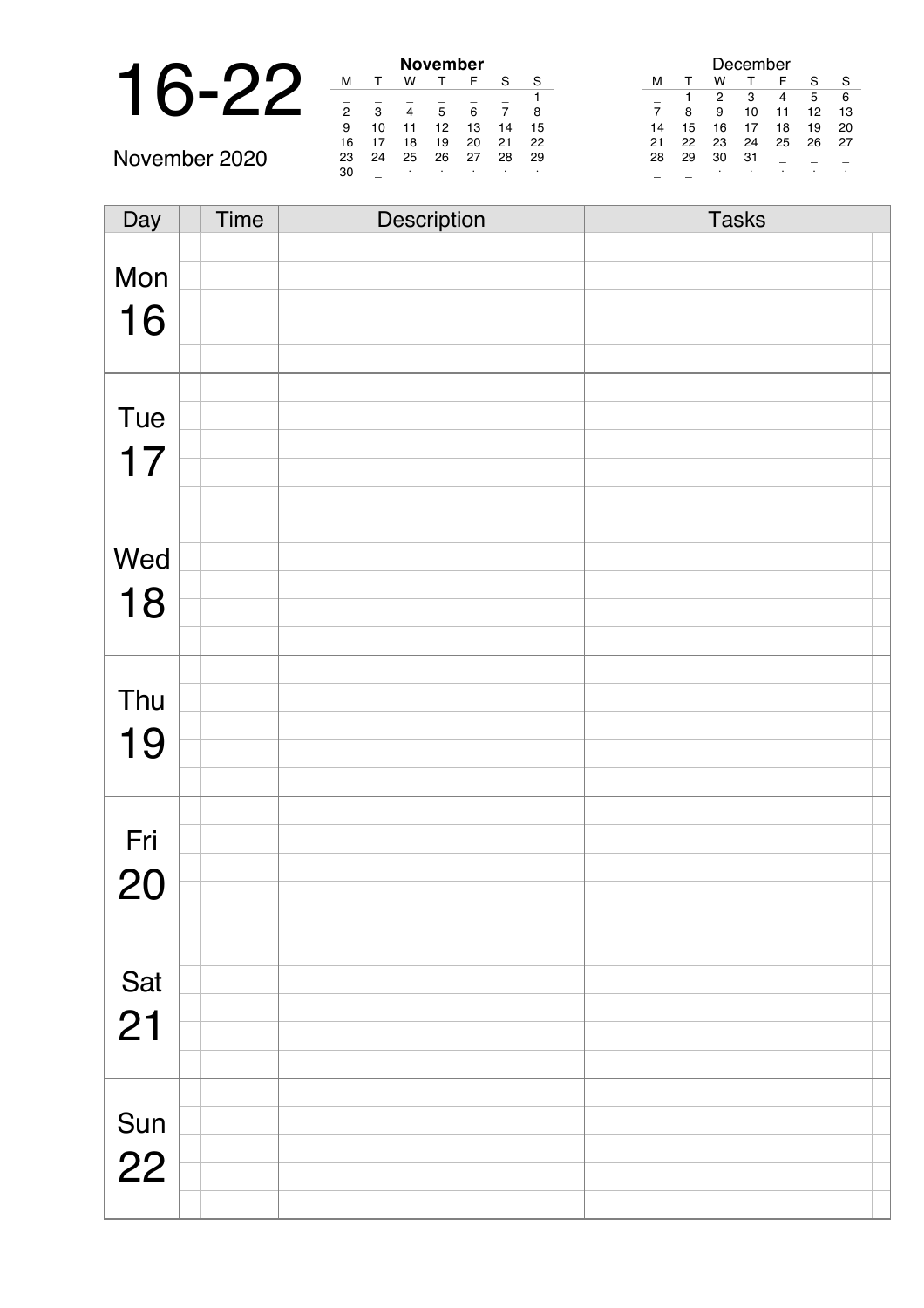|     |   |    | <b>November</b> |    |
|-----|---|----|-----------------|----|
| . . |   |    |                 |    |
|     | 2 | ີ  |                 |    |
|     | q | ۱n |                 | IЗ |

November 2020

 $\overline{\phantom{a}}$ 

| November |    |    |    |    |    |    |  |
|----------|----|----|----|----|----|----|--|
| м        |    | w  |    | F  | S  | S  |  |
|          |    |    |    |    |    |    |  |
| 2        | 3  |    | 5  | 6  |    | 8  |  |
| 9        | 10 | 11 | 12 | 13 | 14 | 15 |  |
| 16       | 17 | 18 | 19 | 20 | 21 | 22 |  |
| 23       | 24 | 25 | 26 | 27 | 28 | 29 |  |
| 30       |    | ٠  |    |    |    | ٠  |  |

|                |    |    | December |    |    |    |
|----------------|----|----|----------|----|----|----|
| м              |    | w  |          | F  | S  | S  |
|                |    | 2  | 3        | 4  | 5  | 6  |
| $\overline{7}$ | 8  | 9  | 10       | 11 | 12 | 13 |
| 14             | 15 | 16 | 17       | 18 | 19 | 20 |
| 21             | 22 | 23 | 24       | 25 | 26 | 27 |
| 28             | 29 | 30 | 31       |    |    |    |
|                |    | ٠  |          |    |    |    |

| Day       | <b>Time</b> | Description | <b>Tasks</b> |
|-----------|-------------|-------------|--------------|
|           |             |             |              |
| Mon       |             |             |              |
|           |             |             |              |
| 23        |             |             |              |
|           |             |             |              |
|           |             |             |              |
|           |             |             |              |
| Tue       |             |             |              |
|           |             |             |              |
| 24        |             |             |              |
|           |             |             |              |
|           |             |             |              |
| Wed       |             |             |              |
|           |             |             |              |
| 25        |             |             |              |
|           |             |             |              |
|           |             |             |              |
|           |             |             |              |
| Thu       |             |             |              |
|           |             |             |              |
| 26        |             |             |              |
|           |             |             |              |
|           |             |             |              |
|           |             |             |              |
| Fri       |             |             |              |
| 27        |             |             |              |
|           |             |             |              |
|           |             |             |              |
|           |             |             |              |
| Sat       |             |             |              |
|           |             |             |              |
| 28        |             |             |              |
|           |             |             |              |
|           |             |             |              |
|           |             |             |              |
| Sun<br>29 |             |             |              |
|           |             |             |              |
|           |             |             |              |
|           |             |             |              |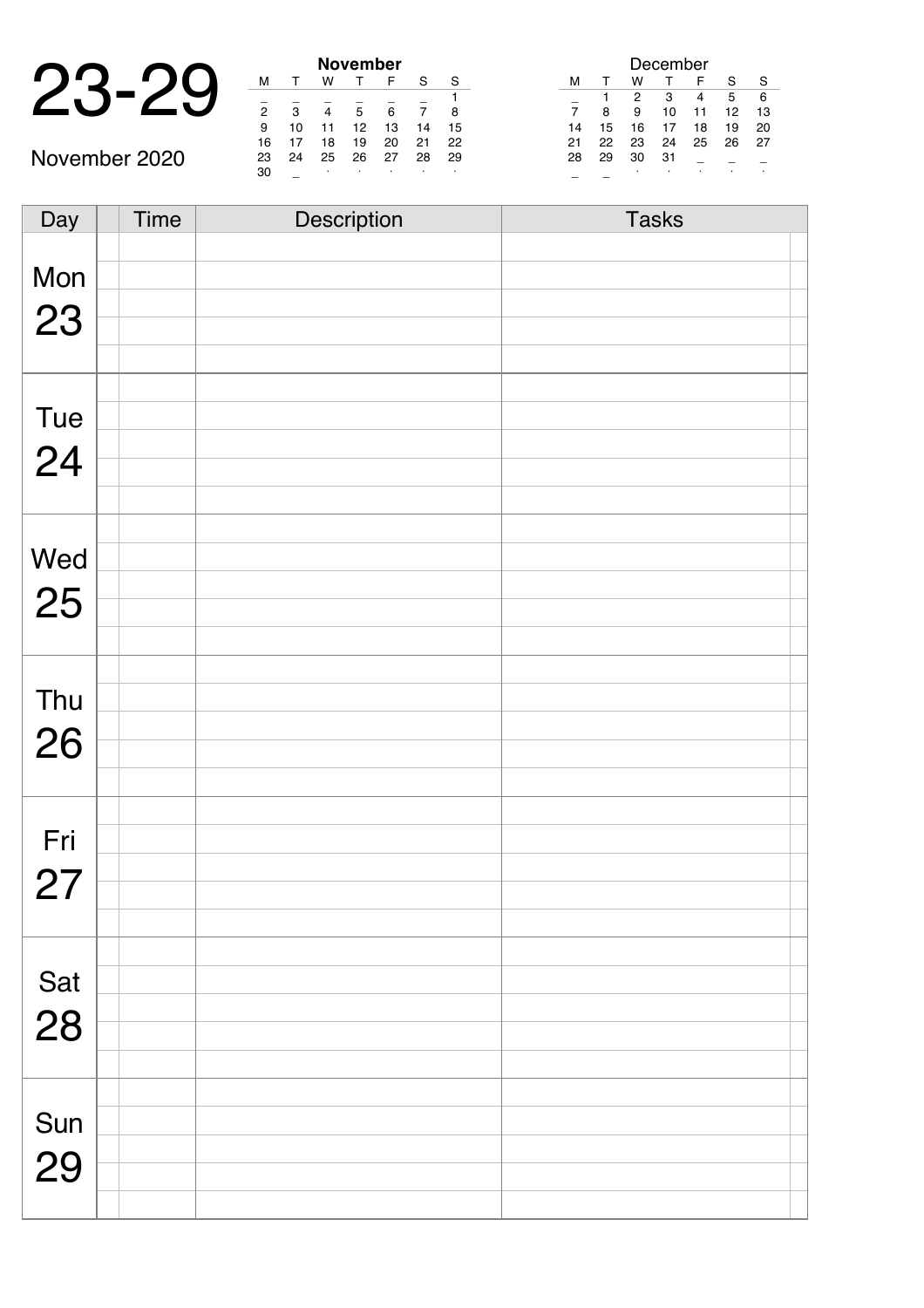|                 |     |    |    | <b>November</b> |    |
|-----------------|-----|----|----|-----------------|----|
|                 |     |    |    |                 |    |
| 30-6            |     | З  |    | 5               |    |
|                 |     | 10 |    | 12              | 13 |
| November 2020 / | 16. |    | 18 | 19              | 20 |

November 2020 / December 2020

|    |    |    | November |    |    |    |
|----|----|----|----------|----|----|----|
| м  |    | w  |          | F  | S  | S  |
|    |    |    |          |    |    |    |
| 2  | з  |    | 5        | 6  |    | 8  |
| 9  | 10 | 11 | 12       | 13 | 14 | 15 |
| 16 | 17 | 18 | 19       | 20 | 21 | 22 |
| 23 | 24 | 25 | 26       | 27 | 28 | 29 |
| 30 |    | ٠  | ٠        |    |    |    |

|    |    |    |    | December |    |    |    |
|----|----|----|----|----------|----|----|----|
| S  | м  |    | w  |          | F  | S  |    |
|    |    |    | 2  | з        | 4  | 5  | 6  |
| 8  |    | 8  | 9  | 10       | 11 | 12 | 13 |
| 15 | 14 | 15 | 16 | 17       | 18 | 19 | 20 |
| 22 | 21 | 22 | 23 | 24       | 25 | 26 | 27 |
| 29 | 28 | 29 | 30 | 31       |    |    |    |
| ٠  |    |    |    | ٠        |    |    |    |

| Day            | Time | Description | <b>Tasks</b> |
|----------------|------|-------------|--------------|
|                |      |             |              |
| Mon            |      |             |              |
|                |      |             |              |
| 30             |      |             |              |
|                |      |             |              |
|                |      |             |              |
| Tue            |      |             |              |
|                |      |             |              |
| 1              |      |             |              |
|                |      |             |              |
|                |      |             |              |
|                |      |             |              |
| Wed            |      |             |              |
| $\overline{2}$ |      |             |              |
|                |      |             |              |
|                |      |             |              |
|                |      |             |              |
| Thu            |      |             |              |
| 3              |      |             |              |
|                |      |             |              |
|                |      |             |              |
|                |      |             |              |
| Fri            |      |             |              |
|                |      |             |              |
| $\overline{4}$ |      |             |              |
|                |      |             |              |
|                |      |             |              |
| Sat            |      |             |              |
|                |      |             |              |
| 5              |      |             |              |
|                |      |             |              |
|                |      |             |              |
| Sun            |      |             |              |
|                |      |             |              |
| 6              |      |             |              |
|                |      |             |              |
|                |      |             |              |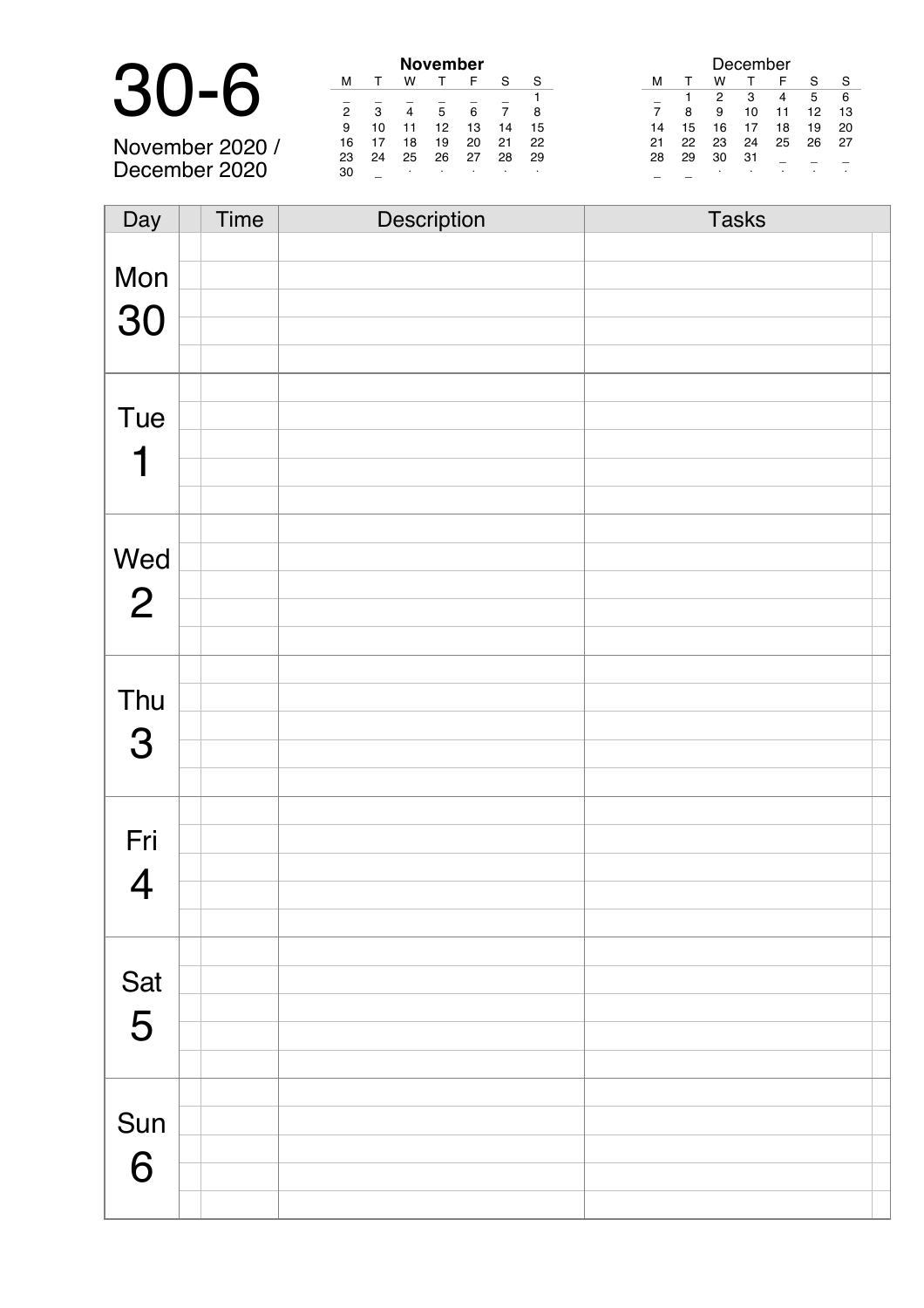### 7-13 **December**

| December       |    |    |    |    |    |    |
|----------------|----|----|----|----|----|----|
| м              |    | w  |    | F  | S  | S  |
|                |    | 2  | 3  | 4  | 5  | 6  |
| $\overline{7}$ | 8  | 9  | 10 | 11 | 12 | 13 |
| 14             | 15 | 16 | 17 | 18 | 19 | 20 |
| 21             | 22 | 23 | 24 | 25 | 26 | 27 |
| 28             | 29 | 30 | 31 |    |    |    |
|                |    |    |    |    | ٠  |    |

| January |    |    |    |    |    |    |
|---------|----|----|----|----|----|----|
| м       |    | w  |    | F  | S  | S  |
|         |    |    |    |    | 2  | 3  |
|         | 5  | 6  |    | 8  | 9  | 10 |
| 11      | 12 | 13 | 14 | 15 | 16 | 17 |
| 18      | 19 | 20 | 21 | 22 | 23 | 24 |
| 25      | 26 | 27 | 28 | 29 | 30 | 31 |
|         |    | ٠  | ٠  | ٠  |    | ٠  |

December 2020

| Day            | Time | Description | <b>Tasks</b> |  |
|----------------|------|-------------|--------------|--|
|                |      |             |              |  |
| Mon            |      |             |              |  |
| $\overline{7}$ |      |             |              |  |
|                |      |             |              |  |
|                |      |             |              |  |
|                |      |             |              |  |
| Tue            |      |             |              |  |
| 8              |      |             |              |  |
|                |      |             |              |  |
|                |      |             |              |  |
| Wed            |      |             |              |  |
|                |      |             |              |  |
| 9              |      |             |              |  |
|                |      |             |              |  |
|                |      |             |              |  |
| Thu            |      |             |              |  |
| 10             |      |             |              |  |
|                |      |             |              |  |
|                |      |             |              |  |
| Fri            |      |             |              |  |
|                |      |             |              |  |
| 11             |      |             |              |  |
|                |      |             |              |  |
|                |      |             |              |  |
| Sat            |      |             |              |  |
| 12             |      |             |              |  |
|                |      |             |              |  |
|                |      |             |              |  |
|                |      |             |              |  |
| Sun            |      |             |              |  |
| 13             |      |             |              |  |
|                |      |             |              |  |
|                |      |             |              |  |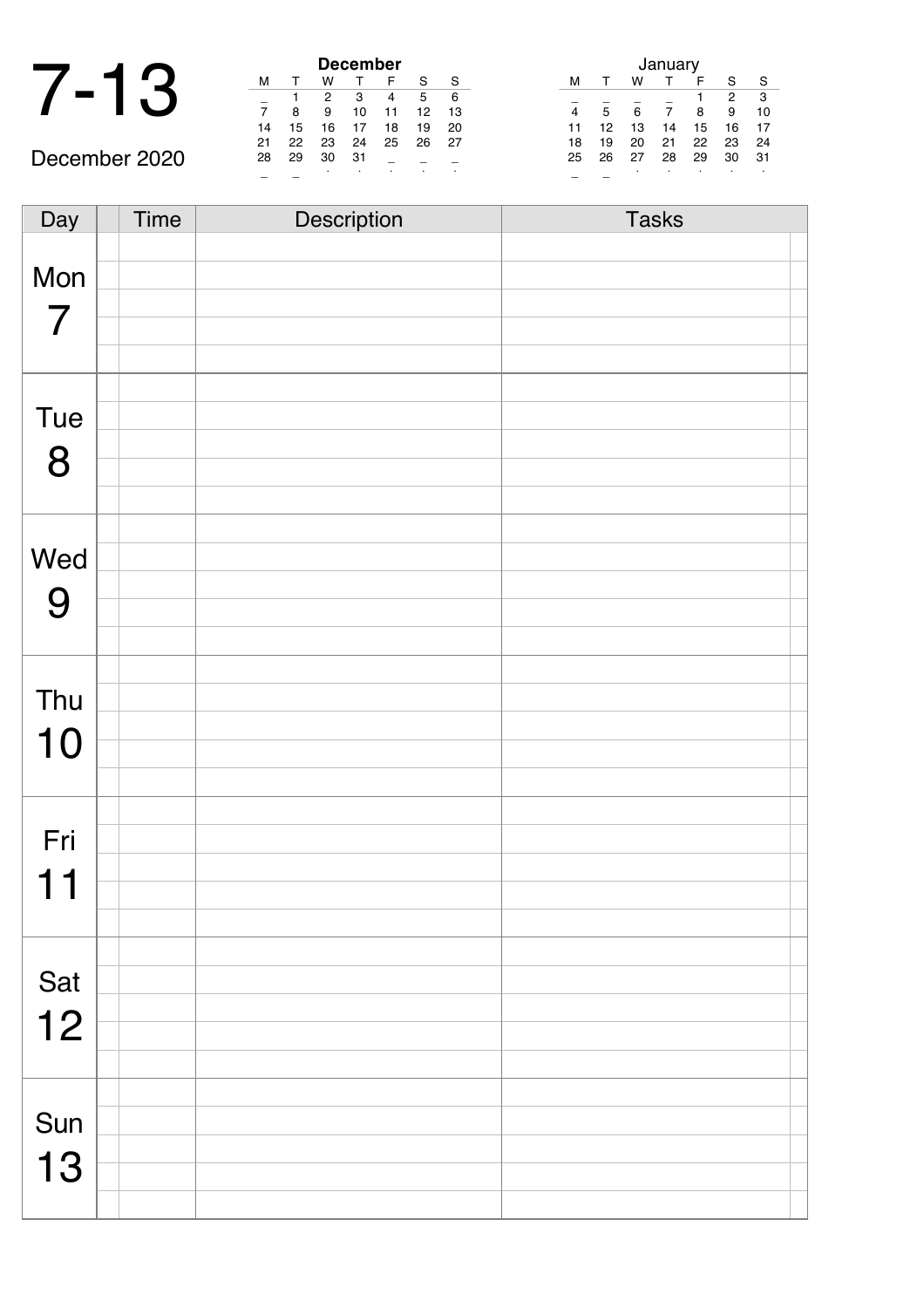|  |    |    |    | <b>December</b> |    |
|--|----|----|----|-----------------|----|
|  |    |    |    |                 |    |
|  |    |    |    | з               |    |
|  |    |    |    | 10              |    |
|  | 14 | 15 | 16 |                 | 18 |
|  | つ1 | າາ | າຈ | ウイ              | つに |

December 2020

| <b>December</b> |    |    |    |    |    |    |
|-----------------|----|----|----|----|----|----|
| м               |    | w  |    | F  | S  | S  |
|                 |    | 2  | З  | 4  | 5  | 6  |
| 7               | 8  | 9  | 10 | 11 | 12 | 13 |
| 14              | 15 | 16 | 17 | 18 | 19 | 20 |
| 21              | 22 | 23 | 24 | 25 | 26 | 27 |
| 28              | 29 | 30 | 31 |    |    |    |
|                 |    |    |    | ٠  |    |    |

|   |    |    |    | January |    |    |    |
|---|----|----|----|---------|----|----|----|
|   | м  |    | w  |         |    | S  |    |
|   |    |    |    |         |    | 2  | 3  |
| 3 |    | 5  | 6  |         | 8  | 9  | 10 |
| 0 | 11 | 12 | 13 | 14      | 15 | 16 | 17 |
| 7 | 18 | 19 | 20 | 21      | 22 | 23 | 24 |
|   | 25 | 26 | 27 | 28      | 29 | 30 | 31 |
|   |    |    | ٠  |         | ٠  | ٠  |    |

| Day | <b>Time</b> | Description | <b>Tasks</b> |
|-----|-------------|-------------|--------------|
|     |             |             |              |
| Mon |             |             |              |
|     |             |             |              |
| 14  |             |             |              |
|     |             |             |              |
|     |             |             |              |
| Tue |             |             |              |
|     |             |             |              |
| 15  |             |             |              |
|     |             |             |              |
|     |             |             |              |
| Wed |             |             |              |
|     |             |             |              |
| 16  |             |             |              |
|     |             |             |              |
|     |             |             |              |
| Thu |             |             |              |
|     |             |             |              |
| 17  |             |             |              |
|     |             |             |              |
|     |             |             |              |
|     |             |             |              |
| Fri |             |             |              |
| 18  |             |             |              |
|     |             |             |              |
|     |             |             |              |
|     |             |             |              |
| Sat |             |             |              |
| 19  |             |             |              |
|     |             |             |              |
|     |             |             |              |
|     |             |             |              |
| Sun |             |             |              |
| 20  |             |             |              |
|     |             |             |              |
|     |             |             |              |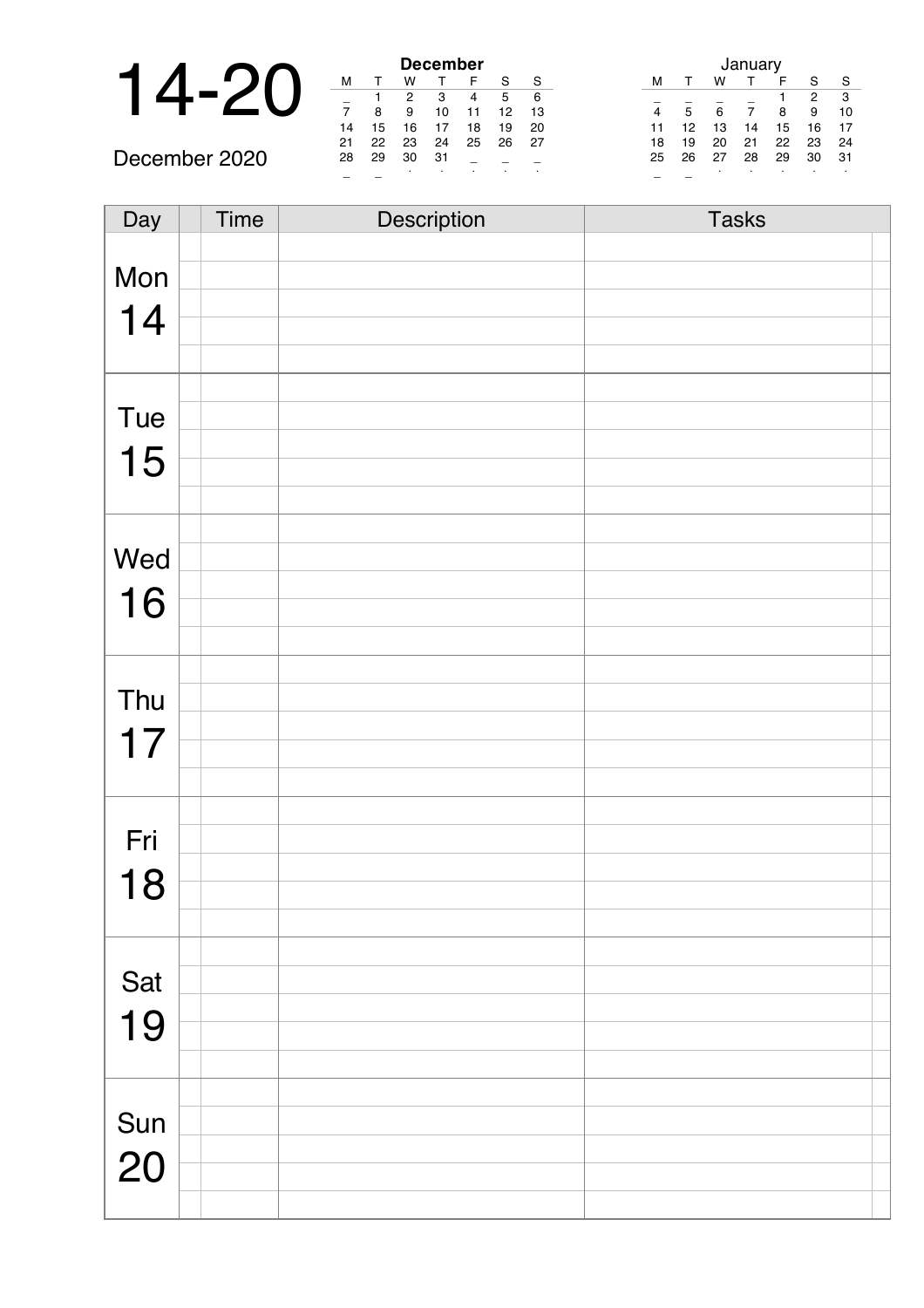|  |        |        |        | <b>December</b> |          |
|--|--------|--------|--------|-----------------|----------|
|  |        |        |        |                 |          |
|  |        |        |        |                 |          |
|  |        |        | 9      |                 |          |
|  | 14     | 15     | 16     |                 | 18       |
|  | $\sim$ | $\sim$ | $\sim$ | $\sim$ $\sim$   | $\Gamma$ |

December 2020

| <b>December</b> |    |    |    |    |    |    |  |
|-----------------|----|----|----|----|----|----|--|
| м               |    | w  |    | F  | S  | S  |  |
|                 |    | 2  | 3  | 4  | 5  | 6  |  |
| 7               | 8  | 9  | 10 | 11 | 12 | 13 |  |
| 14              | 15 | 16 | 17 | 18 | 19 | 20 |  |
| 21              | 22 | 23 | 24 | 25 | 26 | 27 |  |
| 28              | 29 | 30 | 31 |    |    |    |  |
|                 |    |    |    | ٠  | ٠  |    |  |

| January |    |    |    |    |    |    |  |
|---------|----|----|----|----|----|----|--|
| м       | т  | w  |    | F  | S  | S  |  |
|         |    |    |    | 1  | 2  | 3  |  |
|         | 5  | 6  | 7  | 8  | 9  | 10 |  |
| 11      | 12 | 13 | 14 | 15 | 16 | 17 |  |
| 18      | 19 | 20 | 21 | 22 | 23 | 24 |  |
| 25      | 26 | 27 | 28 | 29 | 30 | 31 |  |
|         |    |    |    |    |    |    |  |

Day Time Description Tasks Mon 21 Tue 22 Wed 23 Thu 24 Fri 25 Sat 26 Sun 27